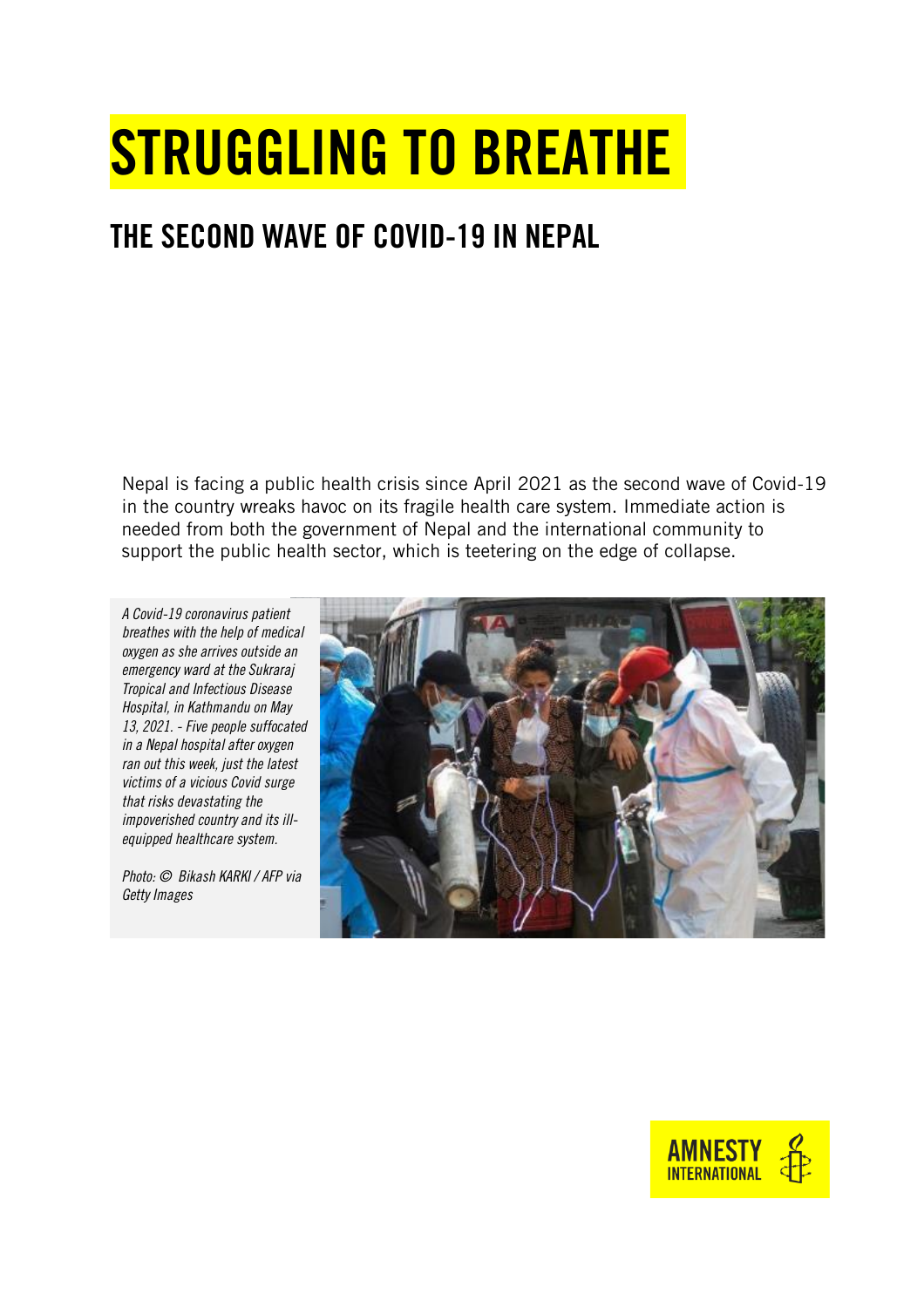# STRUGGLING TO BREATHE

Nepal is facing a massive public health crisis since April 2021, and help does not seem to be on its way. This briefing paper examines the major challenges facing Nepal in the period 29 April - 21 May 2021, and the immediate action needed from both the government of Nepal and the international community to support the public health sector which is teetering on the edge of collapse.

# INTRODUCTION "If we can get enough oxygen, we can save lives. We are losing youngsters. This morning a 22-year-old was brought to the hospital, dead on admission"<sup>1</sup>

Nepal's health care system is reeling in the wake of a public health crisis as the second wave of Covid-19 in the country rampages through its fragile health care system. Even as the world focuses on the Covid-19 crisis in India, the number of deaths in the land-locked neighbour Nepal is only now capturing international attention- and just as crucially, international aid is coming into Nepal in terms of oxygen and medical equipment. However, the Nepali government is yet to be held accountable for the current crisis. All of the data analysed by Amnesty International including media reports and the experiences shared by health care workers indicate that the virus is currently widespread across all seven provinces of Nepal,<sup>2</sup> with some people dying at home,<sup>3</sup> and exacerbated by a severe shortage of vital infrastructure to care for patients. Nepal is projecting the total number of cases to increase to an additional 300,000 by July 2021.<sup>4</sup> Dr. Krishna, specialized surgeon and member of the Covid-19 committee at a government hospital in Kathmandu said, "People are dying undiagnosed even in the villages. No place is safe. People are dying at home."<sup>5</sup>

The office of the UN Resident Coordinator in Nepal issued a situation report on 14 May 2021, confirming that "Covid-19 infections are surging at an unprecedented level".<sup>6</sup> According to this report, Nepal is among the top ten countries in terms of the absolute increase in cases per day, and has "the highest effective rate of reproduction in the world".<sup>7</sup> Test positivity was 45 percent, the highest in the

<sup>4</sup> Arjoun Poudel. The Kathmandu Post. "Most hospitals do not have ready supply of oxygen". 20 April 2021.

[https://kathmandupost.com/health/2021/04/20/new-cases-are-exploding-but-most-hospitals-do-not-have-ready-supply-of-oxygen.](https://kathmandupost.com/health/2021/04/20/new-cases-are-exploding-but-most-hospitals-do-not-have-ready-supply-of-oxygen) 5 Interview with Dr. Krishna, specialized surgeon and member of Covid-19 committee, at a government hospital in Kathmandu. 13 May 2021.

<sup>1</sup> Interview with Dr. Krishna, specialized osurgeon and member of Covid-19 committee, at a government hospital in Kathmandu. 13 May 2021. In terms of age-group wise distribution of cases, the highest number of cases in the 24 hours preceding 31 May 2021, was in the age group of 31-40. However, the largest number of deaths were still from the age group of 60 and above. Government of Nepal, Ministry of Health and Population. 31 May 2021. "Health Sector Response to Covid-19".

[https://covid19.mohp.gov.np/covid/englishSituationReport/60b4e108d27c8\\_SitRep477\\_COVID-19\\_31-05-2021\\_EN.pdf](https://covid19.mohp.gov.np/covid/englishSituationReport/60b4e108d27c8_SitRep477_COVID-19_31-05-2021_EN.pdf) <sup>2</sup> WHO Country office Nepal. 16 May 2021 (covering period 4-10 May 2021). "Situation Update #56- Coronavirus Disease 2019 (Covid-19) WHO Country Office for Nepal". https://cdn.who.int/media/docs/default-source/nepal-documents/novel-coronavirus/whonepal-sitrep/-56\_weekly-who-nepal-situation-updates.pdf?sfvrsn=80847e00\_7

<sup>3</sup> Peter Gill. The Diplomat. 14 May 2021. "Facing a COVID Crisis, Nepal Cries Out for Help". https://thediplomat.com/2021/05/facinga-covid-crisis-nepal-cries-out-for-help/

<sup>6</sup> UN RC/HC. Situation Report. « Nepal: COVID-19 Pandemic Situation Report No. 36 (As of 14 May 2021)". 14 May 2021. https://reliefweb.int/report/nepal/nepal-covid-19-pandemic-situation-report-no-36-14-may-2021

<sup>7</sup> UN RC/HC. Situation Report. « Nepal: COVID-19 Pandemic Situation Report No. 36 (As of 14 May 2021)". 14 May 2021. https://reliefweb.int/report/nepal/nepal-covid-19-pandemic-situation-report-no-36-14-may-2021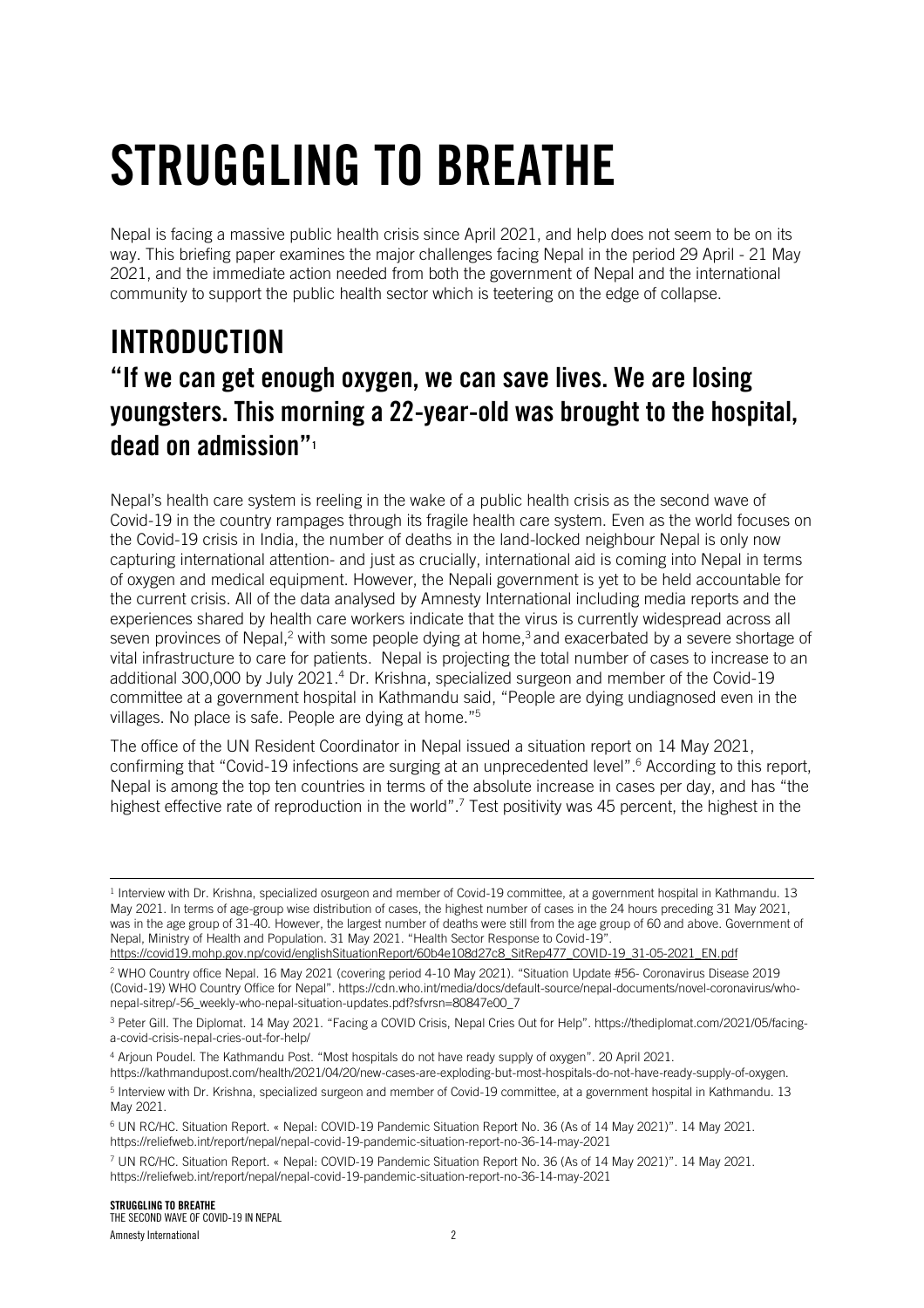world as of 14 May<sup>8</sup>- while the positivity rate in some parts of the country have now declined, in rural areas where testing is limited, infection rates are reported to be high.<sup>9</sup> The number of reported deaths increased through the month of May,<sup>10</sup> and the health care workers that Amnesty spoke to confirmed that the peak has not yet been reached in Nepal as of mid-May<sup>11</sup>- the number of deaths and infections per day however are reducing since then. 12

Public health experts say that the number of deaths reported per day is underestimated.<sup>13</sup> As of 10 May 2021, Nepal had reported 3,758 deaths and 403,794 total cases.<sup>14</sup> By 21 May, the number of deaths was 5,657 according to WHO's Covid-19 tracker and the total number of cases was 480,418.<sup>15</sup> The week of May 10th recorded the highest number of deaths (1,224 -a weekly increase of 266 percent) and the highest number of positive cases (61,814 -a weekly increase of 8.4 percent).<sup>16</sup> On 7 June, the total number of deaths was 7990 and 606,155 total cases.<sup>17</sup>

The Institute for Health Metrics and Evaluation (IHME),<sup>18</sup> projected 34,887 Covid-19 deaths in Nepal by 1 September 2021.<sup>19</sup> Using a statistical formula that accounts for the reported number of deaths, the testing capacity of the country, and accounting for several other considerations that would impact the number of Covid-19 deaths, IHME predicts that the daily death rate in Nepal is 704 a day as of 18 May 2021-500 more than the government and WHO estimates.<sup>20</sup> In comparison, IHME projects

<sup>10</sup> WHO. "Nepal Situation". <https://covid19.who.int/region/searo/country/np>

<sup>11</sup> Cumulative case fatality rate is 1.6 percent with 253.5 deaths per million. Government of Nepal, Ministry of Health and Population. 31 May 2021. "Health Sector Response to Covid-19".

<sup>13</sup> Interview with Dr. Krishna, specialized surgeon and member of Covid-19 committee, at a government hospital in Kathmandu. 13 May 2021. Ben Weissenbach. National Geographic. 12 May 2021. "COVID-19 spirals out of control in Nepal: 'Every emergency room is full now". [https://www.nationalgeographic.com/culture/article/a-pandemic-surge-threatens-livelihoods-in-nepal.](https://www.nationalgeographic.com/culture/article/a-pandemic-surge-threatens-livelihoods-in-nepal) In 2020, media reports also suggest that the actual numbers of deaths and infections were higher than those reported. Nepali Times. 2 December 2020. "Why Nepal's Covid-19 figures are deceptive." [https://www.nepalitimes.com/here-now/why-nepals-covid-19-figures-are](https://www.nepalitimes.com/here-now/why-nepals-covid-19-figures-are-deceptive/)[deceptive/.](https://www.nepalitimes.com/here-now/why-nepals-covid-19-figures-are-deceptive/) See also, Kaustubh Dhital. Nepali Times. 30 May 2021. "Nepal Covid-19 impact worse than official figures". https://www.nepalitimes.com/latest/nepal-covid-19-impact-worse-than-official-figures/

<sup>14</sup> WHO Country office Nepal. 16 May 2021 (covering period 4-10 May 2021). "Situation Update #56- Coronavirus Disease 2019 (Covid-19) WHO Country Office for Nepal". https://cdn.who.int/media/docs/default-source/nepal-documents/novel-coronavirus/whonepal-sitrep/-56\_weekly-who-nepal-situation-updates.pdf?sfvrsn=80847e00\_7

<sup>16</sup> WHO. "Nepal Situation" (as of 16:00 IST on 21 May 2021). https://covid19.who.int/region/searo/country/np

<sup>17</sup> Government of Nepal. 7 June 2021. "Health Sector Response to Covid-19".

[https://covid19.mohp.gov.np/covid/englishSituationReport/60be07951a571\\_SitRep484\\_COVID-19\\_07-06-2021\\_EN.pdf](https://covid19.mohp.gov.np/covid/englishSituationReport/60be07951a571_SitRep484_COVID-19_07-06-2021_EN.pdf) at p.1 <sup>18</sup> IHME is "an independent population health research center at UW Medicine, part of the University of Washington, that provides rigorous and comparable measurement of the world's most important health problems and evaluates the strategies used to address them." [http://www.healthdata.org/about.](http://www.healthdata.org/about) Institute for Health Metrics and Evaluation (IHME). Covid-19 Mortality, Infection, Testing, Hospital Resource Use, and Social Distancing Projections. Seattle, United States of America: Institute for Health Metrics and Evaluation (IHME), University of Washington, 2020.

<sup>19</sup> IHME. Covid-19 Projects. 18 May 2021. "Nepal". [https://covid19.healthdata.org/nepal?view=cumulative-deaths&tab=trend.](https://covid19.healthdata.org/nepal?view=cumulative-deaths&tab=trend) Institute for Health Metrics and Evaluation (IHME). Covid-19 Mortality, Infection, Testing, Hospital Resource Use, and Social Distancing Projections. Seattle, United States of America: Institute for Health Metrics and Evaluation (IHME), University of Washington, 2020.

<sup>20</sup> For a detailed explanation of the methodology used by IHME please se[e http://www.healthdata.org/special-analysis/estimation](http://www.healthdata.org/special-analysis/estimation-excess-mortality-due-covid-19-and-scalars-reported-covid-19-deaths)[excess-mortality-due-covid-19-and-scalars-reported-covid-19-deaths.](http://www.healthdata.org/special-analysis/estimation-excess-mortality-due-covid-19-and-scalars-reported-covid-19-deaths) Institute for Health Metrics and Evaluation (IHME). Covid-19 Mortality, Infection, Testing, Hospital Resource Use, and Social Distancing Projections. Seattle, United States of America: Institute for Health Metrics and Evaluation (IHME), University of Washington, 2020.

<sup>8</sup> UN RC/HC. Situation Report. « Nepal: COVID-19 Pandemic Situation Report No. 36 (As of 14 May 2021)". 14 May 2021. [https://reliefweb.int/report/nepal/nepal-covid-19-pandemic-situation-report-no-36-14-may-2021.](https://reliefweb.int/report/nepal/nepal-covid-19-pandemic-situation-report-no-36-14-may-2021) According to the government it was 18.4 percent as of 31 May. Government of Nepal, Ministry of Health and Population. 31 May 2021. "Health Sector Response to Covid-19". [https://covid19.mohp.gov.np/covid/englishSituationReport/60b4e108d27c8\\_SitRep477\\_COVID-19\\_31-05-2021\\_EN.pdf](https://covid19.mohp.gov.np/covid/englishSituationReport/60b4e108d27c8_SitRep477_COVID-19_31-05-2021_EN.pdf)

<sup>9</sup> Hari Gautam. The Kathmandu Post. 5 June 2021. "No testing and essential medicines for Covid-19 suspects in Upper Dolpa". https://kathmandupost.com/province-no-5/2021/06/05/upper-dolpa-lacks-essential-medicines-for-covid-19-suspectsTalya Meyers. Direct Relief. 26 May 2021. "On the ground, fighting Nepal's Covid-19 wave". https://reliefweb.int/report/nepal/ground-fighting-nepals-covid-19-wave

[https://covid19.mohp.gov.np/covid/englishSituationReport/60b4e108d27c8\\_SitRep477\\_COVID-19\\_31-05-2021\\_EN.pdf](https://covid19.mohp.gov.np/covid/englishSituationReport/60b4e108d27c8_SitRep477_COVID-19_31-05-2021_EN.pdf)

<sup>12</sup> Reuters. World Coronavirus Tracker. Nepal. https://graphics.reuters.com/world-coronavirus-tracker-and-maps/countries-andterritories/nepal/

<sup>15</sup> WHO. "Nepal Situation" (as of 16:00 IST on 21 May 2021). https://covid19.who.int/region/searo/country/np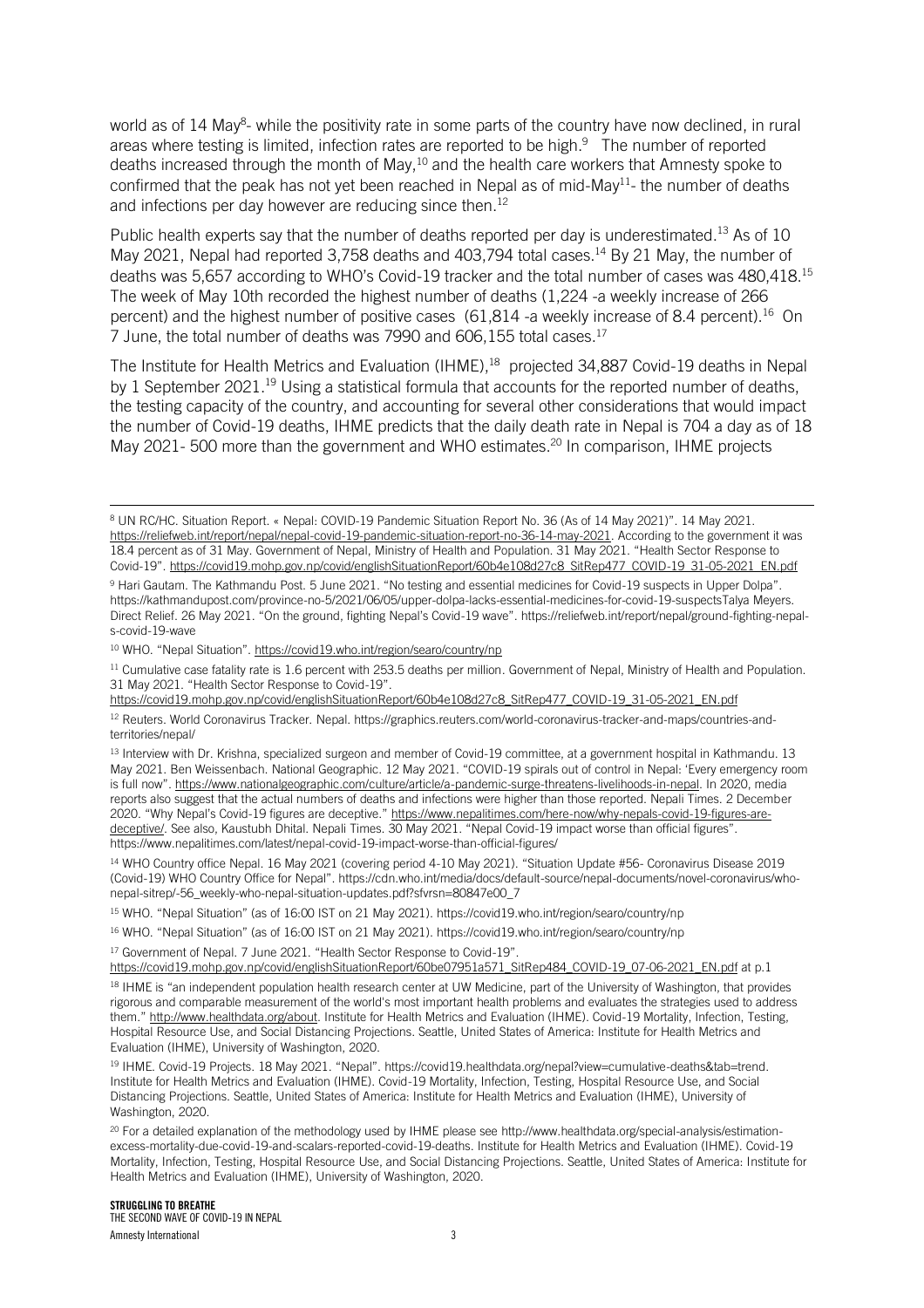55.35 deaths in Sri Lanka<sup>21</sup>as of 18 May 2021 (Sri Lanka recorded 19 deaths on 18 May)<sup>22</sup>, 11,336.65 deaths in India<sup>23</sup> (India recorded 4329 deaths on 18 May)<sup>24</sup>, 198.23 deaths in France<sup>25</sup> (France recorded 195 deaths on 18 May)<sup>26</sup> and 720.29 deaths in the United States<sup>27</sup> (the United States recorded 302 deaths on 18 May)<sup>28</sup>.

Dr. Kamal, a physician based in Kathmandu, described the situation as follows:

#### "We have the collapse of human lives and no one will feel that pain- what remains is the suffering. We are helpless. It is so disrespectful. The dignity of human life is lost".<sup>29</sup>

He highlighted the manifold shortages that have beset the country. "Health workers need medicines, oxygen, ICU beds. I get hundreds of calls a day - [requests for] a cylinder, a concentrator. It's so sad".<sup>30</sup> Despite having had more than a year to better prepare for these shortages, the country is facing a public health crisis that Dr. Krishna, from a government hospital in Kathmandu, described as worse than the 2015 earthquake that devastated neighbourhoods, homes, and lives.<sup>31</sup>



*Workers wearing personal protective equipment (PPE) suits extend the crematorium area next to funeral pyres of people who died due to Covid-19 coronavirus disease, at a cremation ground in Kathmandu on May 5, 2021.* 

*© Photo PRAKASH MATHEMA / AFP via Getty Images*

The current Covid-19 wave is exacerbated by the mutated virus that is now ripping through Nepal, leading to higher levels of mortality, and additional complications such as pneumonia, which requires oxygen support at admission- a situation that did not occur in the first wave, even though morbidity was high.<sup>32</sup> According to Sangita, Associate Nursing Controller at a government hospital, "The current situation in the hospital looks like that of a war zone. One cannot get a bed in any of the hospitals in Kathmandu"<sup>33</sup> The lack of beds for Covid-19 patients is so acute that Sangita reported that people

<sup>21</sup> IHME. "Sri Lanka. Daily Deaths". https://covid19.healthdata.org/sri-lanka?view=daily-deaths&tab=trend

<sup>22</sup> WHO. "Sri Lanka". https://covid19.who.int/region/searo/country/lk

<sup>23</sup> IHME. "India. Daily Deaths." https://covid19.healthdata.org/india?view=daily-deaths&tab=trend

<sup>24</sup> WHO. "India". https://covid19.who.int/region/searo/country/in

<sup>25</sup> IHME. "France. Daily Deaths". https://covid19.healthdata.org/france?view=daily-deaths&tab=trend

<sup>26</sup> WHO. "France". https://covid19.who.int/region/euro/country/fr

<sup>27</sup> IHME. "United States of America". https://covid19.healthdata.org/united-states-of-america?view=cumulative-deaths&tab=trend

<sup>28</sup> WHO. "United States of America. Daily Deaths." https://covid19.who.int/region/amro/country/us

<sup>&</sup>lt;sup>29</sup> Zoom interview with Dr. Kamal, Physician and social-entrepreneur, Kathmandu. 11 May 2021.

<sup>&</sup>lt;sup>30</sup> Zoom interview with Dr. Kamal, Physician and social-entrepreneur, Kathmandu, 11 May 2021.

<sup>&</sup>lt;sup>31</sup> Interview with Dr. Krishna, specialized surgeon and member of Covid-19 committee, at a government hospital in Kathmandu. 13 May 2021.

<sup>&</sup>lt;sup>32</sup> Interview with Sangita, Associate Nursing Controller at a government hospital. 13 May 2021.

<sup>33</sup> Interview with Sangita, Associate Nursing Controller at a government hospital. 13 May 2021.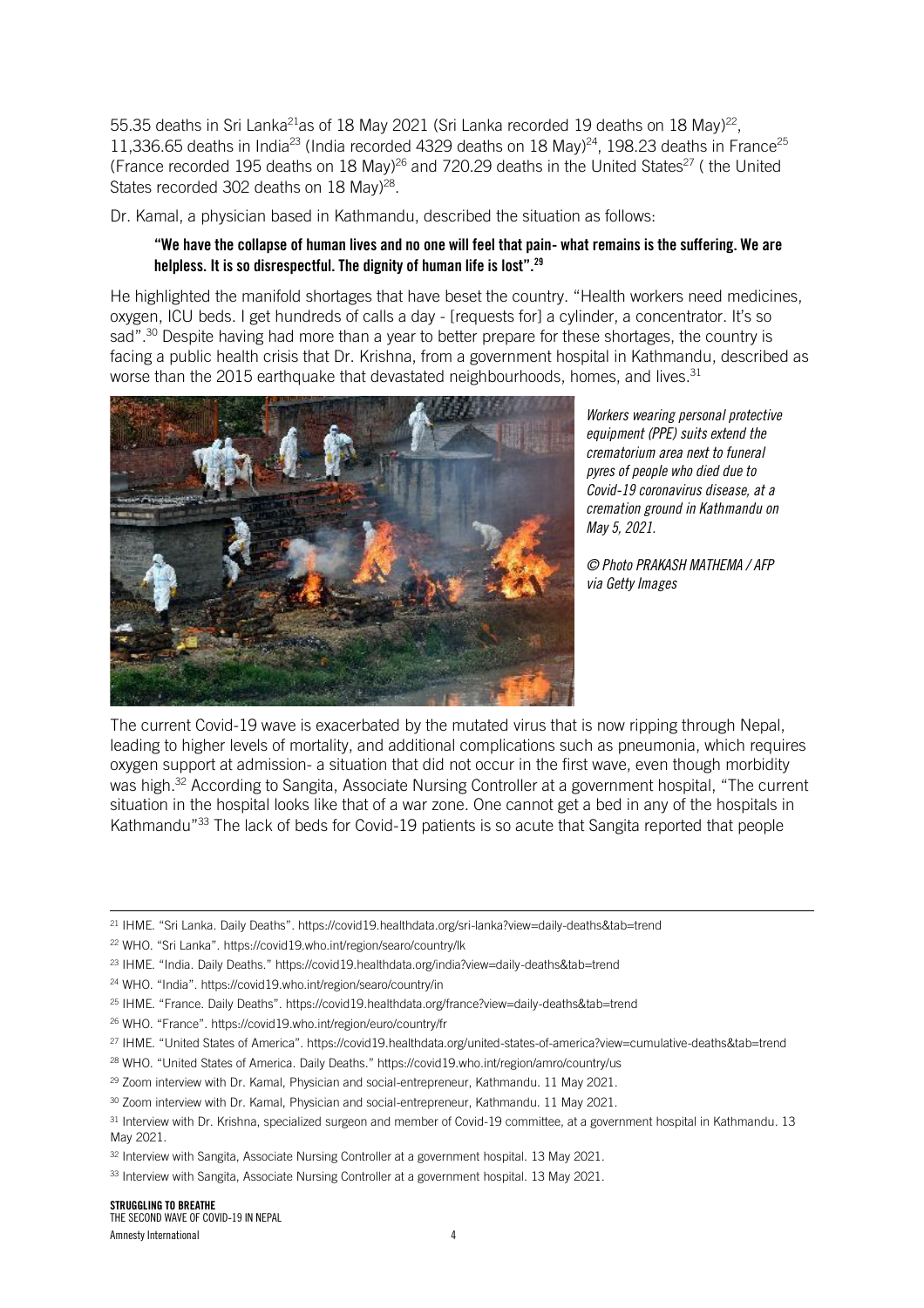have tried to attribute their hospital visits to other ailments to ensure their loved ones are admitted to the hospital.<sup>34</sup>

## METHODOLOGY

In order to assess the extent of the health care situation in Nepal, Amnesty International spoke to four doctors working in private and public hospitals and for the Ministry of Health, a nurse working at a public hospital, and three civil society activists in Nepal. Each was selected to provide a perspective from frontline workers in the private and public health sector of Nepal, as well as the ground situation as assessed by civil society actors working directly with marginalized groups in Nepal. All names and identifying details have been anonymized in order to protect the identity of participants in this report. Dr. Krishna is a member of the Covid-19 coordination committee at a large government teaching hospital based in Kathmandu, the capital of Nepal. Dr. Raju is a Consultant Neurosurgeon at a private hospital based in Kathmandu. Dr. Kamal is a physician based in Kathmandu. Sangita is a nurse who is an Associate Nursing Controller also at a government hospital. Dr. Sushil is from the Ministry of Health, Nepal. The civil society activists that Amnesty spoke to, Pranita, Sushil, and Sapana work directly with marginalized groups including Dalits, women, and migrant workers across Nepal. Amnesty spoke with these different actors in the private and public sector in Nepal to gather information about and to corroborate the information available regarding the challenges facing Nepal's health system in the face of a rising number of Covid-19 cases. The civil society activists work across Nepal while the health workers were based in Kathmandu. Interviews were carried out remotely over internet-based applications between 10 May and 21 May 2021. However, since all the participants were based in Kathmandu, this briefing has not dealt with the situation in other parts of the country. This information gap has been bridged through secondary sources. Please note that, in many instances, the latest official data available from Nepal government sources is from June 2020, which poses obstacles for a more in-depth analysis.

The period reviewed in this briefing is from 29 April to 21 May 2021. The Covid-19 situation in Nepal is changing daily, and the number of infections recorded since mid-May 2021 appears to be reducing as of 7 June- however, the urgent requirements noted in this briefing remains relevant for Nepal as it continues to battle a high caseload spread across the country.

## CRITICAL HEALTH CARE NEEDS

# "Oxygen, we need oxygen!"

Dr. Raju, Consultant Neurosurgeon<sup>35</sup>

Oxygen is one of the most important resources needed by health care workers at the moment in Nepal.<sup>36</sup> At the time Dr. Raju spoke to Amnesty, he reported that the hospital had sufficient oxygen for only 70 to 80 minutes and 45 patients' lives were at risk due to possible lack of oxygen supply. He also reported that this had been the situation for the past 5 days, so his job consisted of making calls to different suppliers in Kathmandu valley to ensure that the oxygen cylinders are re-filled.<sup>37</sup> In one large government hospital, only 60-70% of the oxygen requirement was currently fulfilled- the situation in private and smaller hospitals seems to be worse.

<sup>34</sup> Interview with Sangita, Associate Nursing Controller at a government hospital. 13 May 2021.

<sup>&</sup>lt;sup>35</sup> Interview with Dr. Raju, Consultant Neurosurgeon at a private hospital, Kathmandu. 10 May 2021.

<sup>36</sup> Madlen Davies and Rosa Furneaux. The Guardian. 25 May 2021. "Oxygen shortages threaten 'total collapse' of dozens of health systems". [https://www.theguardian.com/global-development/2021/may/25/oxygen-shortages-threaten-total-collapse-of-dozens-of](https://www.theguardian.com/global-development/2021/may/25/oxygen-shortages-threaten-total-collapse-of-dozens-of-health-systems)[health-systems](https://www.theguardian.com/global-development/2021/may/25/oxygen-shortages-threaten-total-collapse-of-dozens-of-health-systems) 

<sup>37</sup> Interview with Dr. Raju, Consultant Neurosurgeon at a private hospital, Kathmandu. 10 May 2021.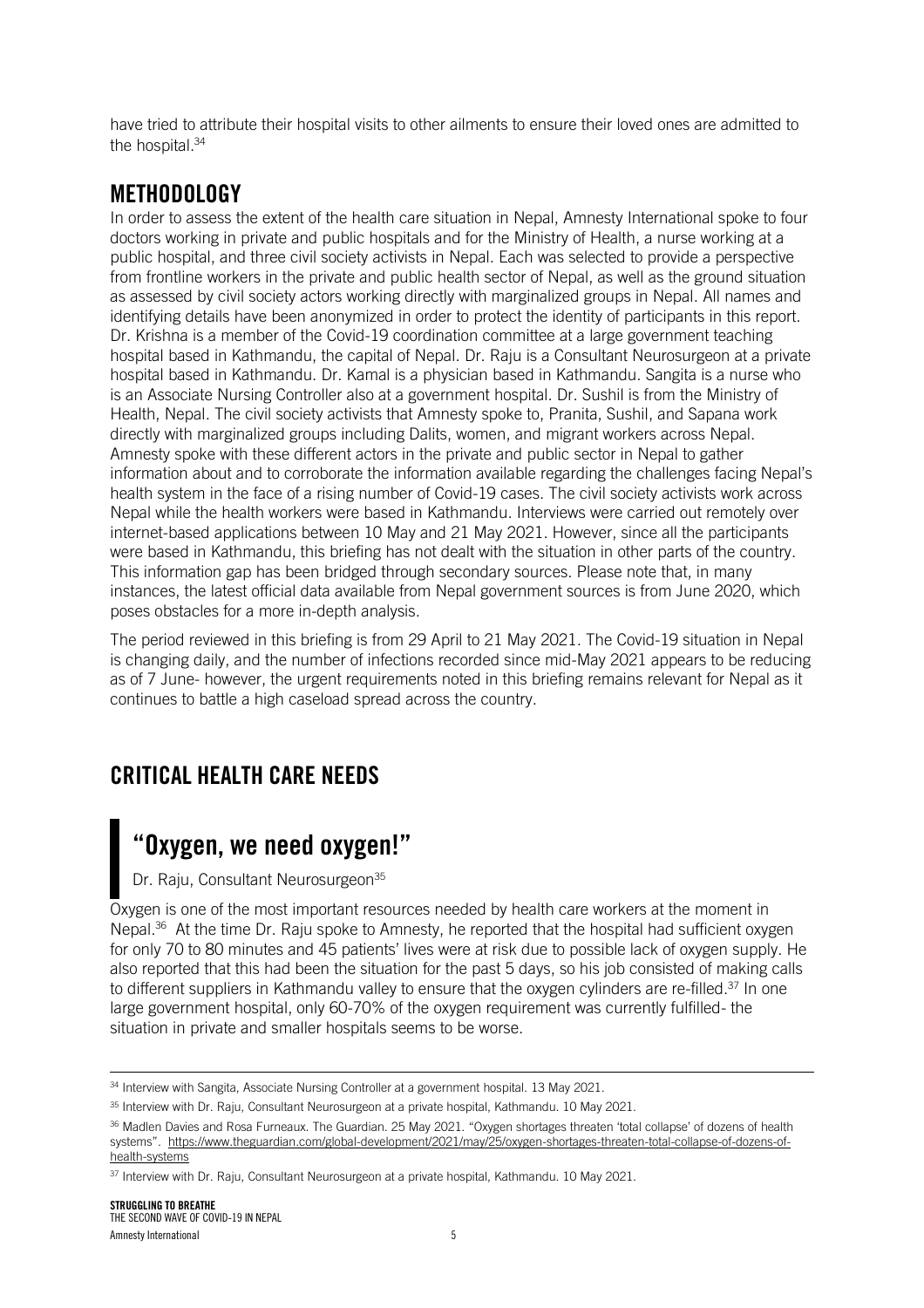Some government hospitals in Nepal have their oxygen plants. Others, like some private hospitals in Kathmandu valley, depend on oxygen suppliers to re-fill and deliver oxygen cylinders. Only 26 out of 185 hospitals in the country have their own plant.<sup>38</sup> Even the hospitals that have their own oxygen plants are struggling to meet the demands for oxygen due to the increased demand. The current manufacturing facilities both at the oxygen plant at a government hospital in Kathmandu, and via private suppliers in Kathmandu, could not meet the high oxygen demand. <sup>39</sup>

"If we have enough oxygen, we can even cater to 500 patients. Our plant produces 2000 liters per minute. Normally this is sufficient- but now, every patient admitted with Covid-19 needs 6-8 liters minimum per minute. Some need 30-40 liters per minute. Regular suppliers are also not able to provide because they are supplying to others. Even our regular operation rooms have a low supply of oxygen and we have asked our surgeons to do the surgeries early so that we can release more oxygen to COVID patients thereafter".<sup>40</sup>

#### PATIENTS ARE TURNED AWAY FROM HOSPITALS DUE TO SHORTAGE OF OXYGEN



*Covid-19 coronavirus patients breathe with the help of medical oxygen outside an emergency ward as they wait to be admitted at the Sukraraj Tropical and Infectious Disease Hospital, in Kathmandu on May 13, 2021. - Five people suffocated in a Nepal hospital after oxygen ran out this week, just the latest victims of a vicious Covid surge that risks devastating the impoverished country and its ill-equipped healthcare system.* 

*Photo © Bikash KARKI / AFP via Getty Images*

On 5 May the government of Nepal announced that it was importing 20,000 cylinders from China along with 100 ventilators, as India continues to be beset with its Covid-19 emergency.<sup>41</sup>

While the government has taken some steps to address the situation, these seem to be insufficient and at times ineffective. For example, to meet the domestic demand, the government has now imposed a quota system for the distribution of oxygen, which, it was stated, will ensure proportional distribution of oxygen to all and no one would store more than required.<sup>42</sup> However, this has meant that overstretched institutions like government hospitals are not receiving sufficient oxygen while other hospitals may have leftover oxygen.<sup>43</sup> Dr. Krishna from a government hospital in Kathmandu confirmed that they had been allocated 300 cylinders per day, which was insufficient to meet the

<sup>&</sup>lt;sup>38</sup> Arjoun Poudel. The Kathmandu Post. "Most hospitals do not have ready supply of oxygen". 20 April 2021.

[https://kathmandupost.com/health/2021/04/20/new-cases-are-exploding-but-most-hospitals-do-not-have-ready-supply-of-oxygen.](https://kathmandupost.com/health/2021/04/20/new-cases-are-exploding-but-most-hospitals-do-not-have-ready-supply-of-oxygen) 39 Interview with Dr. Krishna, specialized surgeon and member of Covid-19 committee, at a government hospital in Kathmandu. 13 May 2021.

<sup>40</sup> Interview with Dr. Krishna, specialized surgeon and member of Covid-19 committee, at a government hospital in Kathmandu. 13 May 2021.

<sup>&</sup>lt;sup>41</sup> Prithvi Man Shrestha, Kathmandu Post. "Government importing 20,000 oxygen cylinders and 100 ventilators from China". https://kathmandupost.com/author/prithvi-man-shrestha

<sup>&</sup>lt;sup>42</sup> My Republica. "Hospitals stop admitting COVID-19 patients as govt sets quota on oxygen cylinders". 12 May 2021. <https://myrepublica.nagariknetwork.com/news/hospitals-stop-admitting-covid-19-patients-after-govt-set-quotas-on-oxygen-cylinders/>

<sup>43</sup> Interview with Dr. Krishna, specialized surgeon and member of Covid-19 committee at a government hospital in Kathmandu. 13 May 2021.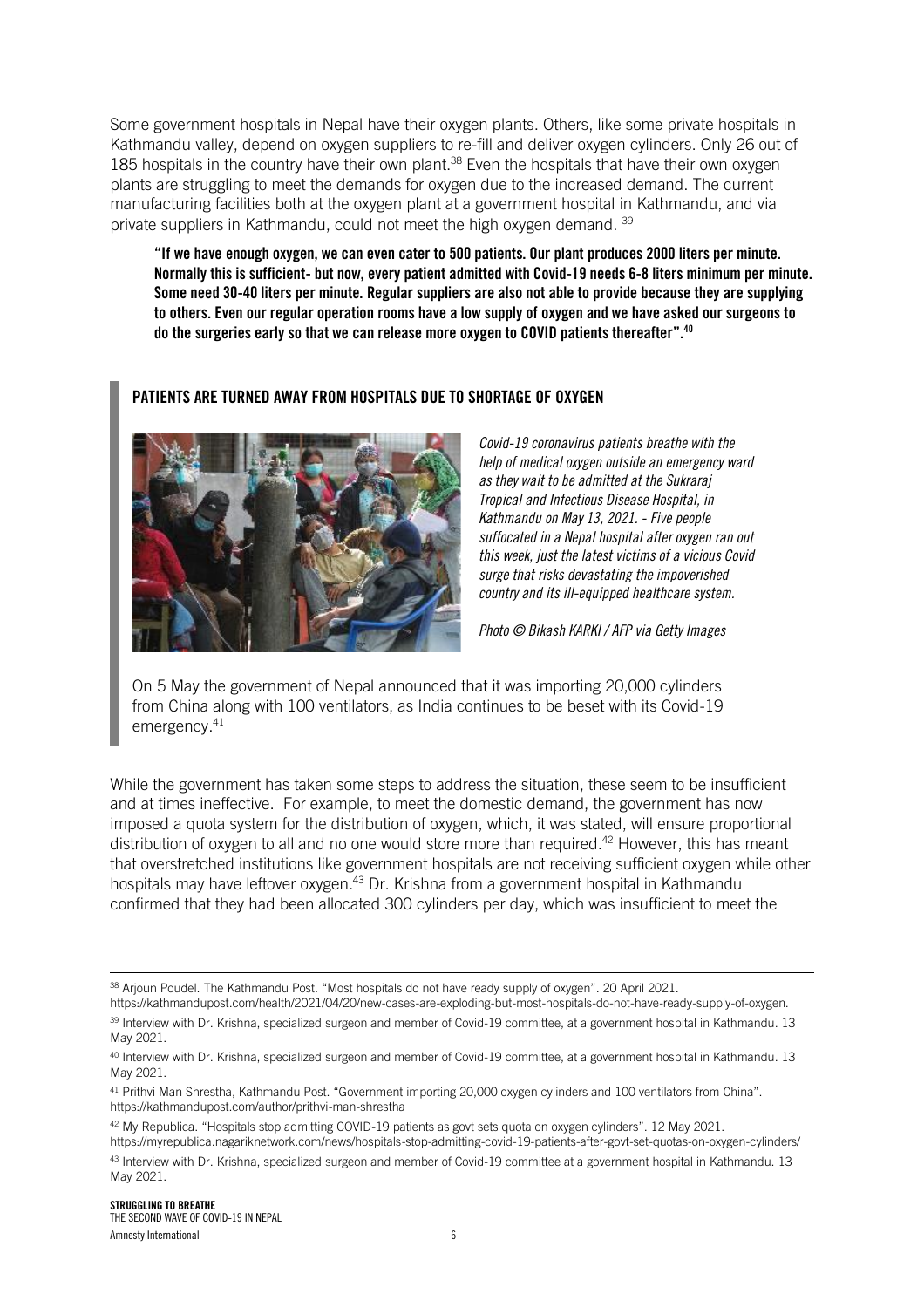demands of over 350 Covid-19 patients on average per day receiving treatment there at the time. $^\mathrm{44}$ According to nurse Sangita, the quota system is causing further hardship for institutions like government hospitals that are stretched to over-capacity at the moment already:

"Government should not restrict in the supply of oxygen – no red tape- the government doesn't have any idea how many patients are being admitted in a particular hospital, but they supply oxygen on a quota basis. Due to this, hospitals with relatively a smaller number of patients are getting more oxygen cylinders. This creates problems for larger hospitals where we are treating 350+ patients. Is it right to seize 300+ cylinders of government hospitals that need these resources?"

The shortage is expected to exacerbate in the last weeks of May and in June.<sup>45</sup> Some hospitals in Nepal have already stopped admitting patients with Covid-19 citing the scarcity of oxygen.<sup>46</sup> Meanwhile, the government has asked private hospitals with more than 100 beds to install their own oxygen plants to cater to the demand and has promised government support for such installations.<sup>47</sup> Media reports indicate that as of 13 May, 12 hospitals in Kathmandu had announced that they had stopped admitting Covid-19 patients due to the oxygen shortage.<sup>48</sup> This comes in the wake of the deaths of 16 people reported in one province due to a shortage of oxygen.<sup>49</sup>

The Covid-19 Crisis Management Centre of Nepal,<sup>50</sup> the government body that was managing the pandemic in the country, predicted on 13 May that Nepal will need 50,000 oxygen cylinders per day

47 The Economic Times. 13 May 2021. "Nepal's hospitals stop admitting Covid-19 patients due to scarcity of oxygen". https://economictimes.indiatimes.com/news/international/world-news/nepals-hospitals-stop-admitting-covid-19-patients-due-toscarcity-of-oxygen/articleshow/82599429.cms?from=mdr

<sup>48</sup> Hindustan Times. 13 May 2021. "Nepal's hospitals stop admitting Covid-19 patients due to scarcity of oxygen." https://www.hindustantimes.com/world-news/nepals-hospitals-stop-admitting-covid-19-patients-due-to-scarcity-of-oxygen-101620890233276.html. WION. 14 May 2021. "Nepal's hospitals run out of oxygen & beds, turn away Covid-19 patients". [https://www.wionews.com/videos/nepals-hospitals-run-out-of-oxygen-beds-turn-away-covid-19-patients-385064.](https://www.wionews.com/videos/nepals-hospitals-run-out-of-oxygen-beds-turn-away-covid-19-patients-385064) ANI. 12 May 2021. "Hospitals in Nepal run short of oxygen, turn away Covid-19 patients." [https://www.aninews.in/news/world/asia/hospitals-in-nepal-run](https://www.aninews.in/news/world/asia/hospitals-in-nepal-run-short-of-oxygen-turn-away-covid-19-patients20210512112606/)[short-of-oxygen-turn-away-covid-19-patients20210512112606/.](https://www.aninews.in/news/world/asia/hospitals-in-nepal-run-short-of-oxygen-turn-away-covid-19-patients20210512112606/) A large private hospital in Lalitpur, Kathmandu, similarly issued a statement saying it was not admitting patients after having run out of oxygen. The hospital alleged that the quota approved by the government was 100 cylinders per day and their requirement was 450 to 500 cylinders per day. According to media reports, at least six other hospitals have issued similar notices. ANI. 12 May 2021. "Hospitals in Nepal run short of oxygen, turn away Covid-19 patients." [https://www.aninews.in/news/world/asia/hospitals-in-nepal-run-short-of-oxygen-turn-away-covid-19-](https://www.aninews.in/news/world/asia/hospitals-in-nepal-run-short-of-oxygen-turn-away-covid-19-patients20210512112606/)

[patients20210512112606/.](https://www.aninews.in/news/world/asia/hospitals-in-nepal-run-short-of-oxygen-turn-away-covid-19-patients20210512112606/) S. Dhungana and P.M. Shrestha. The Kathmandu Post. 12 May 2021. "Nepal's health system cracks under the strain of rising Covid-19 cases". [https://kathmandupost.com/health/2021/05/12/nepal-s-health-system-cracks-under-the](https://kathmandupost.com/health/2021/05/12/nepal-s-health-system-cracks-under-the-strain-of-rising-covid-19-cases)[strain-of-rising-covid-19-cases.](https://kathmandupost.com/health/2021/05/12/nepal-s-health-system-cracks-under-the-strain-of-rising-covid-19-cases)

<sup>49</sup> The Economic Times. 13 May 2021. "Nepal's hospitals stop admitting Covid-19 patients due to scarcity of oxygen". https://economictimes.indiatimes.com/news/international/world-news/nepals-hospitals-stop-admitting-covid-19-patients-due-toscarcity-of-oxygen/articleshow/82599429.cms?from=mdr

<sup>44</sup> Interview with Dr. Krishna, specialized surgeon and member of Covid-19 committee, at a government hospital in Kathmandu. 13 May 2021.

<sup>&</sup>lt;sup>45</sup> Interview with Dr. Krishna, specialized surgeon and member of Covid-19 committee at a government hospital in Kathmandu. 13 May 2021.

<sup>46</sup> The Economic Times. 13 May 2021. "Nepal's hospitals stop admitting Covid-19 patients due to scarcity of oxygen". https://economictimes.indiatimes.com/news/international/world-news/nepals-hospitals-stop-admitting-covid-19-patients-due-toscarcity-of-oxygen/articleshow/82599429.cms?from=mdr

<sup>50</sup> Since 20 May 2021, a Covid-19 Directorate Committee (in terms of the Covid-19 Crisis Management Ordinance of 2021) headed by the Prime Minister has replaced the Covid-19 Crisis Management Centre, which is now a body under the Directorate Committee. Covid-19 Crisis Management Ordinance, 2021. https://president.gov.np/the-right-honourable-president-promulgates-two-ordinances/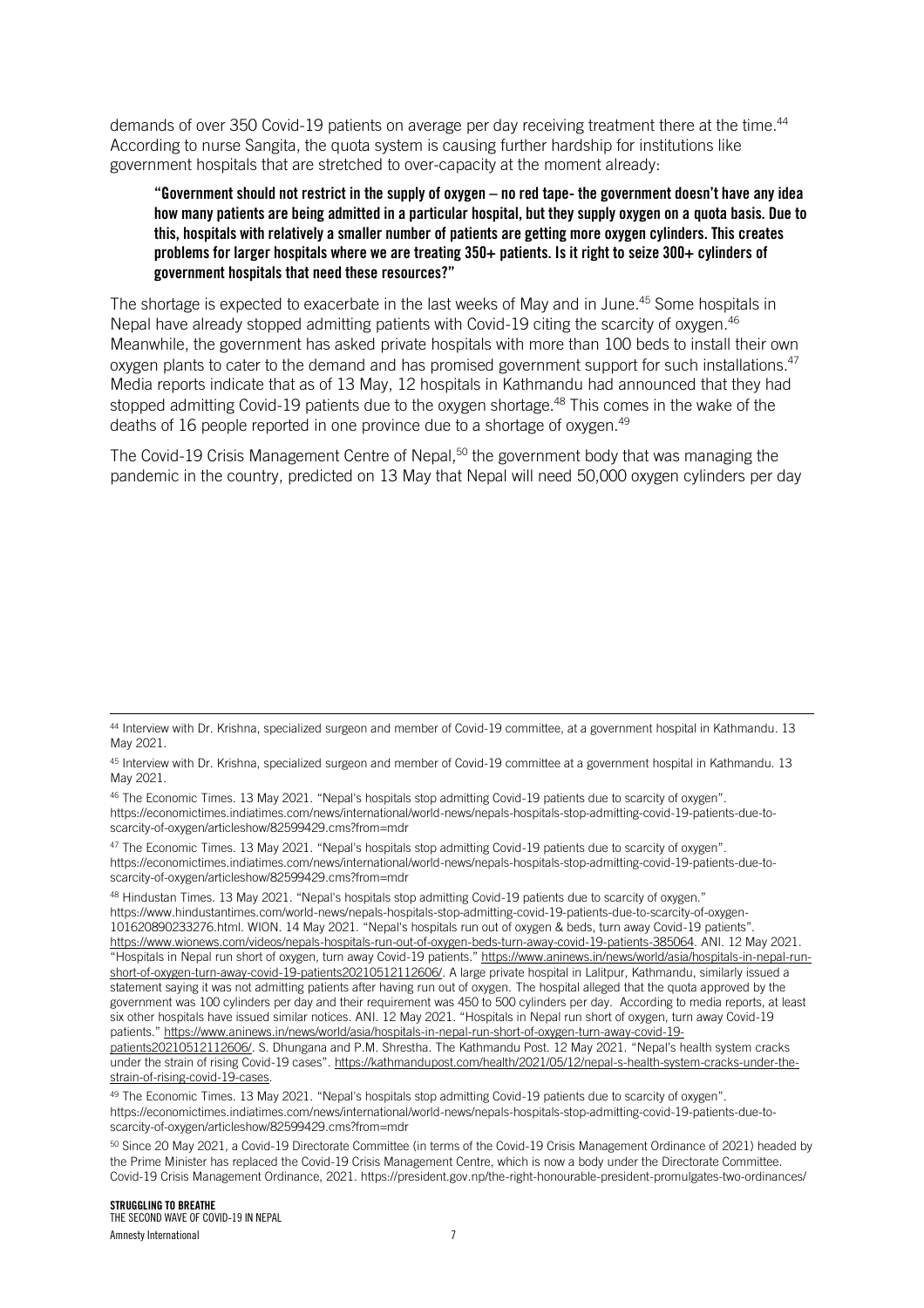by end of July,<sup>51</sup> and that 15,000 cylinders per day are needed to meet the current demand.<sup>52</sup> The Covid-19 Crisis Management Centre oversees oxygen supply to hospitals.<sup>53</sup>

The Oxygen Industries Association, a grouping of suppliers of oxygen in Kathmandu representing eight manufacturers, stated on 5 May that it could collectively produce around 8,000 cylinders per day.<sup>54</sup> Under government orders, oxygen is now only provided to households that can produce a medical prescription, and they have stopped providing it to non-medical businesses, which makes up 30% of the oxygen demand.<sup>55</sup> The industry itself has levelled accusations against the lack of preparedness by the government of Nepal, who had called the industry for a preparedness meeting only after the demand for oxygen had significantly increased.<sup>56</sup> The industry has raised the alarm that raising production capacity immediately would be a challenge.<sup>57</sup> Although private suppliers are saying that there was a dearth of cylinders hampering supply, the actual problem appeared to be in the capacity to produce the required amount.<sup>58</sup>

In some private hospitals, they no longer offer oxygen support- only providing nursing and medical support, with patients asked to arrange for their own supply of oxygen.<sup>59</sup> Sangita, Associate Nursing Controller at a government hospital, said "I also work in private hospitals. The situation is much worse there. Suddenly the supply of oxygen stops, and hospital authority requests the patient party to transfer their patient." The responsibility to resolve the shortage lies with the government of Nepal. As Dr. Raju pointed out, "the government needs to sort out the crisis right now. The requirement is oxygen immediately, and they should take over the oxygen plants and mobilize into crisis response. By just supplying oxygen we can prevent more deaths".<sup>60</sup> On 10 May, the government of Nepal requested support from humanitarian aid agencies, to supply seven oxygen plants, ten 13-20 tonne liquid oxygen tanks, liquid oxygen of 20 ton per day, 10,000 oxygen concentrators, 60,000 oxygen cylinders, ventilators, and other health products within the next 30 days. $^{61}$ 

## MEDICINES, INTENSIVE CARE UNIT (ICU) BEDS AND INFRASTRUCTURE

According to nurse Sangita, apart from oxygen supply and staff, there are other critical tools needed by health workers which are in short supply:

<sup>51</sup> The Economic Times. 13 May 2021. "Nepal's hospitals stop admitting COVID-19 patients due to scarcity of oxygen". [https://economictimes.indiatimes.com/news/international/world-news/nepals-hospitals-stop-admitting-covid-19-patients-due-to](https://economictimes.indiatimes.com/news/international/world-news/nepals-hospitals-stop-admitting-covid-19-patients-due-to-scarcity-of-oxygen/articleshow/82599429.cms?utm_source=contentofinterest&utm_medium=text&utm_campaign=cppst)[scarcity-of-oxygen/articleshow/82599429.cms?utm\\_source=contentofinterest&utm\\_medium=text&utm\\_campaign=cppst.](https://economictimes.indiatimes.com/news/international/world-news/nepals-hospitals-stop-admitting-covid-19-patients-due-to-scarcity-of-oxygen/articleshow/82599429.cms?utm_source=contentofinterest&utm_medium=text&utm_campaign=cppst) According to some estimates, Nepal's current need is 53,146 cylinders (of 7m<sup>3</sup> capacity) per day as of 26 May 2021. PATH. "An interactive tool to help advocates, decision-makers, and implementers communicate the urgency of investing in access to medical oxygen and related technologies to meet the needs of COVID-19 in low- and middle-income countries (LMICs)." [https://www.path.org/programs/market-dynamics/covid-19-oxygen-needs-tracker/.](https://www.path.org/programs/market-dynamics/covid-19-oxygen-needs-tracker/)

<sup>52</sup> Hindustan Times. 13 May 2021. "Nepal's hospitals stop admitting Covid-19 patients due to scarcity of oxygen." https://www.hindustantimes.com/world-news/nepals-hospitals-stop-admitting-covid-19-patients-due-to-scarcity-of-oxygen-101620890233276.html.

<sup>53</sup> ANI. 12 May 2021. "Hospitals in Nepal run short of oxygen, turn away Covid-19 patients."

https://www.aninews.in/news/world/asia/hospitals-in-nepal-run-short-of-oxygen-turn-away-covid-19-patients20210512112606/

<sup>54</sup> Prithvi Man Shrestha, Kathmandu Post. "Government importing 20,000 oxygen cylinders and 100 ventilators from China". 5 May 2021. [https://kathmandupost.com/national/2021/05/05/government-importing-20-000-oxygen-cylinders-and-100-ventilators-from](https://kathmandupost.com/national/2021/05/05/government-importing-20-000-oxygen-cylinders-and-100-ventilators-from-china)[china.](https://kathmandupost.com/national/2021/05/05/government-importing-20-000-oxygen-cylinders-and-100-ventilators-from-china) 

<sup>55</sup> Prithvi Man Shrestha, Kathmandu Post. "Kathmandu-based oxygen plants suspend supplying oxygen to industries". 30 April 2021. [https://kathmandupost.com/valley/2021/04/30/kathmandu-based-oxygen-plants-suspend-supplying-oxygen-to-industries.](https://kathmandupost.com/valley/2021/04/30/kathmandu-based-oxygen-plants-suspend-supplying-oxygen-to-industries)

<sup>56</sup> Prithvi Man Shrestha, Kathmandu Post. Amid fears of oxygen shortage, government talks to suppliers. 25 May 2021. https://kathmandupost.com/national/2021/04/25/amid-fears-of-oxygen-shortage-government-talks-to-suppliers

<sup>57</sup> Prithvi Man Shrestha, Kathmandu Post. Amid fears of oxygen shortage, government talks to suppliers. 25 May 2021. https://kathmandupost.com/national/2021/04/25/amid-fears-of-oxygen-shortage-government-talks-to-suppliers

<sup>58</sup> Interview with Dr. Raju, Consultant Neurosurgeon at a private hospital, Kathmandu. 10 May 2021.

<sup>59</sup> Interview with Sangita, Associate Nursing Controller at a government hospital. 13 May 2021

 $60$  Interview with Dr. Raju, Consultant Neurosurgeon at a private hospital, Kathmandu. 10 May 2021.

<sup>61</sup> Letter dated 10 May 2021, sent by the Ministry of Health and Population to Health Sector External Development Partners, Ref. 60. On file with Amnesty International.

STRUGGLING TO BREATHE THE SECOND WAVE OF COVID-19 IN NEPAL Amnesty International 8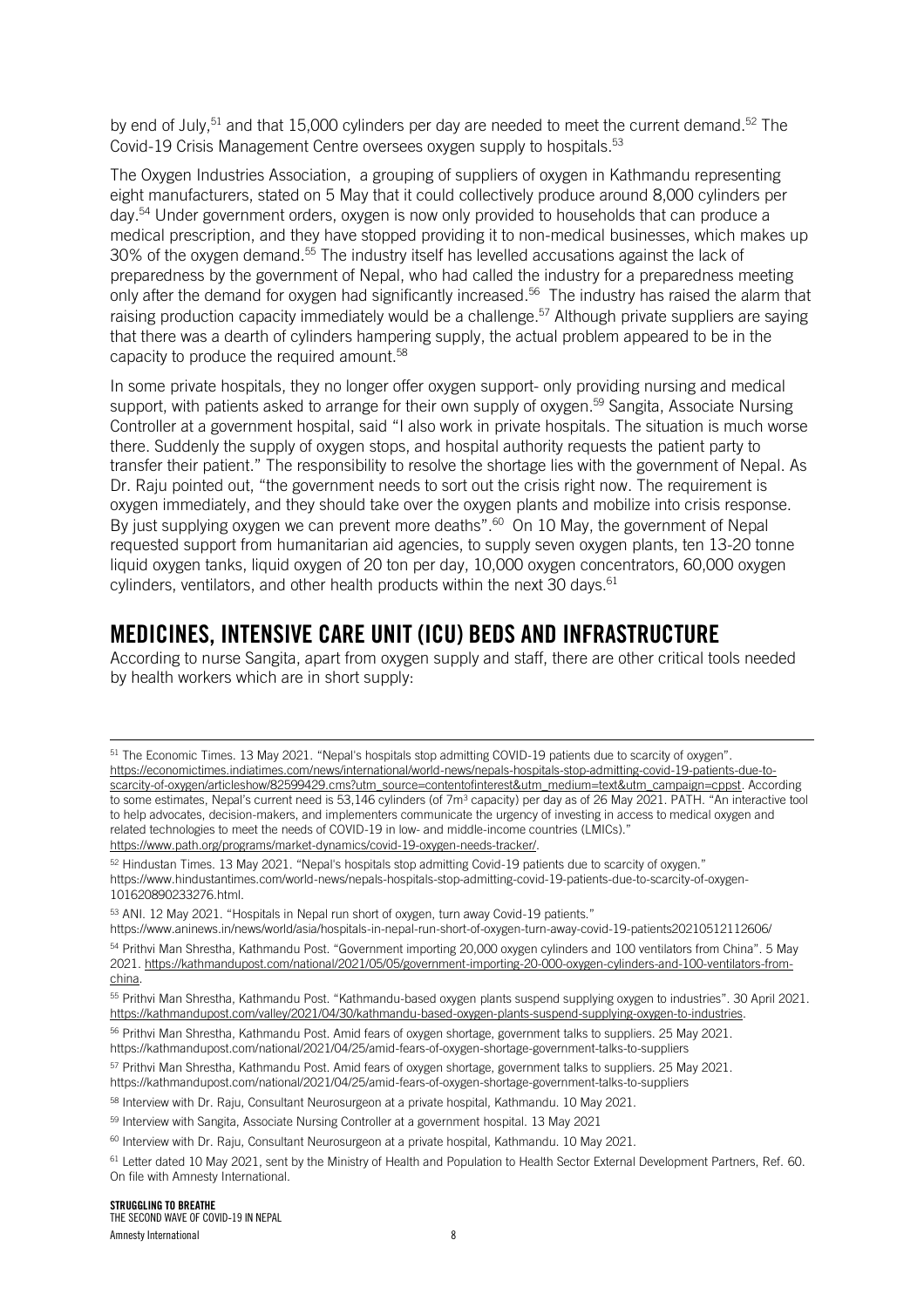"Oxygen and trained human resource are the need of the hour. We also need lifesaving medicines like critical care medication and other antibiotics, as there is a shortage in the market due to limited supply from India. Also, we need Personal Protective Equipment (PPE), N95 masks, special bags to pack dead bodies. Within few days we might even run out of gloves."<sup>62</sup>

In addition to the impact on people's health, the shortage of medicines used to treat Covid-19 can exponentially increase the costs of treatment and contribute to illegal markets that exploit the gap in supply and demand.

ICU beds are in short supply in Nepal at the moment in several large public and private hospitals, with patients sharing beds and oxygen supply lines strung along corridors, in parking lots, and in the areas adjoining the hospital to ensure that everyone has access, at minimum, to oxygen supply. In a government hospital in Kathmandu, Dr. Krishna confirmed as of 13 May that patients are seated along corridors, although the 700-bed hospital has dedicated more than 350 beds to Covid-19 patients. He said "We keep patients in the corridors of the emergency wards. We have arranged oxygen support outside emergency wards. Anyone who comes to our hospital, we will at least give as much oxygen as we have, even if beds are not available".<sup>63</sup> Sangita, a nurse at the same hospital said:

#### "It was raining yesterday and the day before and people were lying down with oxygen outside Emergency and in the garden and parking area in the open sky. I tried my best not to pass by the Covid-19 Emergency building to see the distressing scene. As a health worker, I cannot bear all this while wearing this white coat".<sup>64</sup>

According to Dr. Krishna, in the first wave of the pandemic the government hospital he works at managed 130 patients in the ICU and High Dependency beds for Covid-19 patients, even at the peakbut now more than 300 Covid-19 patients are admitted, and Nepal had not reached the peak of the second wave yet. He said that they were expecting more than 400 patients in the hospital at any given time once the peak takes place. On 10 May the government requested humanitarian aid agencies to support the government by supplying 2100 ICU beds.<sup>65</sup>

In one private hospital 12 people were sharing four emergency beds $66$  and an additional five Covid-19 patients in wheelchairs receiving treatment within the Emergency rooms on 10 May.<sup>67</sup> 36 patients had been admitted with Covid-19, 17 of them at ICU, most of them on invasive and non-invasive ventilators. Another government hospital had upwards of 300+ Covid-19 patients receiving treatment as of 13 May.<sup>68</sup> Due to the lack of beds and capacity in some hospitals, people were being sent back home to self-isolate if they were not in need of oxygen support or critical care. This was also contributing to the high transmission of the disease.<sup>69</sup> As of 31 May, across Nepal, 7,338 people were in institutional isolation, 1492 were in ICU care and 424 on ventilators, while 99,132 were in home

<sup>62</sup> Interview with Sangita, Associate Nursing Controller at a government hospital. 13 May 2021

 $63$  Interview with Dr. Krishna, specialized surgeon and member of Covid-19 committee, at a government hospital in Kathmandu. 13 May 2021.

<sup>&</sup>lt;sup>64</sup> Interview with Sangita, Associate Nursing Controller at a government hospital. 13 May 2021

<sup>&</sup>lt;sup>65</sup> Letter dated 10 May 2021, sent by the Ministry of Health and Population to Health Sector External Development Partners, Ref. 60. On file with Amnesty International.

<sup>66</sup> Given the dearth of beds, several patients share a single bed to accommodate as many people as possible who need care. Interview with Dr. Raju, Consultant Neurosurgeon at a private hospital, Kathmandu. 10 May 2021. The overcrowded nature of some of Nepal's hospitals, with two or more people sharing a single bed at times, is clear from these images from 2019 taken in Bir Hospital, Kathmandu. Arjun Poudel. The Kathmandu Post. 24 August 2019. "How Nepal's oldest hospital, and the government that runs it, continue to fail the country's poor". https://kathmandupost.com/health/2019/08/24/how-nepal-s-oldest-hospital-and-the-governmentthat-runs-it-continue-to-fail-the-country-s-poor

<sup>67</sup> Interview with Dr. Raju, Consultant Neurosurgeon at a private hospital, Kathmandu. 10 May 2021.

<sup>&</sup>lt;sup>68</sup> Interview with Dr. Krishna, specialized surgeon and member of Covid-19 committee, at a government hospital in Kathmandu. 13 May 2021.

<sup>69</sup> Interview with Dr. Raju, Consultant Neurosurgeon at a private hospital, Kathmandu. 10 May 2021.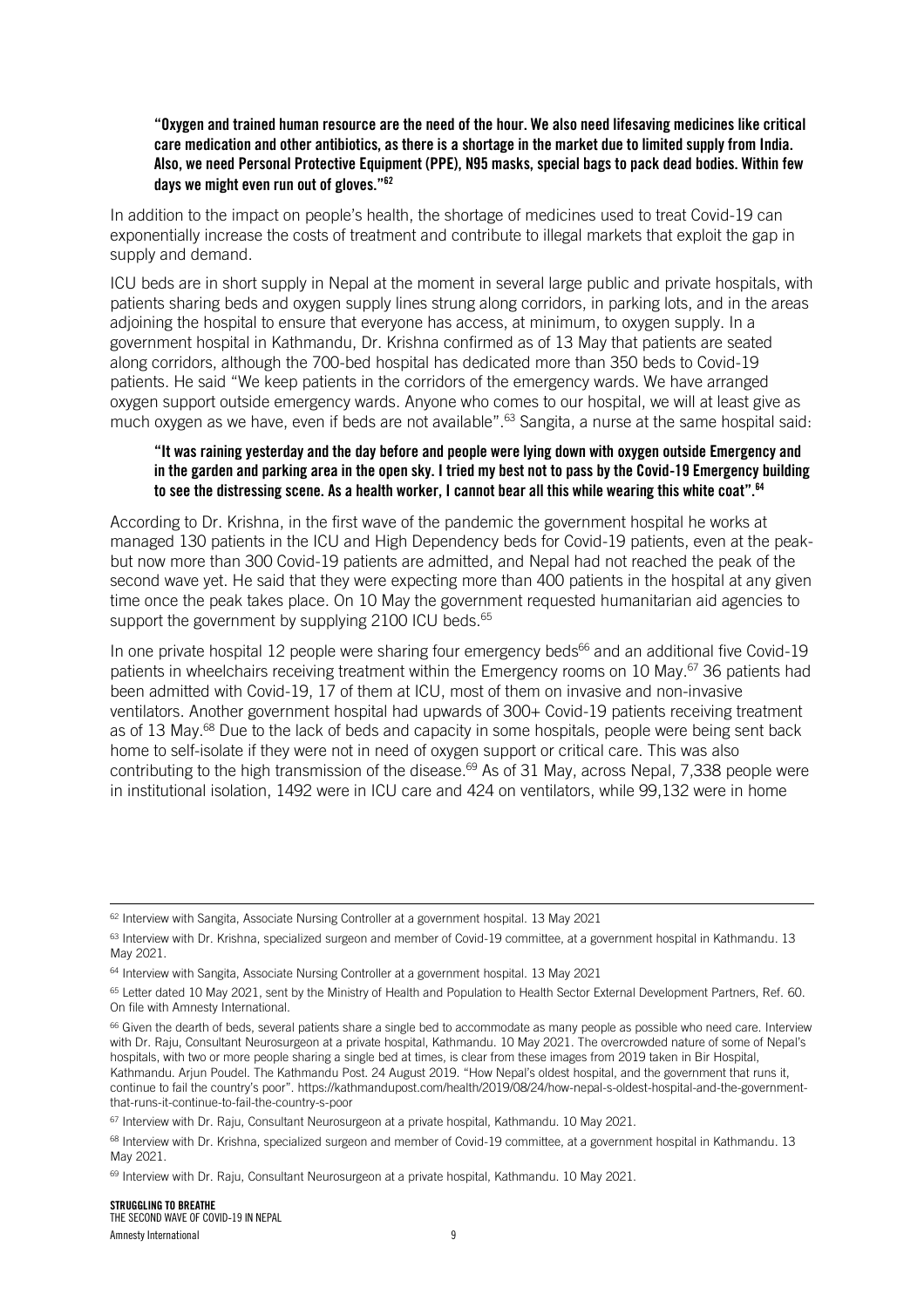isolation.<sup>70</sup> The highest numbers were reported in Bagmati province, where the capital Kathmandu is located,  $71$  as of 31 May.<sup>72</sup>

Describing the situation in a government hospital in Kathmandu, nurse Sangita said

"All beds are full. Patients are outside and we are using building pillars and windows as support to hold oxygen pipes and other medicine pipes. The scene looks just like a mobile phone charging station in public places. Even in the garden, we are providing oxygen to patients lying there. The emergency ward is full, some are dying on the way to the hospital or at home, limited human resources in hospitals have not been able to provide proper care and support."<sup>73</sup>

On 10 May the Ministry of Health and Population wrote to health sector external partners in Nepal asking for support in the form of essential medicines, oxygen and equipment.<sup>74</sup>

The number of hospital beds in Nepal, in any event, was just 0.3 per 1000 people according to WHO (as of 2012). In the South Asia region, Nepal was on the lower end of the scale with countries like Afghanistan (0.4), Bangladesh (0.8), India (0.5), Maldives (4.3), Pakistan (0.6), Bhutan (1.7), and Sri Lanka (4.2) having a higher number of beds-per-thousand population.<sup>75</sup> According to Human Rights Watch, Nepal had just 560 ventilators, less than half the amount needed, as of 10 May.<sup>76</sup> The current crisis has exacerbated a pre-existing issue in the health sector infrastructure in Nepal, leading to a severe dearth in ICU beds and hospital beds, resulting in hospitals struggling to find space for patients. An assessment by the Nepal Health Research Council in June 2020 found that there was a total of 13,724 beds in 93 hospitals, with 809 ICU beds in 35 hospitals. Only 314 had functioning ventilators.<sup>77</sup>

## HEALTH WORKERS: PERSONAL PROTECTIVE EQUIPMENT (PPE) AND WORKING CONDITIONS

As the number of patients increase, personal protective equipment (PPE) will also become a scarcity.<sup>78</sup> One government hospital in Kathmandu has written to the WHO and UNDP in Nepal, requesting support in the form of PPE, infusion pumps, and ICU equipment.<sup>79</sup> In terms of bridging the gap of PPE in the present scenario, on 3 March 2021 donations of PPE worth Rs. 30 million (USD

<sup>70</sup> Government of Nepal, Ministry of Health and Population. 31 May 2021. "Health Sector Response to Covid-19". [https://covid19.mohp.gov.np/covid/englishSituationReport/60b4e108d27c8\\_SitRep477\\_COVID-19\\_31-05-2021\\_EN.pdf](https://covid19.mohp.gov.np/covid/englishSituationReport/60b4e108d27c8_SitRep477_COVID-19_31-05-2021_EN.pdf)

<sup>71</sup> As of 31 May, Kathmandu Valley in Nepal had a total capacity of 2,752 general/HDU beds (1538 in use), 552 ICU beds (433 in use), and 281 ventilators (180 in use) for Covid-19 patients. Government of Nepal, Ministry of Health and Population. 31 May 2021. "Health Sector Response to Covid-19".

[https://covid19.mohp.gov.np/covid/englishSituationReport/60b4e108d27c8\\_SitRep477\\_COVID-19\\_31-05-2021\\_EN.pdf](https://covid19.mohp.gov.np/covid/englishSituationReport/60b4e108d27c8_SitRep477_COVID-19_31-05-2021_EN.pdf) <sup>72</sup> Government of Nepal, Ministry of Health and Population. 31 May 2021. "Health Sector Response to Covid-19".

[https://covid19.mohp.gov.np/covid/englishSituationReport/60b4e108d27c8\\_SitRep477\\_COVID-19\\_31-05-2021\\_EN.pdf](https://covid19.mohp.gov.np/covid/englishSituationReport/60b4e108d27c8_SitRep477_COVID-19_31-05-2021_EN.pdf)

73Interview with Sangita, Associate Nursing Controller at a government hospital. 13 May 2021

<sup>74</sup> Letter dated 10 May 2021, sent by the Ministry of Health and Population to Health Sector External Development Partners, Ref. 60. On file with Amnesty International.

<sup>75</sup> The World Bank. "Hospital Beds (per 1000 people)- Nepal". [https://data.worldbank.org/indicator/SH.MED.BEDS.ZS?locations=NP.](https://data.worldbank.org/indicator/SH.MED.BEDS.ZS?locations=NP)  Accessed on 18 May 2021.

<sup>76</sup> Human Rights Watch. 10 May 2021. "Nepal: Act to Avert Looming Covid-19 Disaster."

https://www.hrw.org/news/2021/05/10/nepal-act-avert-looming-covid-19-disaster

<sup>77</sup> Nepal Health Research Council. 5 June 2020. "Assessment of Health-related Country Preparedness and Readiness of Nepal for Responding to Covid-19 Pandemic Preparedness and Readiness of Government of Nepal Designated Hospital-running-COVID Clinics." http://nhrc.gov.np/wp-content/uploads/2020/06/Fact-sheet-Preparedness-and-Readiness-of-Government-of-Nepal-Designated-Hospital-running-COVID-Clinics.pdf

78 Interview with Dr. Krishna, specialized surgeon and member of Covid-19 committee, at a government hospital in Kathmandu. 13 May 2021.

<sup>79</sup> Interview with Dr. Krishna, specialized surgeon and member of Covid-19 committee, at a government hospital in Kathmandu. 13 May 2021.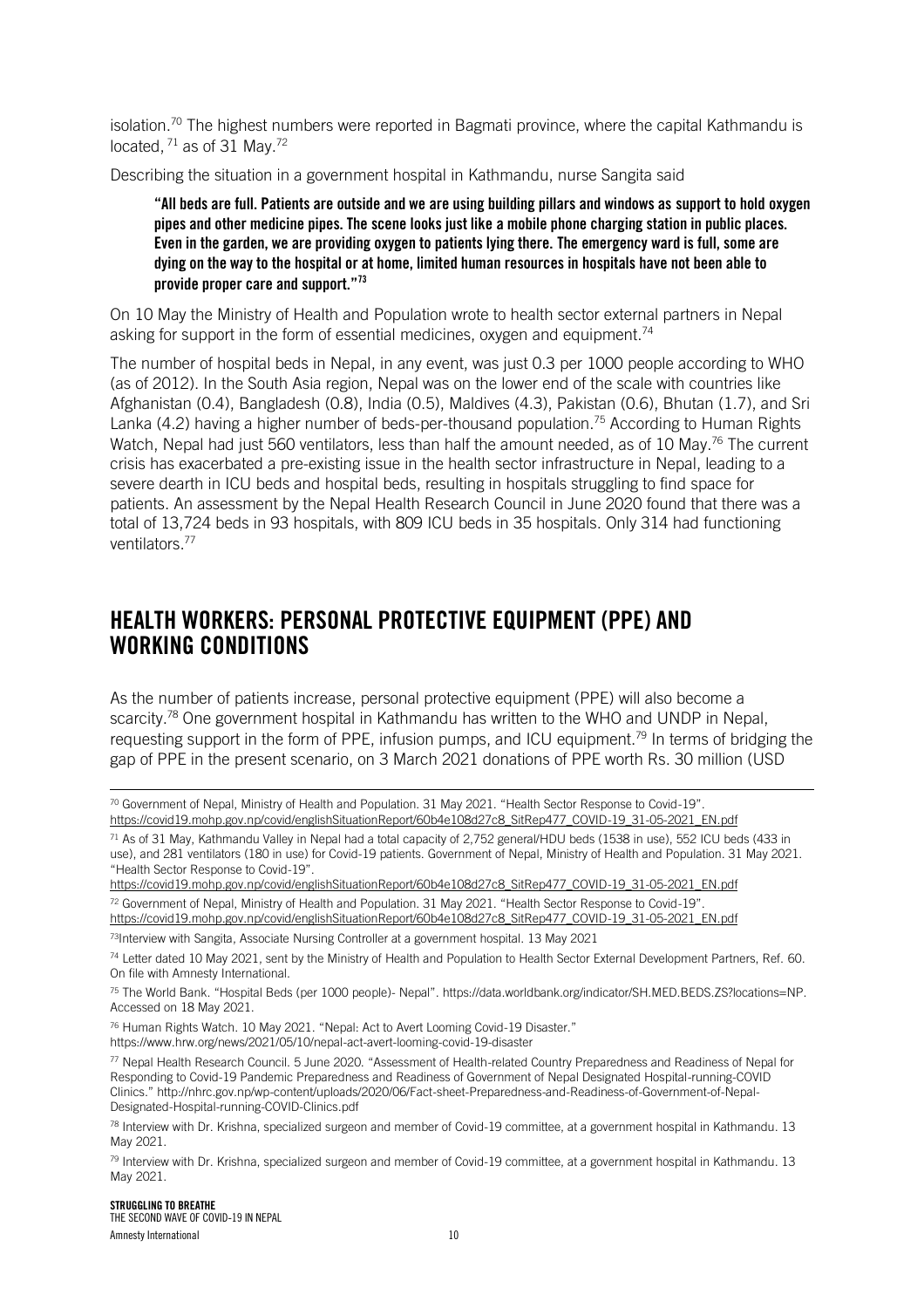257,558) from the United Nations Population Fund (UNFPA) were also added to Nepal's preparedness for an increase in demand for PPE.<sup>80</sup> Numerous other donations have also come in.<sup>81</sup>

Yet, this is not enough. The government of Nepal has requested support from humanitarian aid partners to supply PPE including 1 million N95 masks, 2.5 million coverall protection gowns, hand sanitizer, face shields, safety goggles, gloves, shoe covers, surgical caps, gum boots, makeshift hospital tents and isolation centre tents and 7000 body bags within 30 days.<sup>82</sup> The WHO confirms that Covid-19 is currently widespread across all seven provinces.<sup>83</sup>According to an assessment by the

#### SHORTAGE OF PPE

The government of Nepal has requested support from humanitarian aid partners to supply PPE within the next 30 days.



*KATHMANDU, BAGMATI, NEPAL A health worker collects a nose swab sample from a Journalist for a coronavirus polymerase chain reaction (PCR) test in Kathmandu Photo © Subash Shrestha/Pacific Press/LightRocket via Getty Images*

Nepal Health Research Council in June 2020, only 33 percent of health workers were trained to conduct RT-PCR tests.<sup>84</sup> Health workers confirm that PCR kits may also run out soon.<sup>85</sup> While there is no official data on how many health workers are trained to perform these tests in May 2021, it is unlikely that there are sufficient kits to tend to the population's needs during this second wave.<sup>93</sup> There are 91 laboratories performing RT-PCR tests in Nepal and a total 3,052,424 samples had been tested as of 31 May.<sup>86</sup> Similarly, protocol for conducting antigen tests was issued to all municipalities in early January 2021, but updated information on the number of health

80 The Himalayan Times. 3 March 2021. "UNFPA hands over PPE and Reproductive Health kits to Nepal Govt". https://thehimalayantimes.com/nepal/unfpa-hands-over-ppe-and-reproductive-health-kits-to-nepal-govt

81 Ipas Nepal. 13 May 2021. "With COVID-19 surging, Ipas Nepal donates more PPE to health workers".

[https://www.ipas.org/news/with-covid-19-surging-ipas-nepal-donates-more-ppe-to-health-workers/.](https://www.ipas.org/news/with-covid-19-surging-ipas-nepal-donates-more-ppe-to-health-workers/) Direct Relief. 20 May 2021. "Direct Relief-Chartered Airlift Bound for Nepal Amid Covid-19 Surge". [https://www.directrelief.org/2021/05/direct-relief-chartered](https://www.directrelief.org/2021/05/direct-relief-chartered-airlift-bound-for-nepal-amid-covid-19-surge/)[airlift-bound-for-nepal-amid-covid-19-surge/](https://www.directrelief.org/2021/05/direct-relief-chartered-airlift-bound-for-nepal-amid-covid-19-surge/). Xinhuanet. 11 May 2021. "Nepal gets fresh donation of medical supplies from China". [http://www.xinhuanet.com/english/asiapacific/2020-05/11/c\\_139048414.htm](http://www.xinhuanet.com/english/asiapacific/2020-05/11/c_139048414.htm). USAID. 4 May 2021. "Fact Sheet: US Covid-10 Assistance to Nepal to date". https://np.usembassy.gov/fact-sheet-u-s-covid-19-assistance-to-nepal-to-date/

82 Letter dated 10 May 2021, sent by the Ministry of Health and Population to Health Sector External Development Partners, Ref. 60. On file with Amnesty International.

83 WHO Country office Nepal. 16 May 2021 (covering period 4-10 May 2021). "Situation Update #56- Coronavirus Disease 2019 (COVID-19) WHO Country Office for Nepal". [https://cdn.who.int/media/docs/default-source/nepal-documents/novel-coronavirus/who](https://cdn.who.int/media/docs/default-source/nepal-documents/novel-coronavirus/who-nepal-sitrep/-56_weekly-who-nepal-situation-updates.pdf?sfvrsn=80847e00_7)[nepal-sitrep/-56\\_weekly-who-nepal-situation-updates.pdf?sfvrsn=80847e00\\_7](https://cdn.who.int/media/docs/default-source/nepal-documents/novel-coronavirus/who-nepal-sitrep/-56_weekly-who-nepal-situation-updates.pdf?sfvrsn=80847e00_7)

84 Nepal Health Research Council. 5 June 2020. "Assessment of Health-related Country Preparedness and Readiness of Nepal for Responding to Covid-19 Pandemic Preparedness and Readiness of Government of Nepal Designated Hospital-running-COVID Clinics." http://nhrc.gov.np/wp-content/uploads/2020/06/Fact-sheet-Preparedness-and-Readiness-of-Government-of-Nepal-Designated-Hospital-running-COVID-Clinics.pdf

85 Interview with Dr. Sushil, Ministry of Health, Nepal. 21 May 2021.

<sup>86</sup> Government of Nepal, Ministry of Health and Population. 31 May 2021. "Health Sector Response to Covid-19". [https://covid19.mohp.gov.np/covid/englishSituationReport/60b4e108d27c8\\_SitRep477\\_COVID-19\\_31-05-2021\\_EN.pdf.](https://covid19.mohp.gov.np/covid/englishSituationReport/60b4e108d27c8_SitRep477_COVID-19_31-05-2021_EN.pdf) Nepal had conducted 2,652,130 RT-PCR tests as of 10 May 2021. WHO. 4-10 May 2021. "Situation Update #56- Coronavirus Disease 2019 (COVID-19). https://cdn.who.int/media/docs/default-source/nepal-documents/novel-coronavirus/who-nepal-sitrep/-56\_weekly-whonepal-situation-updates.pdf?sfvrsn=80847e00\_7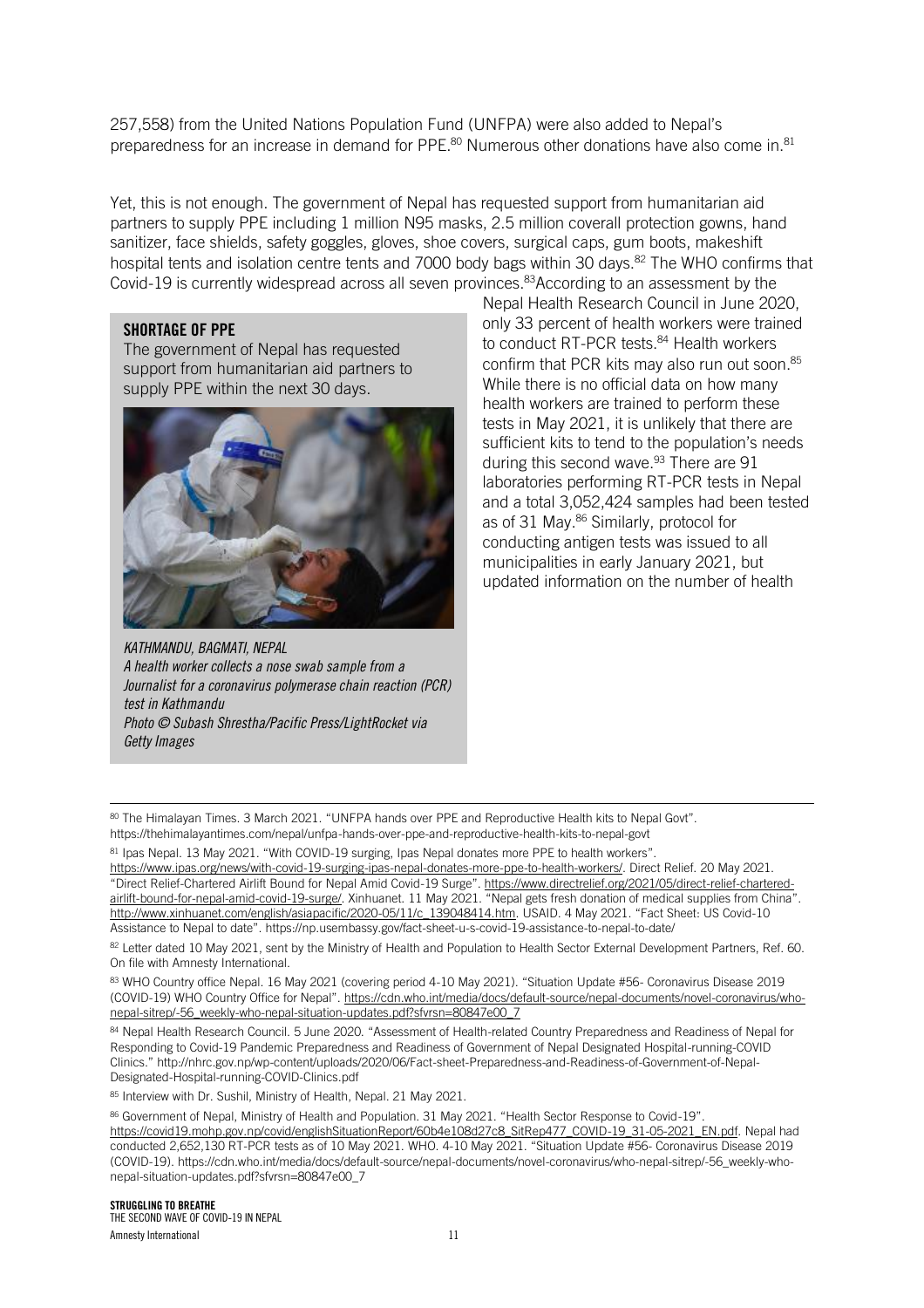workers trained to conduct RT-PCR tests could not be confirmed at the time of writing.<sup>87</sup>

In addition to lack of adequate and sufficient materials, health workers in Nepal report being exhausted and consumed with the number of patients coming in. Dr. Raju described the current situation in Nepal as a critical period.<sup>88</sup>

Dr. Kamal speaking to Amnesty said "If I am feeling so much pressure, all my colleagues are feeling this too. I think there is fatigue and denial. It is common in a pandemic."<sup>89</sup> He further said "I'm still hopeful of the threshold of our capacity. My friends are tired now. You feel sad, we can't do much."<sup>90</sup>

The exhaustion and frustration of health care workers were echoed by all the health care workers who spoke with Amnesty. "As a health worker, I really feel bad and helpless. We cannot do anything. We know that a young patient would die if we don't admit or give him/her high flow oxygen. But we cannot do anything. I feel I am committing a crime by not saving lives."<sup>91</sup> She further said "Oxygen can save so many lives. So instead of focusing on election and political things government should focus on this issue. We are struggling so much as health workers."<sup>92</sup>

The lack of sufficient numbers of health workers was also highlighted by those who spoke with Amnesty.

"Certainly, there is a shortage of human resources including doctors, nurses, and cleaners. They wear PPE sets and work for 8-12 hrs. Many health workers have contracted the virus while on duty. We assume and make a monthly roster of nursing staff, but suddenly they get infected and there is a shortage. Even if they join duty after 10 days of isolation, they are not able to work, they look very weak, and some are still symptomatic. Some of them also contract the virus from their family members as the virus has now spread to community  $level$ ". $93$ 

# VACCINATIONS AND PREVENTIVE MEASURES "We should emphasize on procuring more vaccines from other countries as that is the need of the hour."<sup>94</sup>

Nepal commenced its vaccination drive in January 2021, however, all new vaccinations have now come to halt as the country has run out of stocks (although the second dose for some of those who were previously vaccinated are continuing).<sup>95</sup> According to Dr. Kamal, "We need public health awareness and infrastructure. We can't have ifs and buts. We need to get our vaccine supply right".<sup>96</sup> As of 10 May 2021, Nepal had vaccinated 2,091,511 persons with the first jab and 368,811 people

<sup>87</sup> WHO. 30 December 2020- 5 January 2021. "Situation Update #38 - Coronavirus Disease 2019 (COVID19)

WHO Country Office for Nepal". [https://cdn.who.int/media/docs/default-source/nepal-documents/novel-coronavirus/who-nepal-sitrep/-](https://cdn.who.int/media/docs/default-source/nepal-documents/novel-coronavirus/who-nepal-sitrep/-38_who_nepal_sitrep_covid-19.pdf?sfvrsn=37f9e78_9) [38\\_who\\_nepal\\_sitrep\\_covid-19.pdf?sfvrsn=37f9e78\\_9](https://cdn.who.int/media/docs/default-source/nepal-documents/novel-coronavirus/who-nepal-sitrep/-38_who_nepal_sitrep_covid-19.pdf?sfvrsn=37f9e78_9)

<sup>88</sup> Interview with Dr. Raju, Consultant Neurosurgeon at a private hospital, Kathmandu. 10 May 2021.

<sup>89</sup> Interview with Dr. Kamal, Physician and social-entrepreneur, Kathmandu. 11 May 2021.

<sup>90</sup> Interview with Dr. Kamal, Physician and social-entrepreneur, Kathmandu. 11 May 2021.

<sup>91</sup> Interview with Sangita, Associate Nursing Controller at a government hospital. 13 May 2021

<sup>92</sup> Interview with Sangita, Associate Nursing Controller at a government hospital. 13 May 2021

 $93$  Interview with Sangita, Associate Nursing Controller at a government hospital. 13 May 2021

<sup>94</sup> Interview with Dr. Krishna, specialized surgeon and member of Covid-19 committee, at a government hospital in Kathmandu. 13 May 2021

<sup>95</sup> The Kathmandu Post. 12 April 2021. "As virus cases surge in Nepal, experts warn against lapses and complacency". https://kathmandupost.com/health/2021/04/12/as-virus-cases-surge-in-nepal-experts-warn-against-lapses-and-complacency 96 Interview with Dr. Kamal, Physician and social-entrepreneur, Kathmandu. 11 May 2021.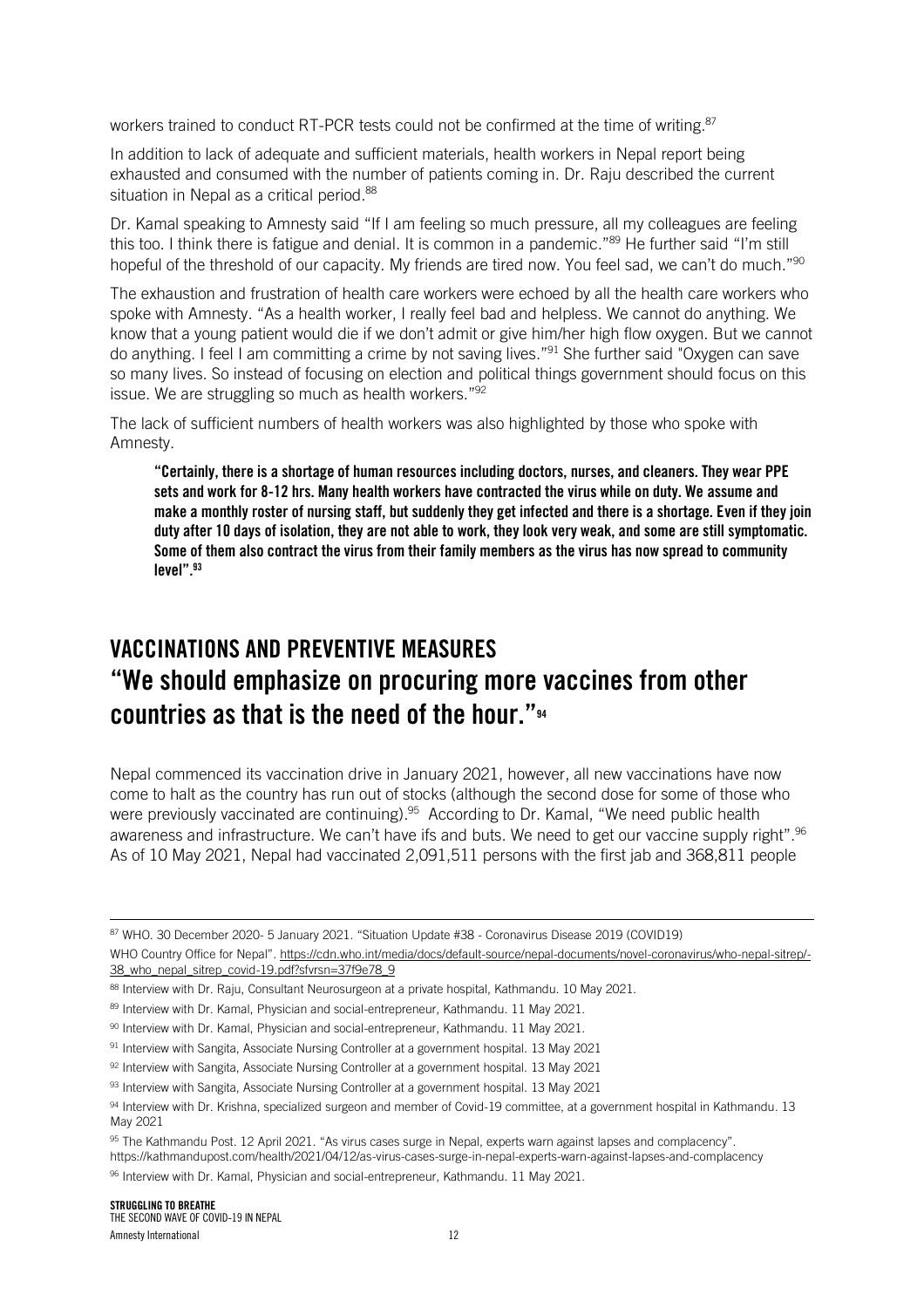have received the second dose as well (out of the total 3,148,000 doses received by Nepal).<sup>97</sup> Thus, less than 2.5 million people of Nepal's 30 million population have received even one jab as of 10 Mayless than one in ten people. Nepal has requested a further 37.01 million doses within 30 days from humanitarian aid agencies to vaccinate its priority groups.<sup>98</sup> By 7 June 2021, 2,113,080 people had received the first dose and 691,494 had received the second.<sup>99</sup>

Evidence-based public messaging on the vaccine is important to ensure the vaccination drive is successful. The WHO had raised concerns as early as January 2021 that misinformation on the vaccine must be addressed. In the initial stages, some health workers were reluctant to get the jab.<sup>100</sup> Sangita said:

"Some of the staff (at the hospital) didn't get the jab citing quality concerns, also some didn't get the vaccine due to severe side effects, citing trial phase and others. Some health workers took it too lightly saying 'we didn't suffer much in the first wave, now infections rates are going down so no need to take vaccine'. A government hospital in Kathmandu [name withheld] was one of the centres for the vaccine. At first, there were not many people but later when the infection flared up, we could not manage the crowd in the vaccination building. We created three booths within the hospital to manage the crowd."<sup>101</sup>

She further highlighted the importance of public messaging saying "The government must focus on preventive health care as well. Government must run mass awareness campaigns. Hospitals are also



#### VACCINES ARE IN SHORT SUPPLY

Nepal received 2.1 million doses of Astra Zeneca from India, 102 of which 1 million doses were a donation and 800,000 doses of Vero cell vaccine donated by China, by 12 April.<sup>103</sup> 348,000 COVAX vaccines were delivered to Nepal on 7 March 2021, one of the first countries to receive it- with another 1.92 million doses due to be delivered by end of May.<sup>104</sup> However, as of 1 June 2021,

COVAX had not yet delivered any more doses and reported that it was unlikely that it would be able to do so before the end of the year. Meanwhile, the Nepal government has yet to announce how and when the population who received the first shot in March will get their second jab to complete the required immunization cycle.<sup>105</sup> On 2 June, a further one million doses of Vero cell arrived in Nepal to boost its vaccination drive.<sup>106</sup>

97 WHO. 4-10 May 2021. "Situation Update #56- Coronavirus Disease 2019 (COVID-19). WHO Country Office for Nepal". https://cdn.who.int/media/docs/default-source/nepal-documents/novel-coronavirus/who-nepal-sitrep/-56\_weekly-who-nepal-situationupdates.pdf?sfvrsn=80847e00\_7

99 Government of Nepal. 7 June 2021. "Health Sector Response to Covid-19".

https://covid19.mohp.gov.np/covid/englishSituationReport/60be07951a571\_SitRep484\_COVID-19\_07-06-2021\_EN.pdf

<sup>100</sup> Arjoun Poudel. The Kathmandu Post. 25 January 2021. "Vaccine hesitancy poses challenge for Nepal's campaign against Covid-19." https://kathmandupost.com/health/2021/01/25/vaccine-hesitancy-poses-challenge-for-nepal-s-campaign-against-covid-19

101 Interview with Sangita, Associate Nursing Controller at a government hospital. 13 May 2021

<sup>103</sup> [Suresh Raj Neupane](https://kathmandupost.com/author/suresh-raj-neupane) and [Arjun Poudel](https://kathmandupost.com/author/arjun-poudel). The Kathmandu Post. 12 April 2021. "Indian ban on Remdesivir exports may not have much impact on Nepal". https://kathmandupost.com/national/2021/04/12/indian-ban-on-remdesivir-exports-may-not-have-muchimpact-on-nepal.

<sup>104</sup> UNICEF. 7 March 2021. "Nepal among the first countries in Asia to receive Covid-19 vaccines from COVAX Facility." https://www.unicef.org/nepal/press-releases/nepal-among-first-countries-asia-receive-covid-19-vaccines-covax-facility

105 Arjun Poudel. The Kathmandu Post. 24 May 2021. "COVAX admits delays, asks Nepal to choose vaccine other than Covishield." https://kathmandupost.com/health/2021/05/24/covax-admits-delays-asks-nepal-to-choose-vaccine-other-than-covishield

106 The Himalayan Times. 2 June 2021. "Govt to inoculate 60-64 age group with Vero Cell from June 8" [https://thehimalayantimes.com/nepal/govt-to-inoculate-60-64-age-group-with-vero-cell-from-june-8.](https://thehimalayantimes.com/nepal/govt-to-inoculate-60-64-age-group-with-vero-cell-from-june-8) P.M. Shrestha. The Kathmandu

<sup>98</sup> Letter dated 10 May 2021, sent by the Ministry of Health and Population to Health Sector External Development Partners, Ref. 60. On file with Amnesty International.

<sup>102</sup> Government of India. "Vaccine Supplies- Covi-19". <https://www.mea.gov.in/vaccine-supply.htm> as on 29 May 2021. Accessed on 7 June 2021. Nepal received 1 million doses as a gift from India, and further paid for 2 million doses from SII. It has received only 1 million doses of the purchased consignment. The Hindustan Times. 21 February 2021." Nepal receives second shipment of 1 million Covid-19 vaccine doses from India". https://www.hindustantimes.com/world-news/nepal-receives-second-shipment-of-1-million-covid-19-vaccine-doses-from-india-101613906097893.htm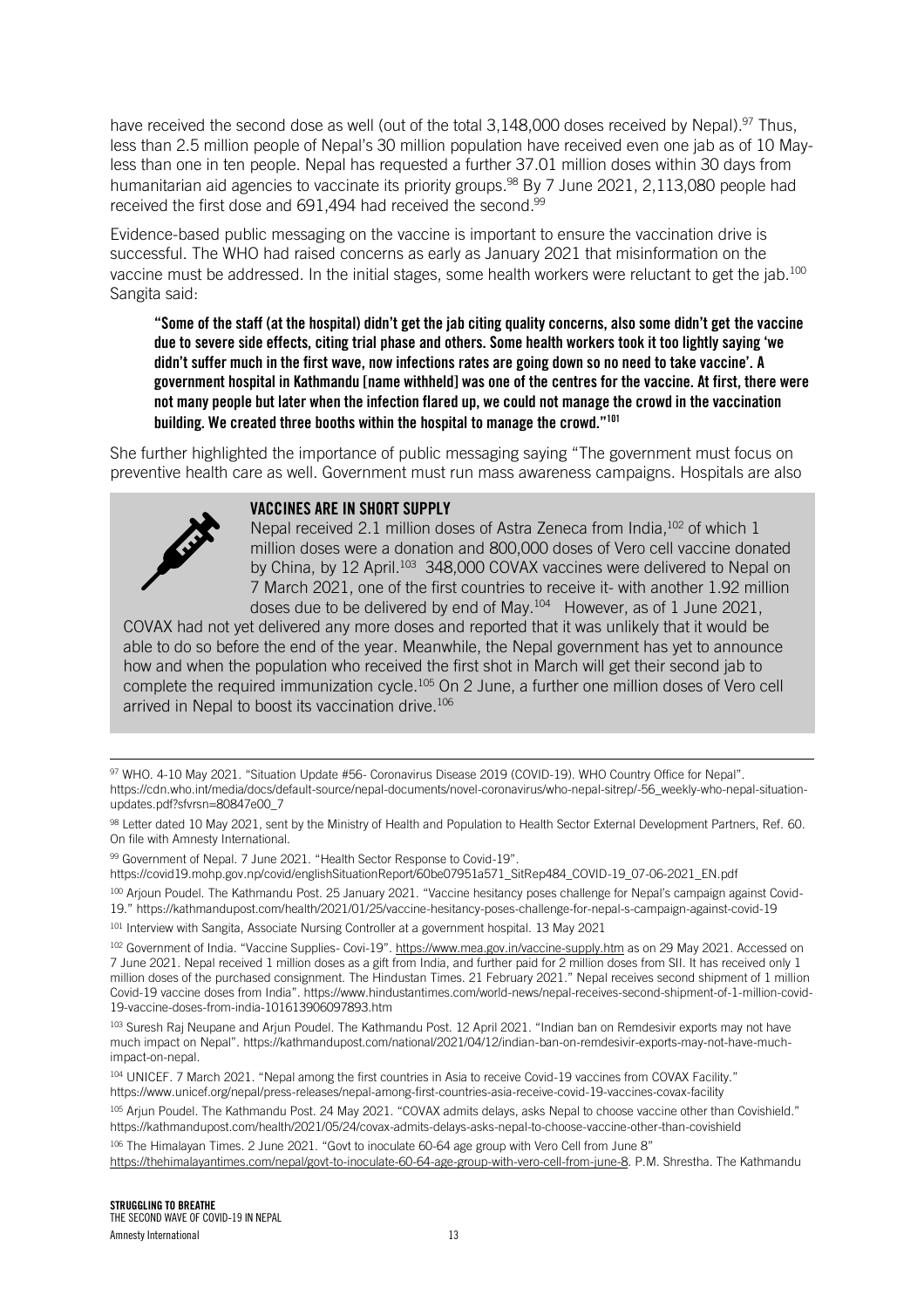one of the sources of contracting the virus. Government should make patients, visitors of patient and families of health workers aware about this."<sup>107</sup>

Meanwhile, civil society activist Sapana stressed the need for universal access to vaccines saying "Access to the vaccine is our basic human right. But only a small percentage of the Nepali population has been vaccinated."<sup>108</sup> Many civil society activists, some of whom are on the frontlines, have not been vaccinated, and vaccines are not accessible to these workers.<sup>109</sup>

According to Reuters, Nepal had vaccinated 4.4% of its population as of 18 May and in the preceding week of May 2021, had vaccinated just over 9800 people.<sup>110</sup> Although Nepal has ordered 2 million doses from the Serum Institute of India (SII), and also made an advance payment of 80 percent to the company, 1 million of these have not been delivered yet as India battles its Covid-19 crisis.<sup>111</sup> SII stopped the export of vaccinations in recent months as it scrambled to cater to domestic demand.<sup>112</sup> SII is one of several companies producing vaccines in India.

Globally, just 13 percent of countries have secured half of the promised doses of the Covid-19 vaccine candidates according to OXFAM.<sup>113</sup> These include the United States, the United Kingdom, European Union, Canada, Australia, and Japan. An assessment by Duke University in April 2021 shows that the world's wealthiest countries have procured the most amount of vaccines in the world- and 16% of the global population account for 53% of all purchased doses.<sup>114</sup> For example, the United States is reported to have enough stocks to vaccinate its population twice over $115$  and has recently committed to contributing 60 million doses of Astra Zeneca, which is not approved for use in the US as yet, to the COVAX facility as soon as safety checks are performed.<sup>116</sup> As of May 2021, at least one in two people in the United States had already received at least one jab.

112 Shruti Menon. BBC. 21 May 2021. "India coronavirus: Vaccine makers are prioritizing local needs." https://www.bbc.com/news/world-asia-india-55571793

Post. 6 June 2021. "Nepal signs non-disclosure agreement to buy Chinese Covid-19 vaccines but legal questions remain". [https://kathmandupost.com/national/2021/06/06/nepal-signs-non-disclosure-agreement-to-buy-chinese-covid-19-vaccines-but-legal](https://kathmandupost.com/national/2021/06/06/nepal-signs-non-disclosure-agreement-to-buy-chinese-covid-19-vaccines-but-legal-questions-remain)[questions-remain.](https://kathmandupost.com/national/2021/06/06/nepal-signs-non-disclosure-agreement-to-buy-chinese-covid-19-vaccines-but-legal-questions-remain) P.M. Shrestha. The Kathmandu Post. "More than 850,000 doses of Chinese Covid-19 vaccines arrive in Kathmandu". [https://kathmandupost.com/national/2021/06/01/more-than-850-000-doses-of-chinese-covid-19-vaccines-arrive-in](https://kathmandupost.com/national/2021/06/01/more-than-850-000-doses-of-chinese-covid-19-vaccines-arrive-in-kathmandu)[kathmandu.](https://kathmandupost.com/national/2021/06/01/more-than-850-000-doses-of-chinese-covid-19-vaccines-arrive-in-kathmandu) 

<sup>&</sup>lt;sup>107</sup> Interview with Sangita, Associate Nursing Controller at a government hospital. 13 May 2021

<sup>108</sup> Interview with Sapana, civil society activist, Kathmandu. 12 May 2021.

<sup>109</sup> Interview with Sapana, civil society activist, Kathmandu. 12 May 2021.

<sup>110</sup> As of 19 May 2021, 2.5 million doses have been administered. Reuters. Covid-19 tracker. Nepal. As of 19 May 2021. [https://graphics.reuters.com/world-coronavirus-tracker-and-maps/countries-and-territories/nepal/.](https://graphics.reuters.com/world-coronavirus-tracker-and-maps/countries-and-territories/nepal/) See also Peter Gill. The Diplomat. "Facing a COVID crisis, Nepal cries for help". [https://thediplomat.com/2021/05/facing-a-covid-crisis-nepal-cries-out-for-help/.](https://thediplomat.com/2021/05/facing-a-covid-crisis-nepal-cries-out-for-help/) Reuters. Covid-19 tracker. "Nepal". As of 19 May 2021. https://graphics.reuters.com/world-coronavirus-tracker-and-maps/countriesand-territories/nepal/

<sup>111</sup> The Kathmandu Post. 21 February 2021. "One million doses of Covishield arrive in Nepal". https://kathmandupost.com/visualstories/2021/02/21/one-million-doses-of-covishield-arrive-in-nepal. The Kathmandu Post. 12 April 2021. "As virus cases surge in Nepal, experts warn against lapses and complacency". https://kathmandupost.com/health/2021/04/12/as-virus-cases-surge-in-nepalexperts-warn-against-lapses-and-complacency

<sup>113</sup> Oxfam International, "Small Group of Rich Nations Have Bought up More than Half the Future Supply of Leading Covid-19 Vaccine Contenders", 17 September 2020, https://www.oxfam.org/en/press-releases/smallgroup-rich-nations-have-bought-more-half-futuresupply-leading-covid-19

<sup>114</sup> McClellan, M et al. Duke University. 15 April 2021. "Reducing Global COVID Vaccine Shortages: New Research and Recommendations for US Leadership". [https://healthpolicy.duke.edu/sites/default/files/2021-](https://healthpolicy.duke.edu/sites/default/files/2021-04/US%20Leadership%20for%20Global%20Vaccines_1.pdf) [04/US%20Leadership%20for%20Global%20Vaccines\\_1.pdf](https://healthpolicy.duke.edu/sites/default/files/2021-04/US%20Leadership%20for%20Global%20Vaccines_1.pdf) at p.2-3

<sup>115</sup> Josh Michaud and Jennifer Kates. KFF. "Global Covid-19 Vaccine Equity: U.S. Policy Options and Actions to Date". https://www.kff.org/global-health-policy/issue-brief/global-covid-19-vaccine-equity-u-s-policy-options-and-actions-to-date/

<sup>116</sup> Peter Gill. The Diplomat. "Facing a COVID crisis, Nepal cries for help". https://thediplomat.com/2021/05/facing-a-covid-crisisnepal-cries-out-for-help/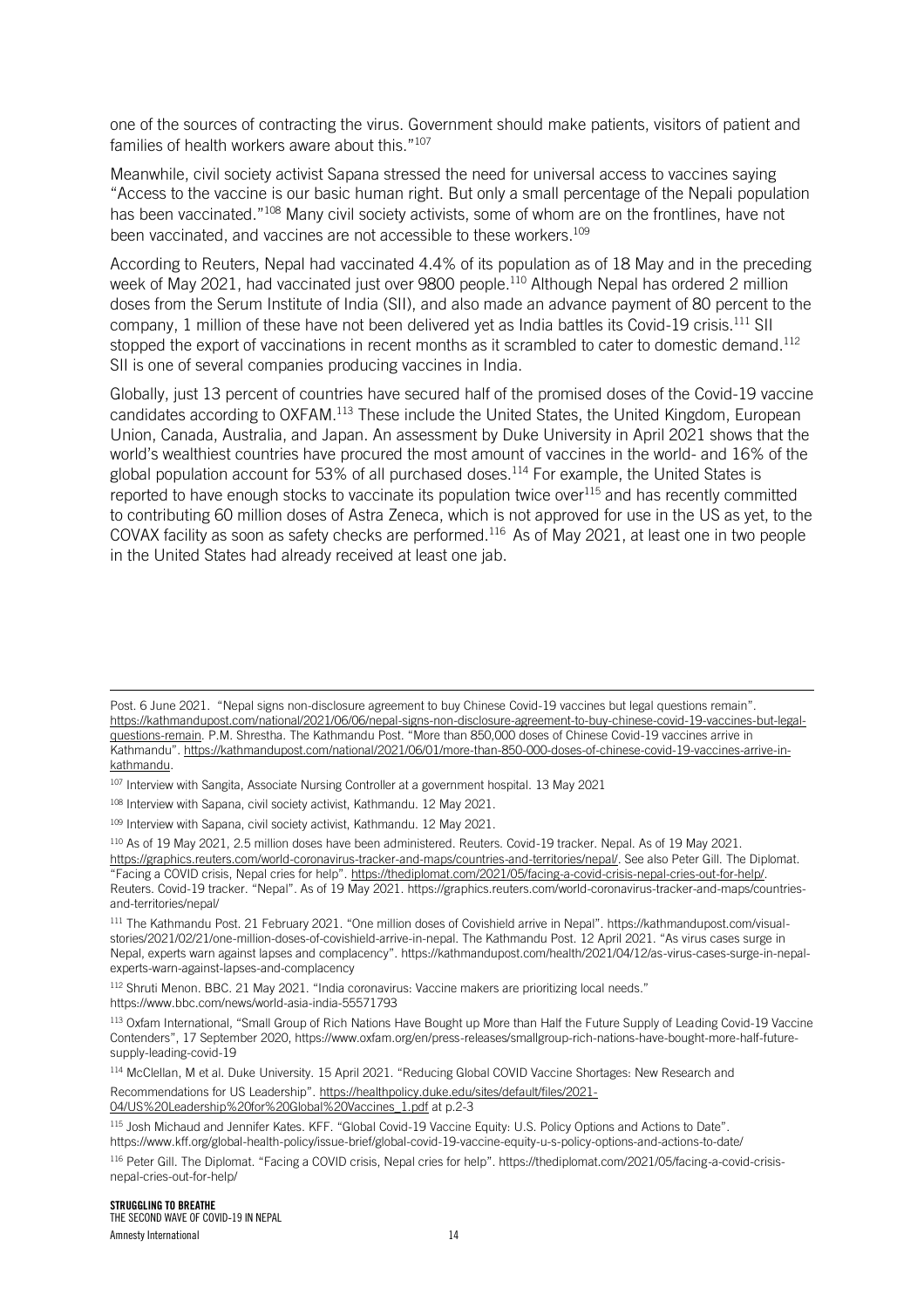# IMPACT ON AT-RISK GROUPS "The crisis has an impact on the most marginalized communities. It was apparent during the lockdown."117

The impact on marginalized groups has been immense in Nepal, even during the first lockdown in 2020.<sup>118</sup> Dalits - the oppressed caste-based communities in Nepal faced with intersectional discrimination, are subject to heightened risks and systemic marginalization. Samata Foundation, an organization based in Lalitpur, Nepal, found in 2020 that an overwhelming majority of Dalits faced financial hardship due to the pandemic (82%). 45 percent of the 1500 respondents in a study conducted by Samata in 2020 had reported losing their jobs during the pandemic. The research covered 77 districts of Nepal. 52 percent found accessing daily needs (described as facing a food crisis) a challenge during the pandemic. Only 44 percent felt that actual victims were able to access a relief package. Those facing caste-based discrimination ranged from 48.7 percent to 6.6 percent across districts.<sup>119</sup>According to the Samata Foundation, 112 cases of caste-based discrimination were recorded in 2020, a more than 50 percent rise from 2019. These included murder (267 percent increase), physical assault (56 percent increase), forced abortion, and suicide.<sup>120</sup> Custodial deaths, and discrimination in quarantine isolation centres had led to deaths of Dalits and those belonging to marginalized groups in Nepal. Others starved to death due to their inability to earn a living during lockdown when social protection schemes failed to support the marginalized groups. Sushil, Executive Chairperson of a civil society organization, said:

"Shambhu Sada was found hanging inside the custody of Sabaila area police officers in the Dhanusha District, Province 2 which sparked protests in Janakpur area during the lockdown.<sup>121</sup> Similarly, Raju Sada died in the border isolation centre in Province 2. He was denied treatment and died due to a serious health issue. He tested negative after death. Malar Sada in Province 2<sup>122</sup> starved to death due to his inability to manage after losing his daily-wage labor work during the lockdown."<sup>123</sup>

Raju Sada's next of kin allege that his death was due to hospital negligence and lack of proper carehe had contracted diarrhoea at the isolation centre where he and others received unhygienic food and water, and he had not received adequate treatment.<sup>124</sup> There was no ambulance available- he was finally transported to hospital in a tipper, where he eventually died. Sushil says that the situation for Dalits during the second wave has not improved.

# "Samata Foundation has documented 8 deaths in the last one month in 2021, which is one-third of the total deaths recorded within the

118 Dignity Post. 18 May 2021. "Marginalized groups worst hit by the pandemic, a study reveals." [http://dignitypost.com/marginalized](http://dignitypost.com/marginalized-groups-worst-hit-by-the-pandemic-a-study-reveals/)[groups-worst-hit-by-the-pandemic-a-study-reveals/](http://dignitypost.com/marginalized-groups-worst-hit-by-the-pandemic-a-study-reveals/). Also see Sustainable and Resilient Ideas Pvt. Ltd. December 2020. "Final Report: A Study on Socio-Economic Impact of Covid-19 on marginalized communities in Dang and Kapilvastu."

https://www.imsweden.org/app/uploads/2021/05/covid-19-socioeconomic-impact-study-final-report\_18-mar-2021.pdf

119 Samata Foundation. December 2020. "Summary Report on the Research: Impact of Covid-19 on Dalit Community of Nepal". https://samatafoundation.org/wp-content/uploads/2021/05/Summary-report\_impact-of-COVID-19-on-Dalits.pdf

120 Interview with Sushil, Executive Chairperson of a civil society organization, Kathmandu, Nepal. 20 May 2021.

<sup>117</sup> Interview with Sushil, Executive Chairperson of a civil society organization, Kathmandu, Nepal. 20 May 2021.

<sup>121</sup> Ajit Tiwari. The Kathmandu Post. 14 June 2020. https://kathmandupost.com/province-no-2/2020/06/14/in-custody-death-of-amusahar-man-sparks-protests-in-janakpur

<sup>&</sup>lt;sup>122</sup> Binu Subedi and Abdesh Kumar Jha. The Kathmandu Post. 4 June 2020. "The lockdown is killing the poor and the marginalized". https://kathmandupost.com/province-no-2/2020/06/04/the-lockdown-is-killing-the-poor-and-the-marginalised

<sup>123</sup> Interview with Sushil, Executive Chairperson of a civil society organization, Kathmandu, Nepal. 20 May 2021.

<sup>124</sup> Brij Kumar Yadev. The Himalayan Times. 25 June 2020. "Teen dies in isolation ward in Janakpur ".

https://thehimalayantimes.com/nepal/teen-dies-in-isolation-ward-in-janakpur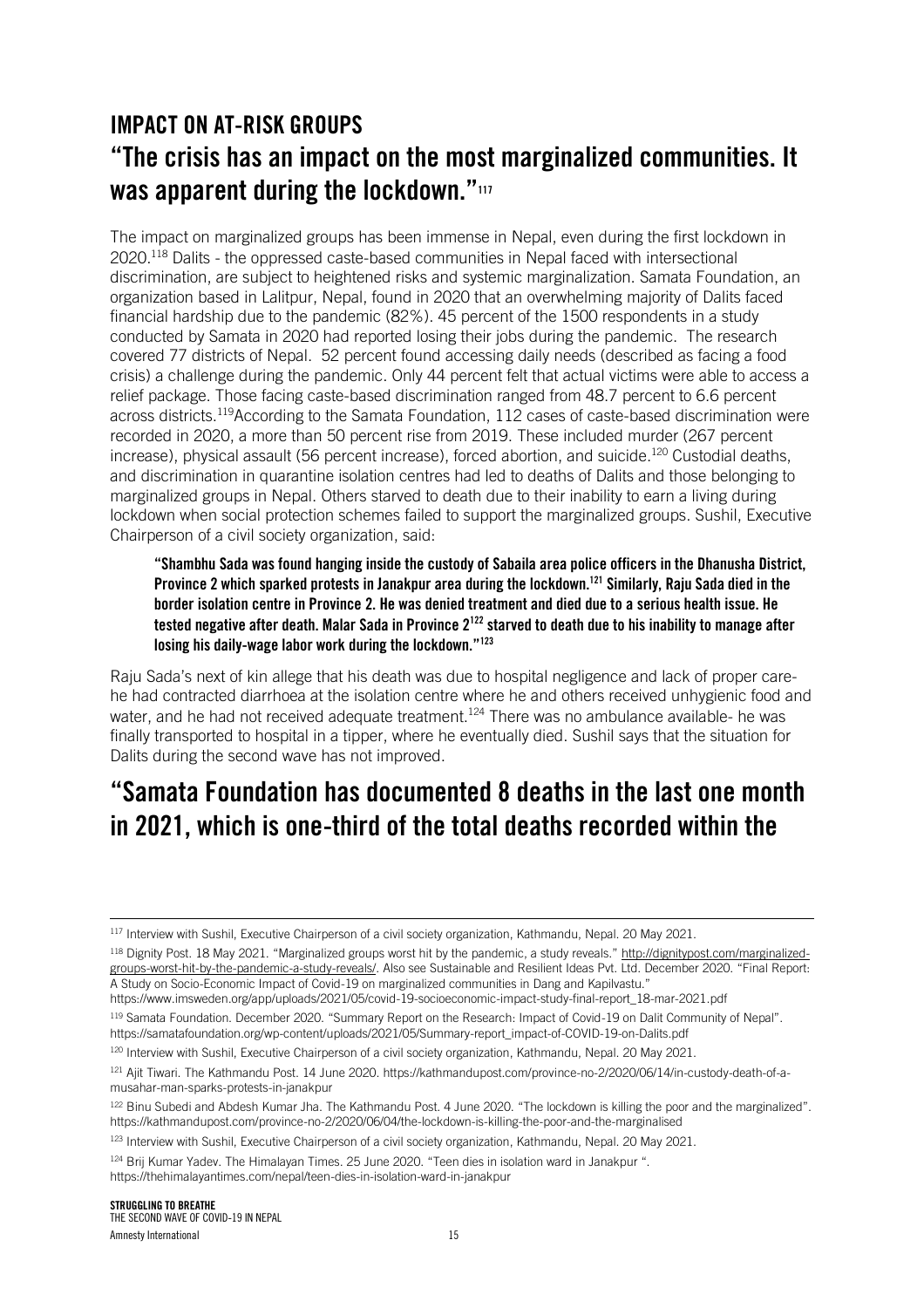# whole year 2020. Another Dalit, Budhu Sada died after denial to get his wage paid and beaten by the contractor".<sup>125</sup>

He said "The atrocities and incidences of caste-based discrimination and violence against the Dalit community seem to be never-ending and shows a growing trend in the number of cases against the Dalit community, introducing new types of incidents each year. The situation is alarming, and we need to take speedy action to address the issues".<sup>126</sup>

In a situation where even the privileged and politically connected are unable to secure vital access to oxygen cylinders and hospital beds, those who are oppressed and marginalized are doubly at risk of not only succumbing to the pandemic but also of facing other socio-economic crises- "Marginalized people couldn't go to the hospital. All the government hospitals are already packed".<sup>127</sup> He further said that people who are from marginalized groups are not able to access the health care system without the money, privilege, and political connections that others have- "it's a crazy situation. It's very sad, they could not get any support from the government".<sup>128</sup>

Other organizations working on the rights of marginalized groups have also highlighted the discrimination faced by Dalits and Dalit women. The Feminist Dalit Organization (FEDO) carried out a rapid assessment in 2020 among its' district chapters and found as follows: -

"The coronavirus has impacted the lives of Dalit women in various aspects as they have been suffering from the economic problems, food supply, health problems, and caste-based discrimination. Further, being Dalit women, they have been facing caste-based discrimination, the burden of household chores, domestic and sexual violence, mental torture and so. Most of the Dalit women didn't know about the hotline number that is placed in the case of violence to the women and even half of them cannot dial the hotline number."<sup>129</sup>

*KATHMANDU, NEPAL - 2021/05/02: Relative of a person who has died of COVID-19 mourns before the cremation at Pashupati Electric Crematorium in Kathmandu. On Sunday only, Nepal has recorded 27 new fatalities as the second wave of coronavirus disease surges across the nation. Photo © Sujan Shrestha/SOPA Images/LightRocket via Getty Images*



<sup>&</sup>lt;sup>125</sup> Interview with Sushil, Executive Chairperson of a civil society organization, Kathmandu, Nepal. 20 May 2021.

<sup>&</sup>lt;sup>126</sup> Interview with Sushil, Executive Chairperson of a civil society organization, Kathmandu, Nepal. 20 May 2021.

<sup>&</sup>lt;sup>127</sup> Interview with Sushil, Executive Chairperson of a civil society organization, Kathmandu, Nepal. 20 May 2021.

<sup>&</sup>lt;sup>128</sup> Interview with Sushil, Executive Chairperson of a civil society organization, Kathmandu, Nepal. 20 May 2021.

<sup>129</sup> FEDO. The FEDO Post. April-June 2020. Issue 44. "Rapid Assessment Survey Conducted by FEDO." https://idsn.org/wpcontent/uploads/2020/08/FEDO-E-bulletin-Apr-jun-2020.pdf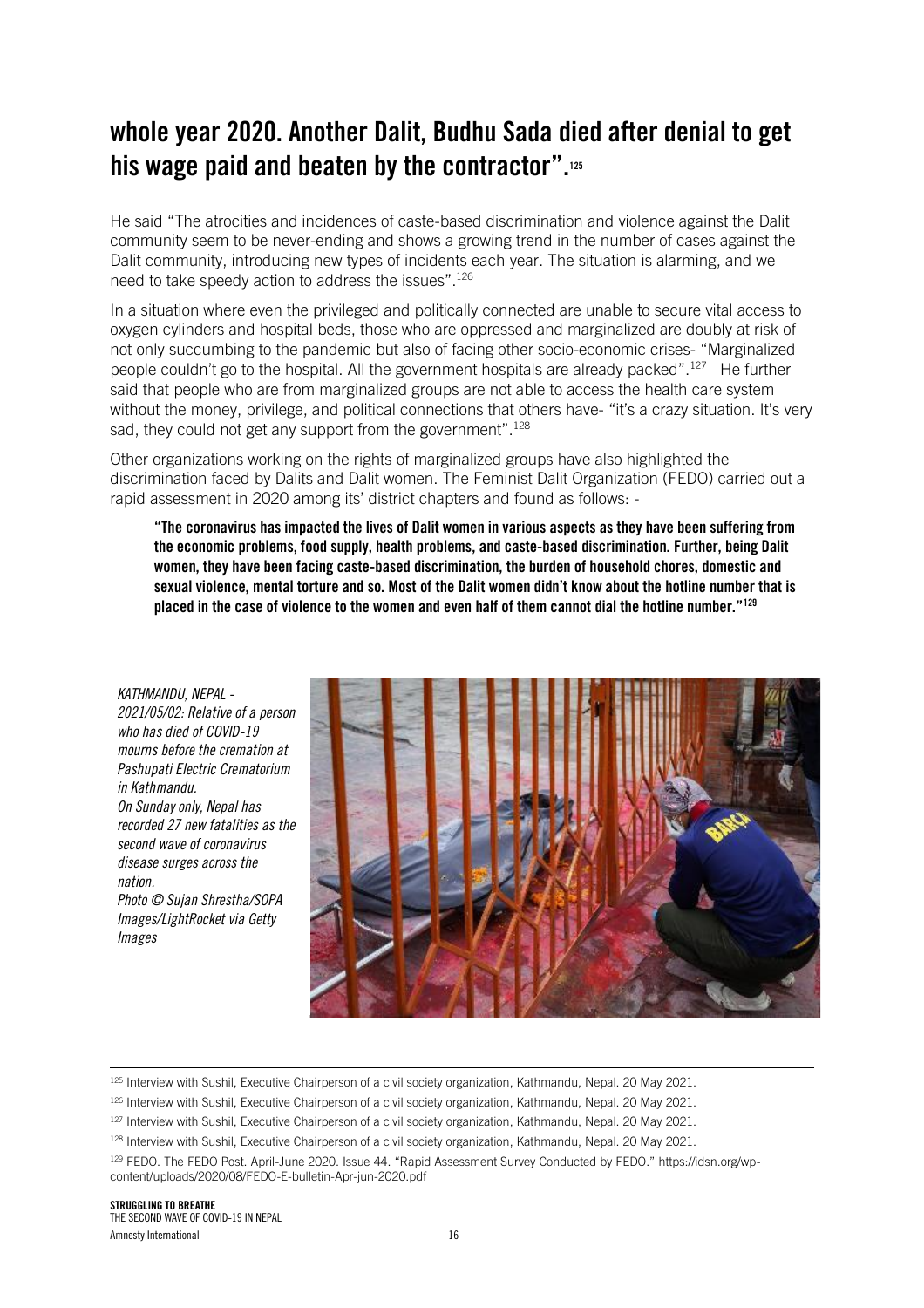FEDO's report confirms that only half the respondents in that survey were able to access relief packages.<sup>130</sup> Pranita, a human rights activist, said that this crisis affected everybody- but differently, saying "People from the Dalit community- they don't have much awareness on precautions, symptoms, what to do if they have symptoms. When they are affected by the virus, they don't have easy access. People are dying due to the difficulty in getting oxygen".<sup>131</sup> Pranita confirmed that there were cases in the Far Western Province where people could not get beds, and doctors had told people to bring their own oxygen cylinders.

#### "People are in long queues to get oxygen, but others jump the queue if they have connections, it is happening everywhere. Every sector is politicized. But our people don't have those kinds of connections. Marginalized people are 100 percent more vulnerable than others. There is no doubt." 132

These sentiments were echoed by Sapana, Chair of an organization formed by returned women migrant workers, pointing out that at-risk groups are affected both in terms of accessing health care and earning a livelihood in the current crisis. She said: -

#### "The current situation has badly affected lactating mothers and pregnant women. They are finding it very hard to avail services from health institutions. At the same, time hospitals are taking advantage and charging a high amount of money."<sup>133</sup>

Because hospitals are filled with Covid-19 patients, pregnant mothers cannot go.<sup>134</sup> The heavy burden on the crumbling health care system is also adversely affecting other patients especially those with health conditions that need attention, who must have regular access to the health care system but are unable to, due to the heavy number of Covid-19 cases in each hospital. They also face the risk of infection when visiting hospitals where Covid-19 patients are treated in corridors, and in entrances and parking lots of hospitals.

In September 2020, the World Bank projected economic growth of 0.6 percent in 2021 in Nepal, <sup>136</sup> a

few percentage points higher than the 0.2 percent in 2020. South Asia is set to enter its "worst-ever recession" according to the World Bank, which would have severe effects on the

"What's happening right now in Nepal is ignorance of the Nepali government. They were the ones who needed to control the pandemic and they were not serious. That is what created this difficult situation."<sup>135</sup>

Sushil, civil society activist

<sup>130</sup> The sample size is not revealed in the article. "Feminist Dalit Organization (FEDO) has conducted the rapid assessment of corona virus (COVID-19) by developing questionnaire, sharing it to its district chapters and finding out the impact to Dalit community and Dalit women in particular" FEDO. The FEDO Post. April-June 2020. Issue 44. "Rapid Assessment Survey Conducted by FEDO." https://idsn.org/wp-content/uploads/2020/08/FEDO-E-bulletin-Apr-jun-2020.pdf

<sup>131</sup> Interview with Pranita, human rights activist, Kathmandu. 20 May 2021.

<sup>132</sup> Interview with Pranita, human rights activist, Kathmandu. 20 May 2021.

<sup>&</sup>lt;sup>133</sup> Interview with Sapana, civil society activist, Kathmandu, 12 May 2021.

<sup>134</sup> Interview with Sapana, civil society activist, Kathmandu. 12 May 2021.

<sup>135</sup> Interview with Sushil, Executive Chairperson of a civil society organization, Kathmandu, Nepal. 20 May 2021.

<sup>136</sup> The World Bank. "Covid-19 impact on Nepal's economy hits hardest informal sector". [https://www.worldbank.org/en/news/press](https://www.worldbank.org/en/news/press-release/2020/10/08/covid-19-impact-on-nepals-economy-hits-hardest-informal-sector)[release/2020/10/08/covid-19-impact-on-nepals-economy-hits-hardest-informal-sector](https://www.worldbank.org/en/news/press-release/2020/10/08/covid-19-impact-on-nepals-economy-hits-hardest-informal-sector)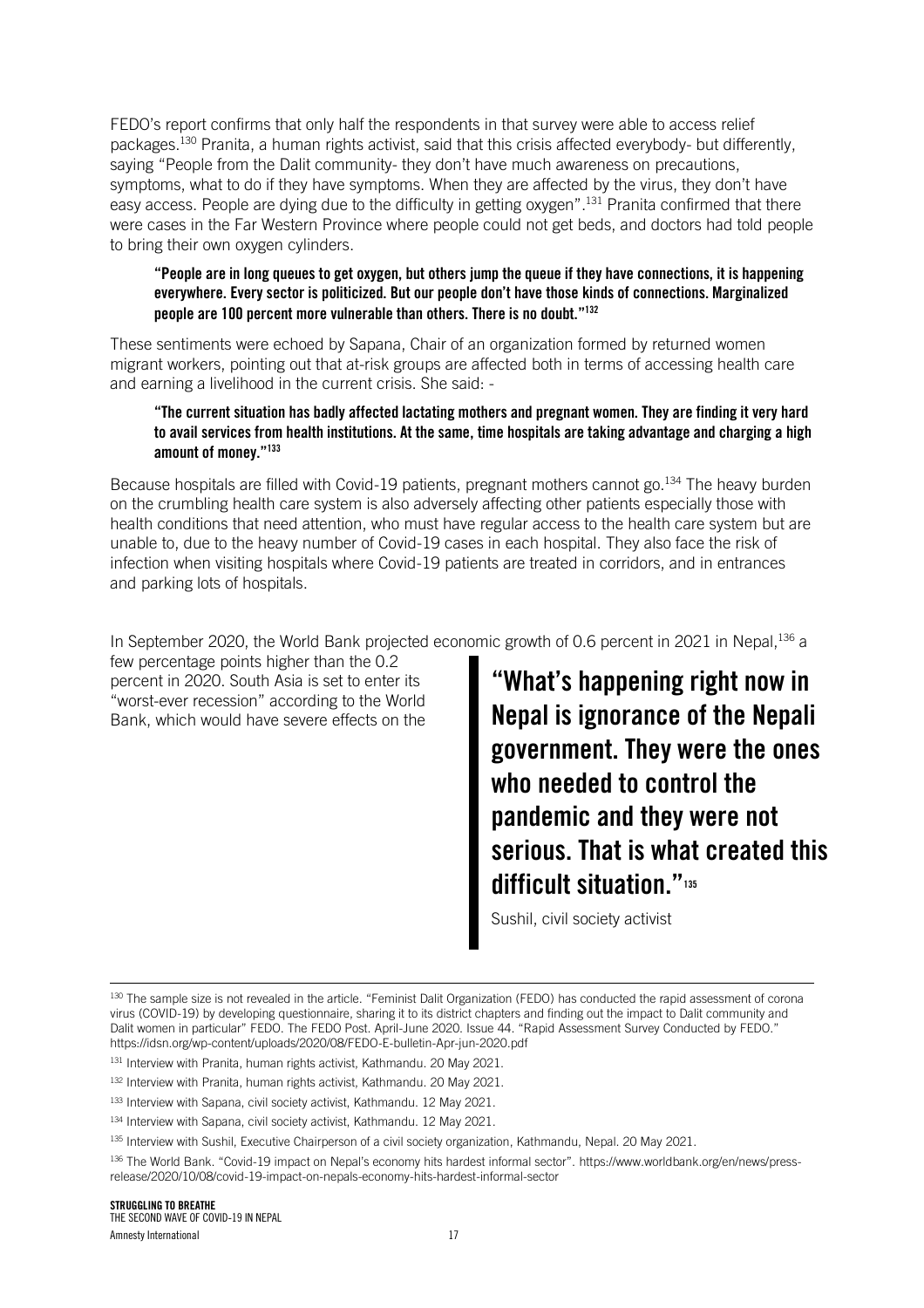most vulnerable groups.<sup>137</sup> Workers in the informal sector will be the hardest hit. 50 percent of enterprises in Nepal are in the informal sector, with those in the urban informal sector and selfemployed households identified as the most vulnerable.<sup>138</sup> The International Commission of Jurists in 2020 warned that the pandemic has led to diminished access to health care for people in cases of health issues unrelated to the Covid-19 crisis.<sup>139</sup>

Cross border migrants are returning in thousands from India through Nepal's porous land borders with its neighbour. In June 2020, the ILO estimated that 127,000 workers were slated to return to Nepal from popular destination countries like Qatar, Malaysia, Saudi Arabia, the United Arab Emirates, and Kuwait.<sup>140</sup> In India alone, there are an estimated 587,646 workers from Nepal. Within Nepal itself, 700,000 people are internal migrants of which 13 percent are women. 1.7 million workers are day wage earners and a further one million are on temporary contracts or in the informal sector and are vulnerable to the economic impact of Covid-19 related lockdowns.<sup>141</sup> In addition, in the event of contracting the virus, these workers remain particularly vulnerable given the cost of private healthcare in Nepal which is prohibitive for the average worker, and the scarcity of critical health care systems in both private and public hospitals. Private health care costs between USD 80 to 420 per day in Nepal where the average annual income is around USD 1000- placing private health care outside the reach of the average Nepali.<sup>142</sup>

The problems with quarantine centres included unhygienic food, water, and lack of medical services.<sup>143</sup> In 2020, the International Commission of Jurists (ICJ) reported that facilities in quarantine centres were inadequate and poor conditions led to relatives bringing food and water to quarantined migrant workers<sup>144</sup> - which in turn increased the risk of transmission to more people in Nepal and led to the government finally allowing migrant workers to quarantine in their homes.<sup>145</sup> Pranita who works with returning migrant workers from India said:

#### "In the Far Western province most people come from India and they are already infected with Covid-19 and they don't have awareness and they don't have enough space for home isolation. There was a lot of discrimination in the government's isolation. They don't have any acceptable public isolation centre, no beds, no oxygen."<sup>146</sup>

Maternal mortality rates in Nepal in May 2020 had an almost 200 percent increase in the first two months of Nepal's lockdown.<sup>147</sup> ICJ reports that the quality of care in hospitals had reduced during

140 ILO. 10 June 2020. "Impact of Covid-19 on Nepali Migrant Workers: Protecting Nepali Migrant Workers during the Health and Economic Crisis". [https://www.ilo.org/wcmsp5/groups/public/---asia/---ro-bangkok/---ilo](https://www.ilo.org/wcmsp5/groups/public/---asia/---ro-bangkok/---ilo-kathmandu/documents/briefingnote/wcms_748917.pdf)[kathmandu/documents/briefingnote/wcms\\_748917.pdf](https://www.ilo.org/wcmsp5/groups/public/---asia/---ro-bangkok/---ilo-kathmandu/documents/briefingnote/wcms_748917.pdf) at p.2

<sup>141</sup> ILO. 10 June 2020. "Impact of Covid-19 on Nepali Migrant Workers: Protecting Nepali Migrant Workers during the Health and Economic Crisis". [https://www.ilo.org/wcmsp5/groups/public/---asia/---ro-bangkok/---ilo-](https://www.ilo.org/wcmsp5/groups/public/---asia/---ro-bangkok/---ilo-kathmandu/documents/briefingnote/wcms_748917.pdf)

[kathmandu/documents/briefingnote/wcms\\_748917.pdf](https://www.ilo.org/wcmsp5/groups/public/---asia/---ro-bangkok/---ilo-kathmandu/documents/briefingnote/wcms_748917.pdf) at pp.2-3

142 Human Rights Watch. 10 May 2021. "Nepal: Act to Avert Looming Covid-19 Disaster".

https://www.hrw.org/news/2021/05/10/nepal-act-avert-looming-covid-19-disaster

146 Interview with Pranita, human rights activist, Kathmandu. 20 May 2021.

<sup>137</sup> The World Bank. "Covid-19 impact on Nepal's economy hits hardest informal sector". [https://www.worldbank.org/en/news/press](https://www.worldbank.org/en/news/press-release/2020/10/08/covid-19-impact-on-nepals-economy-hits-hardest-informal-sector)[release/2020/10/08/covid-19-impact-on-nepals-economy-hits-hardest-informal-sector](https://www.worldbank.org/en/news/press-release/2020/10/08/covid-19-impact-on-nepals-economy-hits-hardest-informal-sector)

<sup>138</sup> The World Bank. "Covid-19 impact on Nepal's economy hits hardest informal sector". [https://www.worldbank.org/en/news/press](https://www.worldbank.org/en/news/press-release/2020/10/08/covid-19-impact-on-nepals-economy-hits-hardest-informal-sector)[release/2020/10/08/covid-19-impact-on-nepals-economy-hits-hardest-informal-sector](https://www.worldbank.org/en/news/press-release/2020/10/08/covid-19-impact-on-nepals-economy-hits-hardest-informal-sector)

<sup>139</sup> ICJ. Briefing Paper. November 2020. "The Right to Health: Redirecting the "Unconstitutional Path" of Nepal's Covid-19 Responses". <https://www.icj.org/wp-content/uploads/2020/11/Nepal-Right-to-health-Advocacy-analysis-brief-2020-ENG.pdf> at p.10

<sup>143</sup> ICJ. Briefing Paper. November 2020. "The Right to Health: Redirecting the "Unconstitutional Path" of Nepal's Covid-19 Responses". <https://www.icj.org/wp-content/uploads/2020/11/Nepal-Right-to-health-Advocacy-analysis-brief-2020-ENG.pdf> at p.10 <sup>144</sup> ICJ. Briefing Paper. November 2020. "The Right to Health: Redirecting the "Unconstitutional Path" of Nepal's Covid-19 Responses". <https://www.icj.org/wp-content/uploads/2020/11/Nepal-Right-to-health-Advocacy-analysis-brief-2020-ENG.pdf> at p.10 145 ICJ. Briefing Paper. November 2020. "The Right to Health: Redirecting the "Unconstitutional Path" of Nepal's Covid-19 Responses". <https://www.icj.org/wp-content/uploads/2020/11/Nepal-Right-to-health-Advocacy-analysis-brief-2020-ENG.pdf>

<sup>&</sup>lt;sup>147</sup> ICJ. Briefing Paper. November 2020. "The Right to Health: Redirecting the "Unconstitutional Path" of Nepal's Covid-19 Responses". <https://www.icj.org/wp-content/uploads/2020/11/Nepal-Right-to-health-Advocacy-analysis-brief-2020-ENG.pdf>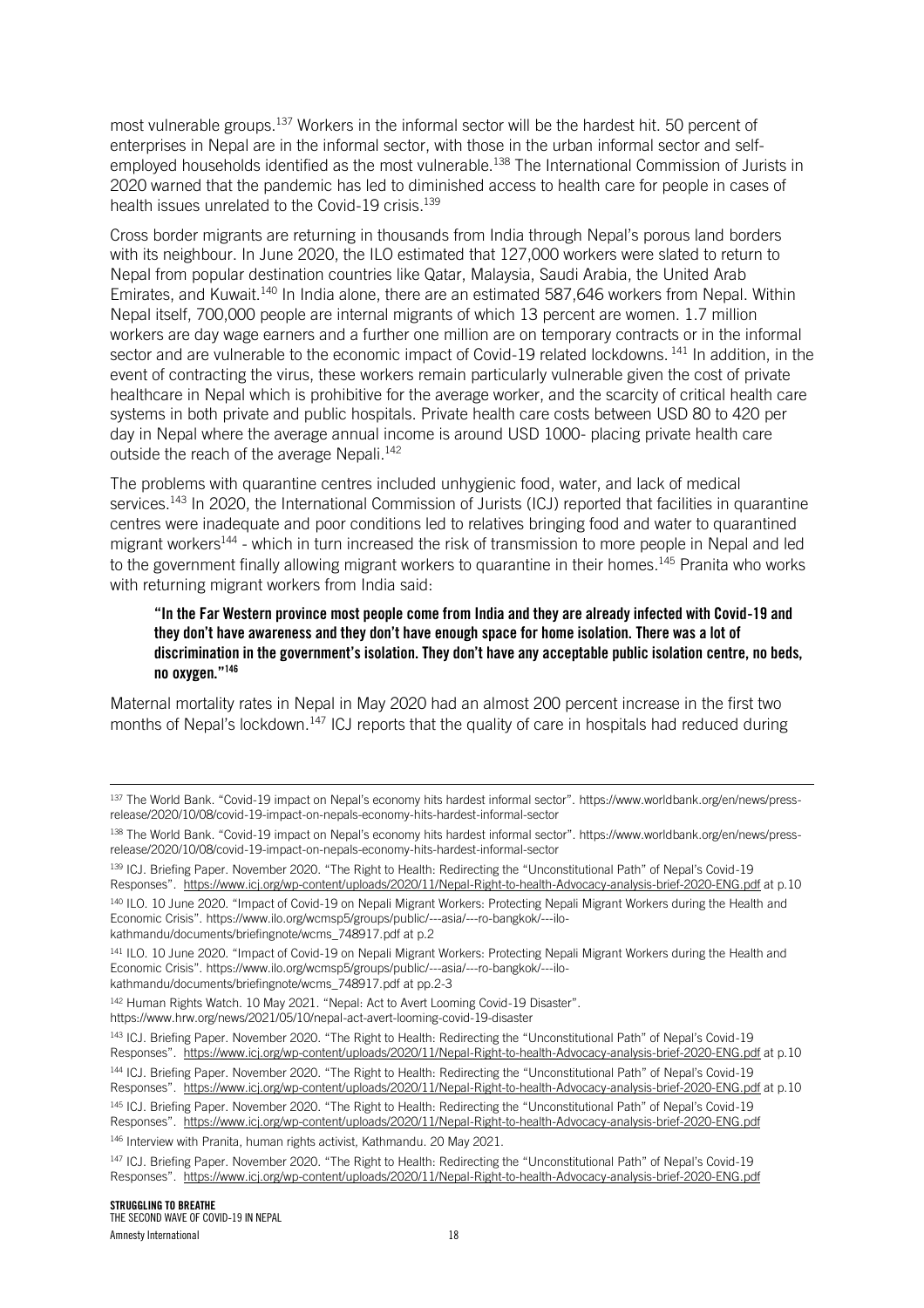this period and the number of births in institutions had decreased by half.<sup>148</sup> Gender-based violence has also shown an uptick as the country was in lockdown, raising concerns that a similar situation may arise as the country braces amid another lockdown.<sup>149</sup>

## A LASSEZ FAIRE APPROACH: LACK OF ACCESS TO INFORMATION BASED ON SCIENCE AND NEGLIGENCE IN KEY OPERATIONAL AREAS

## "We should make people accountable wherever they are"

Dr. Kamal, Physician

The role of the government in responding to the health crisis has been poorly coordinated. According to those who spoke to Amnesty, a combination of the lack of evidence-driven policies and public health directives, premature removal of social distancing rules and the lack of planning led to the current crisis. A lockdown was imposed on 42 out of 77 districts in Nepal only on 29 April 2021<sup>150</sup> when the cases in Nepal were 162 deaths<sup>151</sup> (a weekly change of 165 percent) and the number of cases was 31,806<sup>152</sup> (a weekly change of 136.85 percent).<sup>153</sup> The week of 19 April recorded less than half that number, at 13,429 cases. Health workers have pointed out the high transmissibility of the virus, and the delay in commencing lockdown also contributed to the present crisis.<sup>154</sup>

Dr. Kamal illustrated how the government had failed in its public messaging on Covid-19 saying:

#### "Politicians provided anecdotes on drinking water, etc. There was apathy. I don't see ownership by the government. We don't have a solution. Nobody wants to be held accountable. They don't understand the gravity".<sup>155</sup>

The *laissez-faire* approach towards handling the pandemic is blamed by Dr. Kamal for the present health crisis facing Nepal. He said, "people are still doing the same thing. People don't want to close down."<sup>156</sup> On 8 April, Prime Minister Oli publicly recommended that gargling with guava leaves could help people get rid of the virus, as the country was reporting more than 300 new cases a day.<sup>157</sup> Between April 1 and 30, the number of cases per day increased by 2900 percent according to media reports- but testing increased by only 260 percent.<sup>158</sup> On 5 April, the Health Minister in Nepal warned that Nepal may witness the second wave in June if precautionary measures were flouted.<sup>159</sup> Even as of 12 April doctors warned that extra precautions were needed given the increasing number of patients

<sup>148</sup> ICJ. Briefing Paper. November 2020. "The Right to Health: Redirecting the "Unconstitutional Path" of Nepal's Covid-19 Responses". [https://www.icj.org/wp-content/uploads/2020/11/Nepal-Right-to-health-Advocacy-analysis-brief-2020-ENG.pdf at p.1](https://www.icj.org/wp-content/uploads/2020/11/Nepal-Right-to-health-Advocacy-analysis-brief-2020-ENG.pdf%20at%20p.8)4 149 ICJ. Briefing Paper. November 2020. "The Right to Health: Redirecting the "Unconstitutional Path" of Nepal's Covid-19 Responses". [https://www.icj.org/wp-content/uploads/2020/11/Nepal-Right-to-health-Advocacy-analysis-brief-2020-ENG.pdf at p.1](https://www.icj.org/wp-content/uploads/2020/11/Nepal-Right-to-health-Advocacy-analysis-brief-2020-ENG.pdf%20at%20p.8)5

<sup>150</sup> The Hindu. 5 May 2021. "Coronavirus | Nepal extends lockdown in Kathmandu Valley till May 12". https://www.thehindu.com/news/international/coronavirus-nepal-extends-lockdown-in-kathmandu-valley-till-may-12/article34487949.ece

151 For the week of 26 April 2021

152 For the week of 26 April 2021

<sup>153</sup> WHO. "Nepal Situation". https://covid19.who.int/region/searo/country/np

<sup>154</sup> Interview with Dr. Raju, Consultant Neurosurgeon at a private hospital, Kathmandu. 10 May 2021. Interview with Dr. Kamal, Physician and social-entrepreneur, Kathmandu. 11 May 2021.

<sup>155</sup> Interview with Dr. Kamal, Physician and social-entrepreneur, Kathmandu. 11 May 2021.

156 Interview with Dr. Kamal, Physician and social-entrepreneur, Kathmandu. 11 May 2021.

<sup>157</sup> The Kathmandu Post. 12 April 2021. "As virus cases surge in Nepal, experts warn against lapses and complacency". https://kathmandupost.com/health/2021/04/12/as-virus-cases-surge-in-nepal-experts-warn-against-lapses-and-complacency <sup>158</sup> Peter Gill. The Diplomat. 14 May 2021. "Facing a COVID crisis, Nepal cries for help". https://thediplomat.com/2021/05/facing-acovid-crisis-nepal-cries-out-for-help/

159 ANI News. 5 April 2021. "Nepal may witness peak of second wave of COVID-19 in June: Health Minister." https://www.aninews.in/news/world/asia/nepal-may-witness-peak-of-second-wave-of-covid-19-in-june-healthminister20210405231952/

STRUGGLING TO BREATHE THE SECOND WAVE OF COVID-19 IN NEPAL Amnesty International 2002 19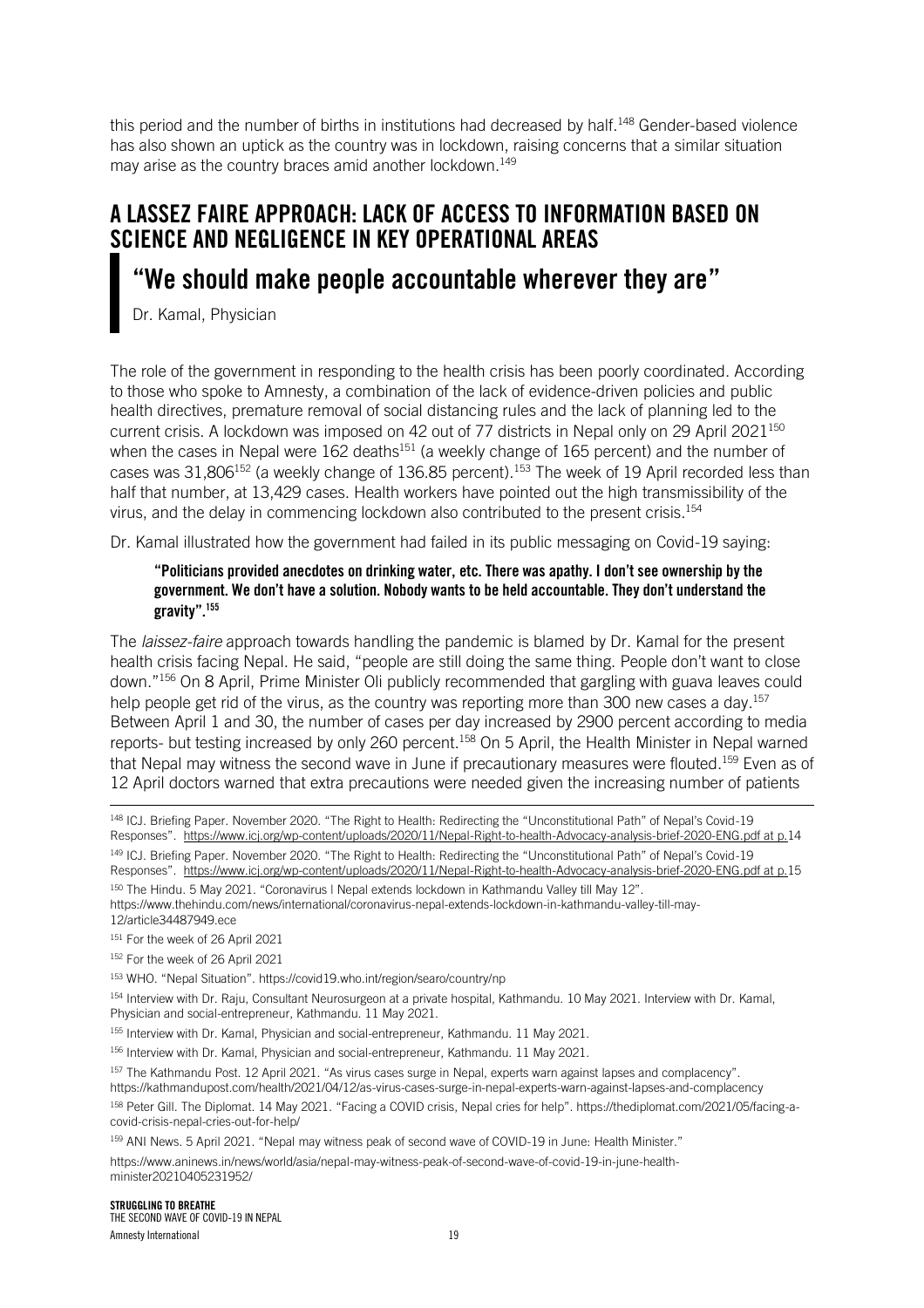exhibiting severe Covid-19 infection.<sup>160</sup> However the government response was slow, and according to those who spoke to Amnesty, too late. In January, Nepal was reporting less than 10 deaths per day<sup>161</sup>and by May 2021, the number of deaths per day increased to over 250 going by official numbers. Previously in 2020, Prime Minister Oli was quoted as having said that home remedies such as hot water and sneezing will 'drive the virus away'. <sup>162</sup> He has also recommended garlic, ginger and turmeric to combat the disease and further claimed that the strong immune system of Nepalis will protect them along with strong willpower.<sup>163</sup> While ginger, garlic and turmeric have strong immunity boosting properties, they have not been proven to be efficacious in combating Covid-19.

Social distancing measures were also flouted by senior politicians.<sup>164</sup> On 24 April, Prime Minister Oli inaugurated the Dharahara tower in Kathmandu in a public ceremony,  $165$  and even as recently as 9 May, denied that the health sector was crumbling claiming that the situation was "under control".<sup>166</sup> The very next day he contradicted himself saying that Nepal is overwhelmed.<sup>167</sup>

Sapana, a civil society activist said "Government is ignorant and neglecting things. The government should have opened isolation centres in borders with India. The local government has not been mobilized. Leaders are busy fighting for seats."<sup>168</sup>

She further said that although there were local government authorities that could have been actioned to support the Covid-19 response drive, the government failed to do so. "We didn't adopt safety measures, there were long queues in PCR testing centres without maintaining social distance. Even the government didn't prepare well and provided information. Local government has public buildings for isolation and beds, but Central government failed to mobilize the local government."<sup>169</sup> In 2020, local government authorities were mobilized to contain the pandemic.<sup>170</sup>

163 Binod Ghimire. The Kathmandu Post. 10 June 2020. "Oli peddles mistruths and sidesteps criticism before Parliament" https://kathmandupost.com/national/2020/06/10/oli-peddles-in-mistruths-and-sidesteps-criticism-before-parliament

164 Times of India. 26 April 2021. "Nepal: PM Oli inaugurates reconstructed Dharahara Tower". https://timesofindia.indiatimes.com/videos/international/nepal-pm-oli-inaugurates-reconstructed-dharaharatower/videoshow/82257250.cms

165 A replica of a tower destroyed by the earthquake six years ago. BBC. 24 April 2021. "Nepal opens replica Dharahara Tower in Kathmandu". https://www.bbc.com/news/world-asia-56873438.

<sup>166</sup> K.P. Sharma Oli. The Guardian. 10 May 2021. "Nepal is being overwhelmed by Covid. We need help". [https://www.theguardian.com/commentisfree/2021/may/10/nepal-covid-uk-g7.](https://www.theguardian.com/commentisfree/2021/may/10/nepal-covid-uk-g7) Peter Gill. The Diplomat. 14 May 2021. "Facing a COVID crisis, Nepal cries for help". https://thediplomat.com/2021/05/facing-a-covid-crisis-nepal-cries-out-for-help/

<sup>167</sup> The Himalayan Times. 10 May 2021. "Two days after telling the CNN that the situation is under control, PM Oli says Nepal overwhelmed by Covid-19". https://thehimalayantimes.com/nepal/two-days-after-telling-the-cnn-that-the-situation-is-under-controlpm-oli-says-nepal-overwhelmed-by-covid-19

168 Interview with Sapana, civil society activist, Kathmandu. 12 May 2021.

169 Interview with Sapana, civil society activist, Kathmandu. 12 May 2021. In 2020, the quarantine centers were primarily managed by local government according to a rapid assessment by the NHRC. The assessment acknowledges that at the beginning the centers were well managed but later there was a 'lack of hygiene/sanitation, human resources and proper management of food supply'. NHRC. November 2020. "Rapid Assessment of Covid-19 related Policy Audit in Nepal". [http://nhrc.gov.np/wp-](http://nhrc.gov.np/wp-content/uploads/2021/02/Policy-audit-Report-Final-MD.pdf)

[content/uploads/2021/02/Policy-audit-Report-Final-MD.pdf.](http://nhrc.gov.np/wp-content/uploads/2021/02/Policy-audit-Report-Final-MD.pdf) See also Adhikari, B., & Budhathoki, S. S. (2020). Silver-lining in the Time of Mayhem: The Role of Local Governments of Nepal During the COVID-19 Pandemic. *JNMA: Journal of the Nepal Medical Association*, *58*(231), 960–964. https://doi.org/10.31729/jnma.5262

<sup>170</sup> Nepal Health Research Council. 5 June 2020. "Assessment of Health-related Country Preparedness and Readiness of Nepal for Responding to Covid-19 Pandemic Preparedness and Readiness of Government of Nepal Designated Hospital-running-COVID Clinics." http://nhrc.gov.np/wp-content/uploads/2020/06/Fact-sheet-Preparedness-and-Readiness-of-Government-of-Nepal-Designated-Hospital-running-COVID-Clinics.pdf. Kishori Mahat and Nara Bahadur Karki. Online Khabar. 13 May 2020. "This is how a Nepali village is mobilising communities in fight against Covid-19". https://english.onlinekhabar.com/this-is-how-a-nepali-village-ismobilising-communities-in-fight-against-covid-19.html

<sup>&</sup>lt;sup>160</sup> My Republica. 12 April 2021. "Number of patients suffering from severe COVID-19 infection sees a spike in Kathmandu Valley". https://myrepublica.nagariknetwork.com/news/number-of-patients-suffering-from-severe-covid-19-infection-seeks-a-spike-inkathmandu-valley/

<sup>161</sup> Reuters. Covid-19 Tracker. "Nepal." https://graphics.reuters.com/world-coronavirus-tracker-and-maps/countries-andterritories/nepal/

<sup>162</sup> Pawan Pandey, The Kathmandu Post. 19 June 2020. "Oli continues to downplay Covid-19 and propagate home remedies, earning ridicule on social media." https://kathmandupost.com/national/2020/06/19/oli-continues-to-downplaycovid-19-and-propagate-homeremedies-earning-ridicule-on-social-media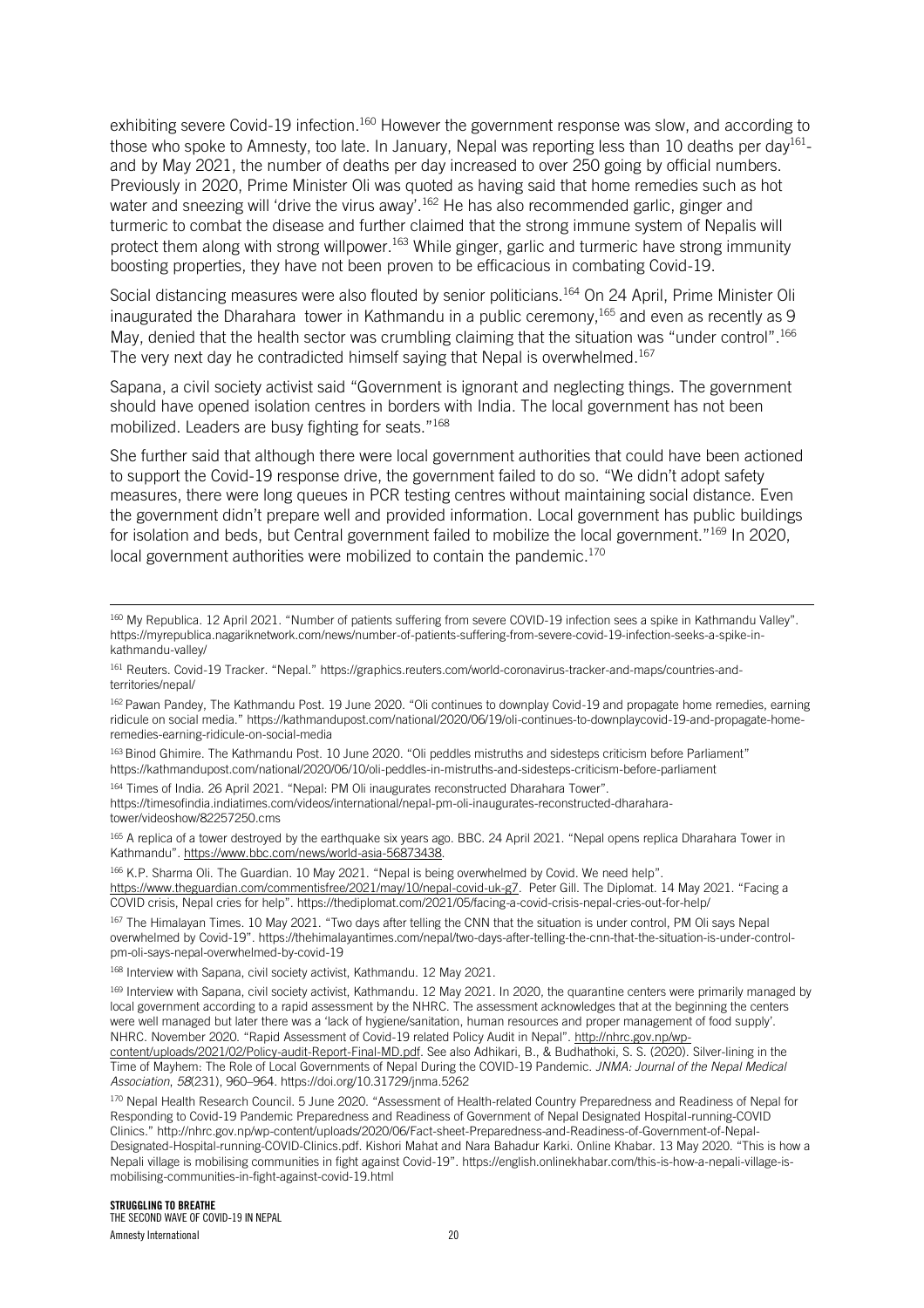In terms of responsibility, she felt that both the public and the government were responsible for the present crisis, saying:

#### "We people are responsible. People stopped wearing masks and didn't maintain social distance. When I visited some regions of the country, I found that most of the people were not wearing masks. Equally, government is responsible as it didn't monitor the people, Government should have monitored the situation until the virus has been eradicated."<sup>171</sup>

Sushil who works with marginalized groups in Nepal said, "What's happening right now in Nepal is ignorance of the Nepali government. They were the ones who needed to control the pandemic and they were not serious. That is what created this difficult situation".<sup>172</sup> He further added, "The Nepal government doesn't have any priority for Covid-19. There is a political crisis. Within 30 days they need to win a vote of confidence. 14 people died within one hour because of lack of oxygen. The current government is not doing anything really".<sup>173</sup>

Dr. Sushil from the Ministry of Health said that the surge in patients was not expected by the government so soon and that the number of Nepali migrant workers returning from India in large numbers over a short period, contributed to this. "We had not anticipated the surge. We expected it in 3-4 weeks, but the number of people returning increased very quickly, 200,000 people returned to Nepal in a week, especially with the Covid-19 situation in India. That took us completely off guard".<sup>174</sup> He said that the situation was improving in the Kathmandu valley, but they were expecting the situation to get worse outside of the valley in the villages.  $175$ 

## BACKGROUND: NEPAL'S HEALTH CARE WOES

Healthcare in Nepal is provided by both the private and public sectors. The Ministry of Health is responsible for a range of actions on health care provisions and oversees central and zonal hospitals. The Department of health services is responsible for health provision at the district level and below according to the World Health Organization.<sup>176</sup> Every citizen is entitled to basic health services free of cost.<sup>177</sup> However, people often pay between USD 80 USD 420 per day for health care (in a country where the average annual income is USD 1,000 per person) $178$  as a result of multiple reasons including shortage of some essential drugs and lack of knowledge of free services<sup>179</sup>; thus people rely

178 Human Rights Watch. 10 May 2021. "Nepal: Act to Avert Looming Covid-19 Disaster." https://www.hrw.org/news/2021/05/10/nepal-act-avert-looming-covid-19-disaster

<sup>171</sup> Interview with Sapana, civil society activist, Kathmandu. 12 May 2021.

<sup>172</sup> Interview with Sushil, Executive Chairperson of a civil society organization, Kathmandu, Nepal. 20 May 2021.

<sup>173</sup> Interview with Sushil, Executive Chairperson of a civil society organization, Kathmandu, Nepal. 20 May 2021.

<sup>174</sup> Interview with Dr. Sushil, Ministry of Health, Nepal. 21 May 2021.

<sup>&</sup>lt;sup>175</sup> Interview with Dr. Sushil, Ministry of Health, Nepal. 21 May 2021.

<sup>176</sup> Maria Paalman. WHO. April 2004, "Macroeconomics and Health Nepal-Situational analysis."

https://www.who.int/macrohealth/action/en/sit\_analysis\_nepal.doc

<sup>177</sup> Mishra, Shiva Raj et al. "National health insurance policy in Nepal: challenges for implementation." Global health action vol. 8 28763. 21 Aug. 2015. doi:10.3402/gha.v8.28763

<sup>179</sup> [Preeti K Mahato](http://www.who-seajph.org/searchresult.asp?search=&author=Preeti+K+Mahato&journal=Y&but_search=Search&entries=10&pg=1&s=0) and [Giridhari Sharma Paudel.](http://www.who-seajph.org/searchresult.asp?search=&author=Giridhari+Sharma+Paudel&journal=Y&but_search=Search&entries=10&pg=1&s=0) 2015. WHO South-East Asia Journal of Public Health. Vol. 4. Issue 2. Page 167- 175. "Access to free health-care services for the poor in tertiary hospitals of western Nepal: a descriptive study". [http://www.who](http://www.who-seajph.org/article.asp?issn=2224-3151;year=2015;volume=4;issue=2;spage=167;epage=175;aulast=Mahato)[seajph.org/article.asp?issn=2224-3151;year=2015;volume=4;issue=2;spage=167;epage=175;aulast=Mahato;](http://www.who-seajph.org/article.asp?issn=2224-3151;year=2015;volume=4;issue=2;spage=167;epage=175;aulast=Mahato) Kalpana Khanal. Global

Press Journal. 1 March 2020. "Why are Patients Rejecting Nepal's Free Healthcare?". https://globalpressjournal.com/asia/nepal/patients-give-nepals-government-health-insurance-mixed-reviews-citing-free-service-longwaits/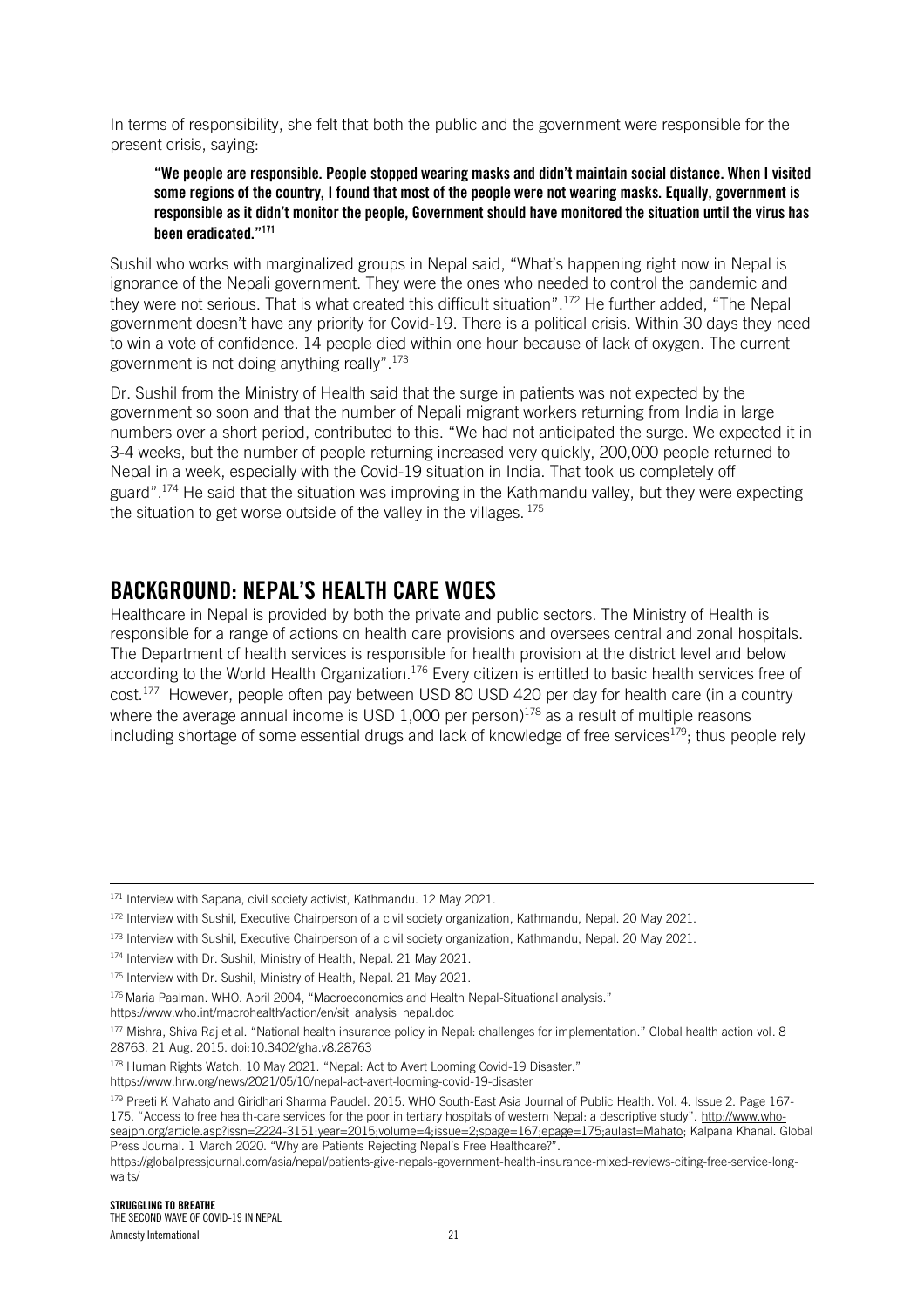on private health facilities<sup>180</sup> which is expensive and out of reach for the average Nepali.<sup>181</sup> Nepal is one of South Asia's six most populous countries.<sup>182</sup>

Nepal's health system has had resource gaps in the early days of response to Covid-19. According to an assessment by the NHRC in June 2020, only 42 of 93 Covid-19 clinics had categorized PPE sets.<sup>183</sup> At that time, the following PPE sets were identified as available in the country: -

#### "There were altogether 10,761 N95 masks; 5,454 Goggles or Visor; 213,033 Gloves (loose/ Surgical gloves); 5,310 Water resistant or standard disposable gowns; 107,173 Caps, 1,97,360 surgical masks; 1,81,029 nonsurgical gloves: 5.331 Gowns, and 2.643 Eve protection."<sup>184</sup>

According to the NHRC, as of June 2020, there were no CT scan services available at Covid-19 clinics, ambulance services were only available in 40 hospitals and only a few clinics (19.4 percent) had facilities for Central Pipeline Oxygen Supply (CPOS).<sup>185</sup> A more recent compilation of data could not be accessed at the time of writing.

### STATE RESPONSIBILITY UNDER DOMESTIC LAW

The right to health care of citizens in Nepal is guaranteed by Article 35 of the Constitution of Nepal. Healthcare is also recognized in the Directive Principles, Policies and Obligations of the State and the Public health Services Act of 2018. However, Nepal has not recognized the full range of obligations under the ICESCR including the right of all persons to the right to health and not just Nepali citizens.

On 11 May, the Supreme Court issued an interim order on the government to manage oxygen supply, medicines, human resources in the form of health care workers and to ensure well-equipped hospitals in responding to the COVID 19 crisis in Nepal.<sup>186</sup> This is in addition to a series of orders issued by the Supreme Court in past years, asking the government to respect and protect the right to health. These have included directives on the provision of medical care to prisoners and assurance of quality health care services.<sup>187</sup> In addition, the Supreme Court in *Advocate Madhav Basnet v. Council of Ministers* 

https://www.hrw.org/news/2021/05/10/nepal-act-avert-looming-covid-19-disaster

182 WHO. 17 March 2021. "Disruptions in health services due to Covid-19 "may have contributed to an additional 239,000 child and maternal deaths in South Asia" - UN report". https://www.who.int/southeastasia/news/detail/17-03-2021-disruptions-in-healthservices-due-to-covid-19-may-have-contributed-to-an-additional-239-000-child-and-maternal-deaths-in-south-asia---un-report

183 Nepal Health Research Council. 5 June 2020. "Assessment of Health-related Country Preparedness and Readiness of Nepal for Responding to Covid-19 Pandemic Preparedness and Readiness of Government of Nepal Designated Hospital-running-COVID Clinics." http://nhrc.gov.np/wp-content/uploads/2020/06/Fact-sheet-Preparedness-and-Readiness-of-Government-of-Nepal-Designated-Hospital-running-COVID-Clinics.pdf

184 Nepal Health Research Council. 5 June 2020. "Assessment of Health-related Country Preparedness and Readiness of Nepal for Responding to Covid-19 Pandemic Preparedness and Readiness of Government of Nepal Designated Hospital-running-COVID Clinics." [http://nhrc.gov.np/wp-content/uploads/2020/06/Fact-sheet-Preparedness-and-Readiness-of-Government-of-Nepal-](http://nhrc.gov.np/wp-content/uploads/2020/06/Fact-sheet-Preparedness-and-Readiness-of-Government-of-Nepal-Designated-Hospital-running-COVID-Clinics.pdf)[Designated-Hospital-running-COVID-Clinics.pdf](http://nhrc.gov.np/wp-content/uploads/2020/06/Fact-sheet-Preparedness-and-Readiness-of-Government-of-Nepal-Designated-Hospital-running-COVID-Clinics.pdf)

185 Nepal Health Research Council. 5 June 2020. "Assessment of Health-related Country Preparedness and Readiness of Nepal for Responding to Covid-19 Pandemic Preparedness and Readiness of Government of Nepal Designated Hospital-running-COVID Clinics." http://nhrc.gov.np/wp-content/uploads/2020/06/Fact-sheet-Preparedness-and-Readiness-of-Government-of-Nepal-Designated-Hospital-running-COVID-Clinics.pdf

<sup>180</sup> Mishra, Shiva Raj et al. "National health insurance policy in Nepal: challenges for implementation." Global health action vol. 8 28763. 21 Aug. 2015. doi:10.3402/gha.v8.28763; S.P. Kalaunee. 12 December 2019. "Is free health care possible in Nepal?". https://www.nepalitimes.com/opinion/is-free-health-care-possible-in-

nepal/#:~:text=There%20is%20also%20a%20provision,Disadvantaged%20Citizens%20Medical%20Treatment%20Fund.

<sup>181</sup> Human Rights Watch. 10 May 2021. "Nepal: Act to Avert Looming Covid-19 Disaster".

<sup>186</sup> The Kathmandu Post. 11 May 2021. "Supreme Court tells government to ensure oxygen supply and adequately-resourced hospitals" https://kathmandupost.com/national/2021/05/11/supreme-court-tells-to-government-to-ensure-oxygen-supply-andadequately-resourced-hospitals

<sup>187</sup> ICJ. Briefing Paper. November 2020. "The Right to Health: Redirecting the "Unconstitutional Path" of Nepal's Covid-19 Responses". [https://www.icj.org/wp-content/uploads/2020/11/Nepal-Right-to-health-Advocacy-analysis-brief-2020-ENG.pdf at p.8](https://www.icj.org/wp-content/uploads/2020/11/Nepal-Right-to-health-Advocacy-analysis-brief-2020-ENG.pdf%20at%20p.8)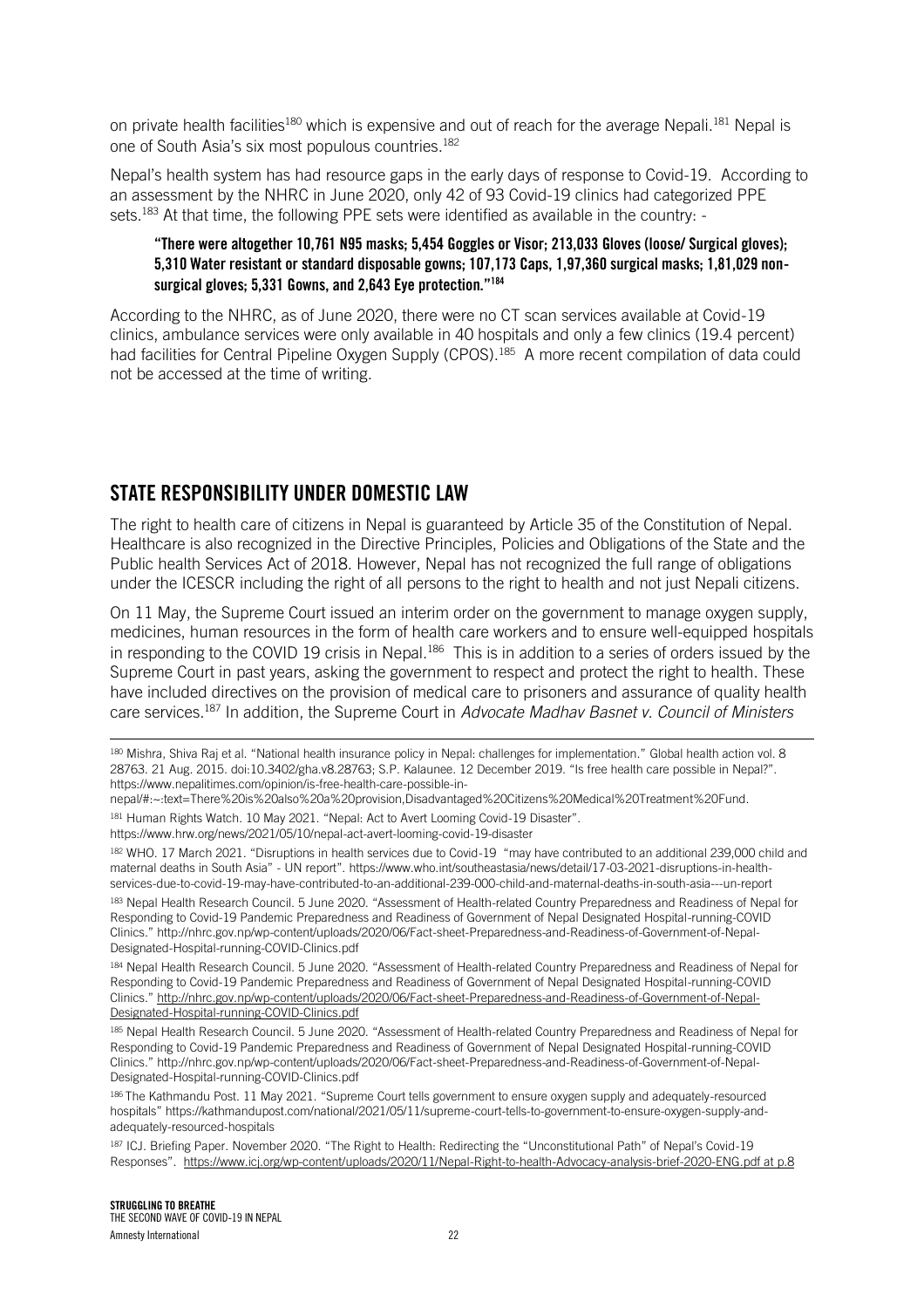held that "health institutions should be well equipped with the necessary infrastructure for such important services related to health".<sup>188</sup> The right to health has been described as a basic human right by the Supreme Court.<sup>189</sup>

### STATE RESPONSIBILITY UNDER INTERNATIONAL LAW

Nepal is a state party to the International Covenant on Economic, Social and Cultural Rights. The Committee on Economic, Social and Cultural Rights (CESCR) has clarified that states have a core obligation to ensure minimal levels of economic, social and cultural rights. In the case of the right to health, this includes essential primary health care<sup>190</sup> and essential medicines, without delay.<sup>191</sup> These measures include prevention, treatment, and control of epidemics and other diseases by making relevant technologies available and implementing and/or enhancing relevant immunization programmes and other strategies.<sup>192</sup>

171 states are party to the International Covenant on Economic, Social and Cultural Rights (ICESCR), which reiterates "the right of everyone to the enjoyment of the highest attainable standard of physical and mental health."<sup>193</sup> The body that provides authoritative interpretation of the Covenant's articles, the Committee on Economic, Social and Cultural Rights (CESCR), has spelled out the duties and responsibilities of states and non-state actors around these rights, respectively, concerning the right to health.<sup>194</sup> The few states that have signed but not yet ratified the ICESCR<sup>195</sup> are still bound by these principles through the Vienna Convention on the Law of Treaties, which establishes that these states must not "defeat the object and purpose of a treaty prior to its entry into force."<sup>196</sup> International law and standards establish that everyone has the right to health, including preventative, curative and palliative health care. The ICESCR establishes that states must undertake "to take steps, individually and through international assistance and co-operation, especially economic and technical, to the maximum of its available resources with a view to achieving progressively the full realization of the rights recognized in the Covenant."<sup>197</sup> General Comment 14 establishes that this means that states must work towards ensuring that all health facilities, goods and services (including information) must be available, accessible (physically and financially), acceptable, and of good quality. Moreover, the right to health framework emphasizes that different groups of people – for example, women, children, older persons, and people living with disabilities – have specific needs and face different

<sup>190</sup> CESCR, General Comment 3: The Nature of States Parties' Obligations (art. 2, para. 1, of the Covenant), E/1991/23, 1990, para 10

- <sup>194</sup> CESCR, General Comment 14: The Right to the Highest Attainable Standard of Health, E/C.12/2000/4, 11 August 2000
- <sup>195</sup> OHCHR. "Status of Ratification, Interactive Dashboard". https://indicators.ohchr.org/. As December 2020, these were Comoros, Cuba, Palau, and the United States
- <sup>196</sup> See Vienna Convention on the law of treaties (with annex). Concluded at Vienna on 23 May 1969, Article 18, https://treaties.un.org/doc/publication/unts/volume%201155/volume-1155-i-18232-english.pdf <sup>197</sup> 8 ICESCR, Article 2.1

citing *Dal Bahadur Dhami vs Nepal Government, Prime Minister and Cabinet of Ministers Secretariate*, Supreme Court of Nepal Decision No. 9997 (10 August 2016) and *Charles Shobaraj Vs Office of Prime Minister and Cabinet of Ministers*, Supreme Court of Nepal, Decision No.9722 (10 August 2016)

<sup>188</sup> Supreme Court of Nepal, Writ No. 070-WO-0577, (16 November 2017). Cited in ICJ. Briefing Paper. November 2020. "The Right to Health: Redirecting the "Unconstitutional Path" of Nepal's Covid-19 Responses". [https://www.icj.org/wp](https://www.icj.org/wp-content/uploads/2020/11/Nepal-Right-to-health-Advocacy-analysis-brief-2020-ENG.pdf%20at%20p.8)[content/uploads/2020/11/Nepal-Right-to-health-Advocacy-analysis-brief-2020-ENG.pdf at p.2](https://www.icj.org/wp-content/uploads/2020/11/Nepal-Right-to-health-Advocacy-analysis-brief-2020-ENG.pdf%20at%20p.8)3

<sup>189</sup> *Advocate Dal Bahadur Dhami v Prime Minister*. Supreme Court of Nepal, Writ No. 069-W0-0202, (28 June 2018) p 12,13 & 14. Cited in ICJ. Briefing Paper. November 2020. "The Right to Health: Redirecting the "Unconstitutional Path" of Nepal's Covid-19 Responses". [https://www.icj.org/wp-content/uploads/2020/11/Nepal-Right-to-health-Advocacy-analysis-brief-2020-ENG.pdf at p.2](https://www.icj.org/wp-content/uploads/2020/11/Nepal-Right-to-health-Advocacy-analysis-brief-2020-ENG.pdf%20at%20p.8)3

<sup>191</sup> CESCR, General Comment 14, para 43

<sup>192</sup> CESCR, General Comment 14, article 12.2(c), paras 16, 44

<sup>193</sup> ICESCR, Article 12.2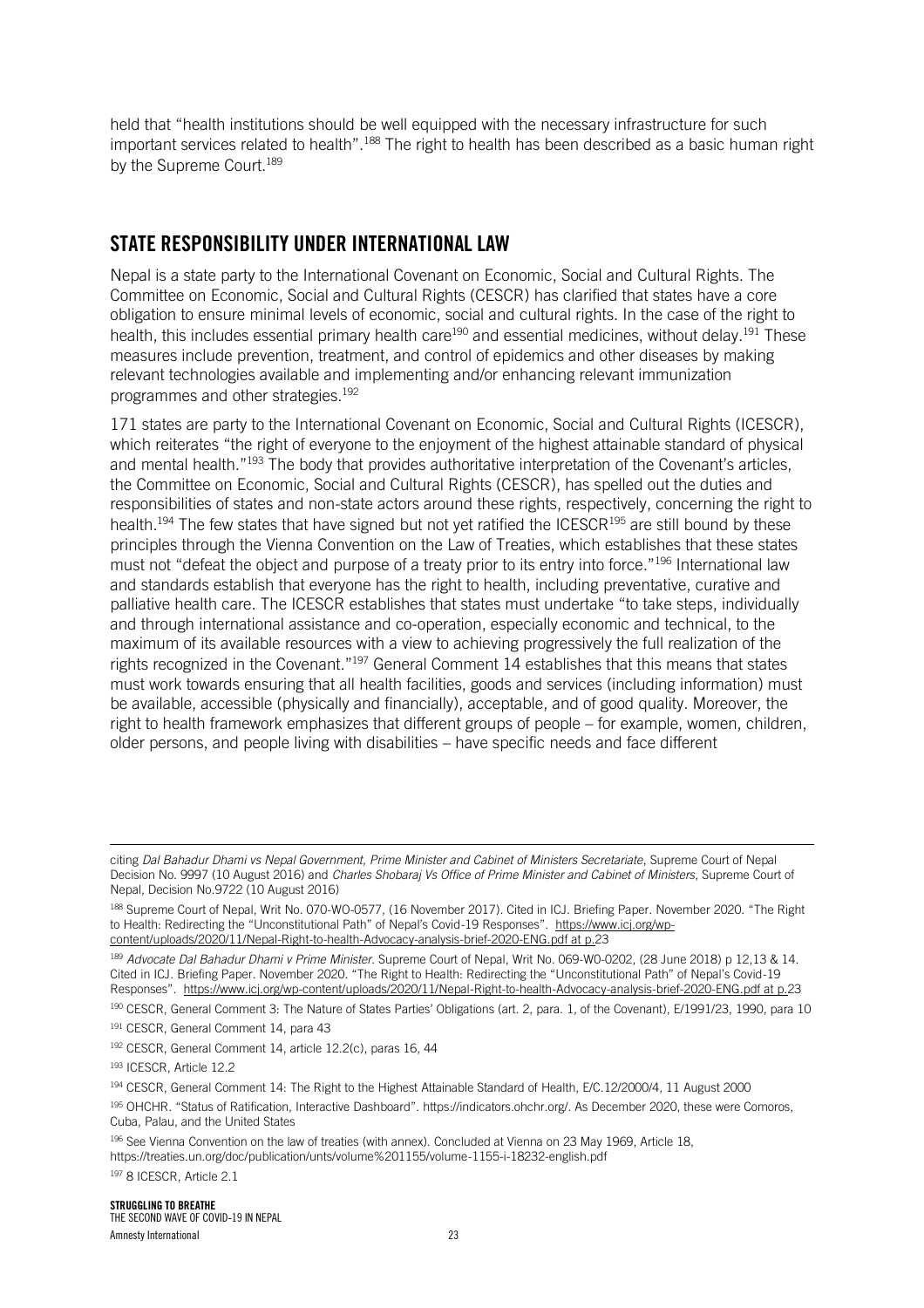circumstances that may affect their ability to exercise this right. As a result, states must adequately prioritize these groups when designing and implementing health policies.<sup>198</sup>

The CESCR has further established that these measures are "obligations of comparable priority" to core obligations of the right to health so states cannot justify non-compliance.<sup>199</sup> Within the context of Covid-19, the CESCR has established that states must combat the pandemic in a manner consistent with human rights, which includes extraterritorial obligations to support other states fulfil their duties. For example, the CESCR has said that states should ensure that no decision or unilateral measure obstructs access to essential goods, such as health equipment. Any restriction based on the goal of securing national supply must be proportionate and take into consideration the urgent needs of other countries.<sup>200</sup> Diagnostics, treatments and vaccines fall squarely within the state's comparable core obligations as goods that play an essential role in curbing communicable diseases. As a surveillance tool, diagnostics detect outbreaks of infectious diseases and offer insight into the effectiveness of immunization programmes.<sup>201</sup>

Treatments reduce morbidity and mortality, easing the strain on health systems and contributing to the overall realization of the right to health. Likewise, vaccines prevent infection and transmission. Indeed, mass vaccination is the only safe way to achieve herd immunity, whereby enough people have developed protection from transmission and infection that all people benefit, including those who have not been immunized, and the disease ceases to exist across a population. For this to be achieved, 70% of the population must become immune so a high uptake is key to the vaccine's effectiveness.<sup>202</sup> In addition to their legal human rights obligations, states have agreed to prioritize health and control communicable diseases through key global political agreements, such as the Sustainable Development Goals (SDGs). While 13 of the 17 SDGs address health-related issues, SDG 3 specifically calls upon states to end the epidemics of communicable diseases<sup>203</sup> and "reduce by one-third premature mortality from non-communicable diseases through prevention and treatment"<sup>204</sup> by 2030. In line with a right to health framework, SDG 3 also highlights the importance of "access to quality essential health-care services and access to safe, effective, quality and affordable essential medicines and vaccines for all."<sup>205</sup>

# CONCLUSIONS "This is a crisis Nepal has never faced till now. The government doesn't have a plan. The system has collapsed. They don't know what

https://www.who.int/bulletin/volumes/86/2/07-040089/en/

<sup>198 9</sup> OHCHR/WHO, Factsheet No. 31: The Right to Health, https://www.ohchr.org/documents/publications/factsheet31.pdf; CESCR, General Comment 14, para 40

<sup>199</sup> CESCR, General Comment 14, paras 43, 44, 47. Paragraph 47 states that the "core obligations" in paragraph 43 are nonderogable

<sup>200</sup> CESCR, "Statement on the Coronavirus Disease (Covid-19) Pandemic and Economic, Social and Cultural Rights", para 20 <sup>201</sup> WHO, "Vaccination Greatly Reduces Disease, Disability, Death and Inequity Worldwide",

<sup>202</sup> WHO. 1 April 2020. "Immunization Agenda 2030: A Global Strategy to Leave No One Behind"

https://www.who.int/teams/immunization-vaccines-and-biologicals/strategies/ia2030; and OHCHR, Human Rights Indicators: A Guide to Measurement We should never forget that behind every piece of statistical and Implementation, 2012, https://www.ohchr.org/Documents/Publications/Human\_rights\_indicators\_en.pdf

<sup>203</sup> WHO, SDG 3.3, https://www.who.int/health-topics/sustainable-development-goals#tab=tab\_2

<sup>204</sup> SDG 3.4, https://www.who.int/health-topics/sustainable-development-goals#tab=tab\_2

<sup>&</sup>lt;sup>205</sup> SDG 3.4, https://www.who.int/health-topics/sustainable-development-goals#tab=tab\_2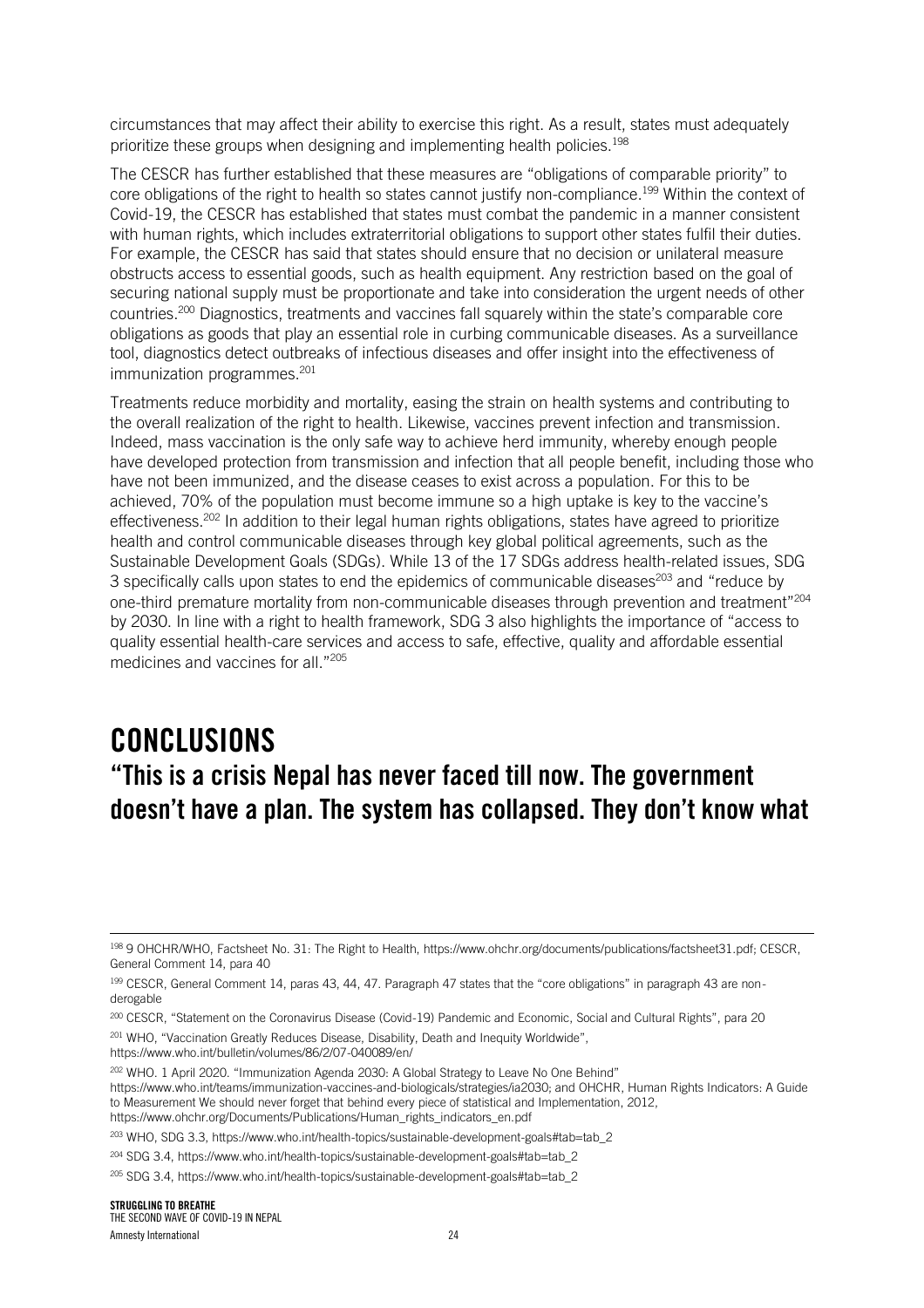# to do next. If the international community wants to help, this is the time."<sup>206</sup>

The government of Nepal has an obligation under international human rights law to ensure that essential medicines and health care is available to all people in the country without discrimination, in sufficient quantities, and of good quality. This includes access to hospitalized care for all patients in need of such care, access to ICU beds, oxygen, medicines, and medical equipment necessary for the care of Covid-19 patients. In addition, the government has a responsibility to disseminate evidencebased public information on the necessary precautionary measures in response to Covid-19, buttressed by evidence-driven policy and public health directives. Senior political leaders must not only provide the necessary leadership in ensuring Nepal meets its right to health obligations with respect to care and treatment provision but also lead by example by respecting public health protection rules such as social distancing. They also need to take action to enforce precautionary measures to prevent the spread of the disease, whilst considering the impact of such measures on marginalized groups. Yet it is clear, as this briefing demonstrates, that the government has failed to meet its obligations in these key areas during the pandemic. The country's lack of readiness for the pandemic has been compounded by the government's organizational failings and continued negligent approach from lack of PPE procurement to protect health workers, to insufficient availability of essential medicines, to the ongoing crisis concerning insufficient oxygen supplies.

The resounding call from the health workers and others who spoke to Amnesty International was the need for immediate help. "I think if anyone wants to help this country, it has to be done within the next 48 hours. Otherwise there is no point, every second counts. That's the urgency" said Dr. Kamal, echoing others who spoke to Amnesty and stressed on the need for immediate aid in the form of oxygen, vaccinations, medicine and PPE.<sup>207</sup> It is clear that the country requires urgent action both by the government of Nepal and by the international community. The Nepal government must procure and make available vaccines, medicines and medical equipment, ensure evidence-based dissemination of information on the virus, and ensure that all public policies needed to contain the spread of the virus are taken, whilst considering and mitigating the impact of such policies on marginalized groups. The international community must support the government of Nepal to procure vaccines, oxygen, medicines, and medical equipment, and ensure that intellectual property rights do not prevent any countries from upholding the right to health.

The failure of the government in procuring essential supplies for the health care sector despite ample time for preparation given the relatively slow spread of the disease in the country has triggered the collapse of an already fragile health care system. The Covid-19 re-emergence in India has made procuring supplies like oxygen and medicine from India far more challenging.

Public awareness messaging about precautionary measures to be taken in light of the Covid-19 pandemic by some senior politicians has also been confusing, vague, or misleading. Most seriously the perpetuation of false public health information about the nature of the disease and how it can be treated from some of those in leadership positions in the government has the potential to cost lives whilst lulling the public into a false sense of confidence that Covid-19 has been eradicated in Nepal. Instead of disseminating such falsehoods, those in governments must provide context-specific information which is based on accurate, objective, and scientific information based on accepted international guidance on Covid-19.

<sup>&</sup>lt;sup>206</sup> Interview with Dr. Krishna, specialized surgeon and member of Covid-19 committee, at a government hospital in Kathmandu. 13 May 2021.

<sup>207</sup> Interview with Dr. Kamal, Physician and social-entrepreneur, Kathmandu. 11 May 2021.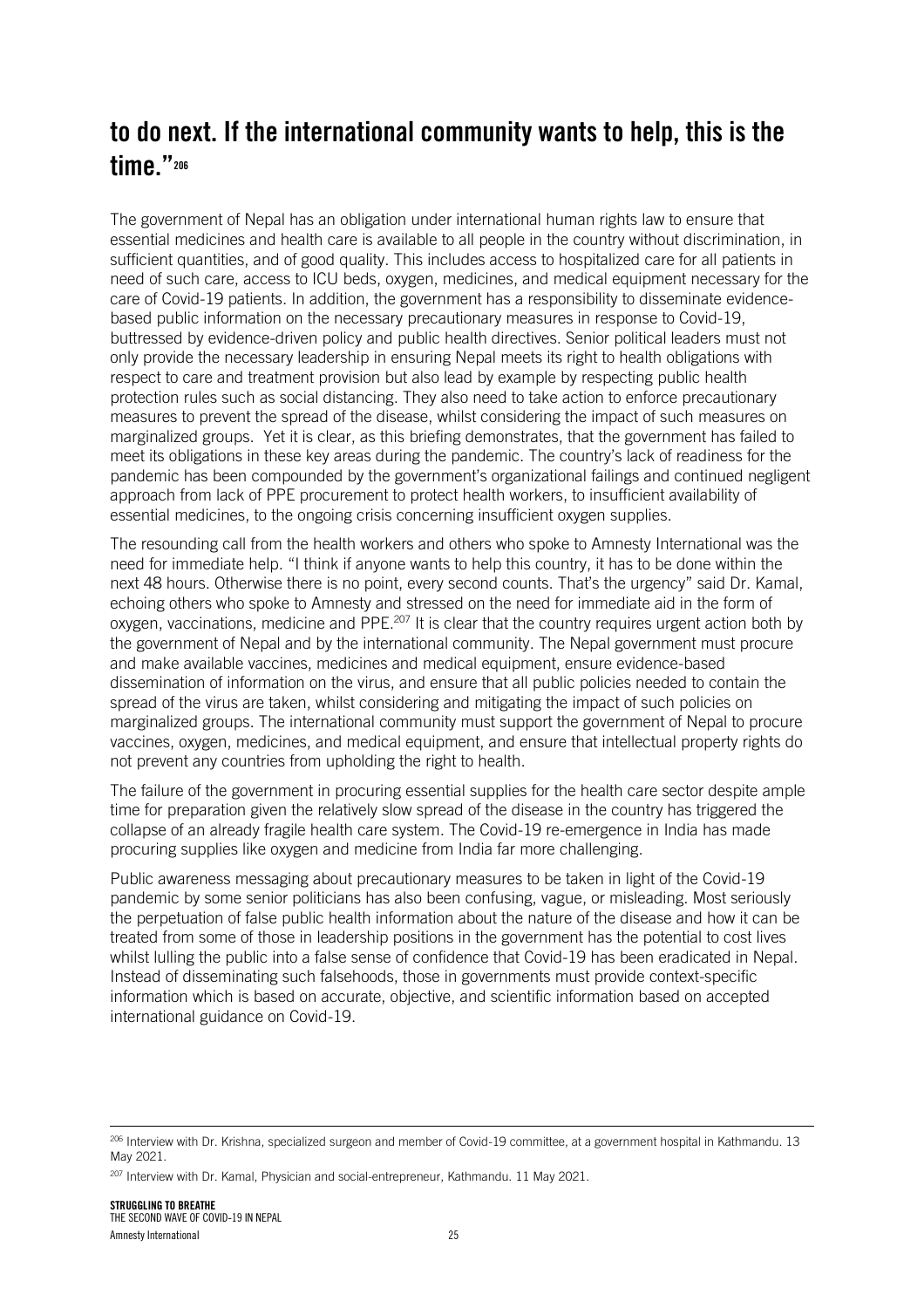# RECOMMENDATIONS

## TO THE GOVERNMENT OF NEPAL

#### Information on Covid-19

- Nepal must ensure everyone has free, unhindered, and easy access to credible, reliable, objective and evidence-based information about Covid-19 and about Covid-19 vaccines, in relevant languages and in accessible formats for all people. Nepal also should make every effort to ensure that information reaches all social groups, particularly the most marginalized, and ensure that the scientific benefits of Covid-19 vaccines are explained in a manner that is understandable in a range of social and cultural contexts.
- Nepal must ensure everyone has free, unhindered, and easy access to credible, reliable, objective and evidence-based information about Covid-19 health products. To this end, Nepal must lift all undue restrictions on the right to seek, receive and impart information about Covid-19 health products; adopt adequate frameworks, in line with their human rights obligations, to address the pernicious effects of false or misleading information that could compromise the right to health; and ensure that they disseminate credible, reliable, accessible, objective and evidence-based information.
- Nepal should ensure their information campaigns consider languages and formats (e.g. written or oral, long or short, use of visuals, etc.), channels (e.g. social media, TV, radio, press, community information campaigns, etc.); messengers (e.g. community and faith-based organizations or leaders, health experts or health workers from a variety of backgrounds), among other issues and are developed in consultation with marginalized communities.

#### Diagnostics, treatments, vaccines

- Nepal must streamline the procurement of oxygen, medicines, PPE, vaccines, and other critical Covid-19 related diagnostics, treatments, and vaccines as a priority to guarantee uninterrupted access to prevention, testing, and treatment including life-saving medication to all people in Nepal without discrimination.
- Nepal must remove all bureaucratic impediments to efficient and effective procurement of oxygen including by assessing the effectiveness of the quota system for distribution of oxygen to hospitals in Nepal.
- Nepal must devise national Covid-19 vaccine distribution plans to be accessible, equitable, inclusive, and non-discriminatory, in line with human rights laws and standards. In addition to criteria identified by the WHO Strategic Advisory Group of Experts on Immunization (SAGE), states should consider factors that may heighten an individual's or a community's risk to Covid-19 and pay particular attention to marginalized groups and those with intersecting identities and legal statuses. Factors may include social, environmental, and occupational risks and the impact of systemic discrimination.<sup>208</sup>
- Nepal must ensure that the design and implementation of vaccine allocation plans are informed by the collection and analysis of data around the impact of Covid-19 on specific groups including marginalized groups and intersecting identities, indigenous groups, Dalits, LGBTI and disabled people. All data around the impact of Covid-19 on marginalized and

<sup>&</sup>lt;sup>208</sup> These identities and statuses include sex, gender, age, sexual orientation, gender identity, Indigenous status, ethnicity, work and descent, disability, and migrant or refugee status.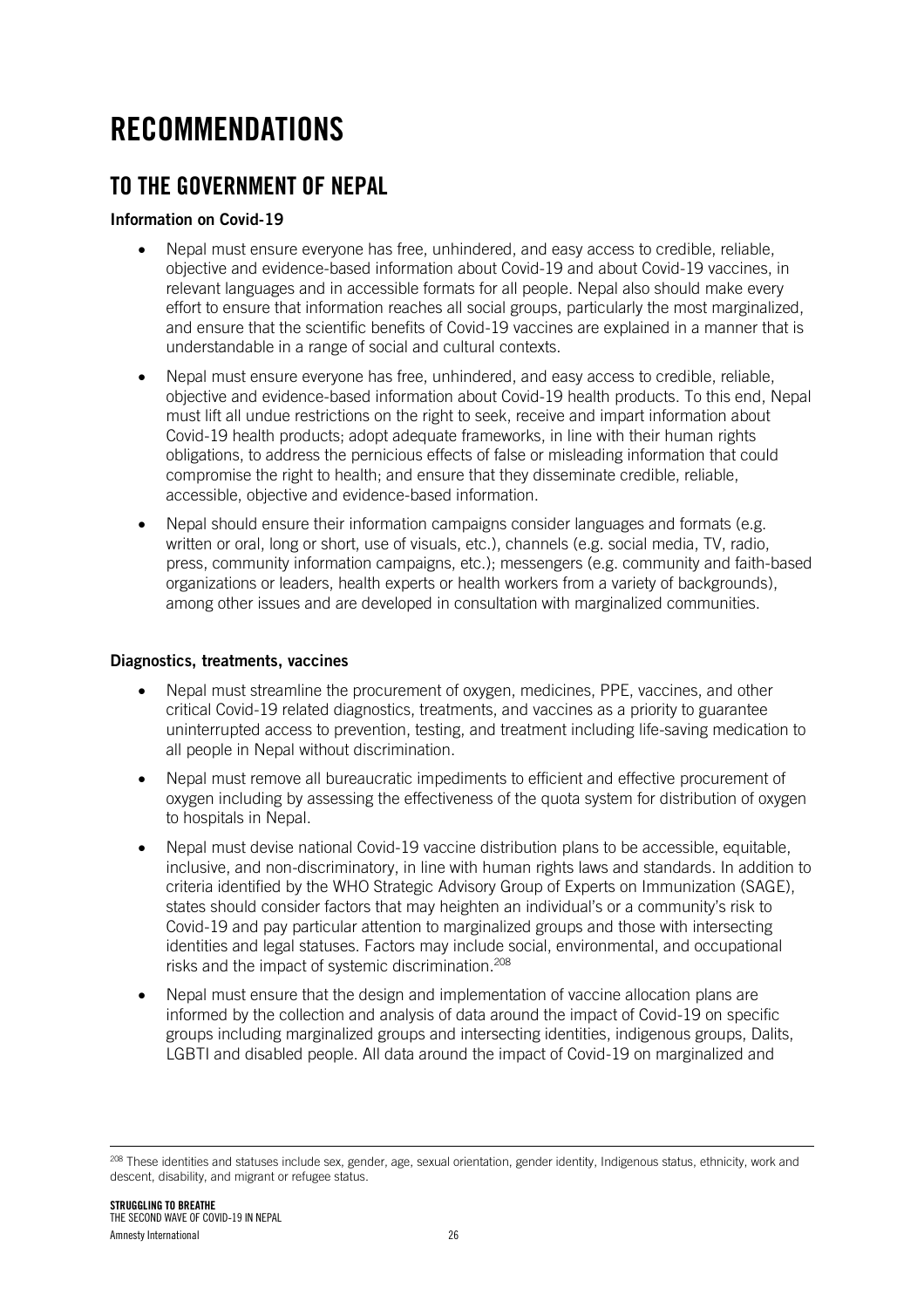intersecting identities including Dalits, LGBTI, indigenous and disabled people<sup>209</sup> must be available in a transparent and accessible manner.

• Nepal must ensure that any decision-making processes around national allocation are rooted in transparency and the right to information, involving meaningful and effective participation of representatives of civil society, especially with representation from at-risk populations that could be most impacted by these decisions.<sup>210</sup>

#### Health and health care workers

- The government must ensure that the right to health is guaranteed to all people, regardless of caste, citizenship status, and access to the full gamut of rights in terms of Nepal's international human rights obligations.
- Ensure that health care workers have access to PPE, training, and infrastructure necessary to carry out the provision of health services safely and effectively.
- Prioritize vaccinations for frontline workers and marginalized groups as and when Nepal can procure more stocks.
- Take measures to address the specific needs of non-Covid-19 patients including pregnant women, lactating mothers, those with comorbidities, and prisoners among others.
- Nepal must ensure that its health system has sufficient health workers across geographic areas. These workers must be adequately trained to work with individuals and communities, particularly those identified as priority populations for Covid-19 health efforts. This is especially important in situations when historical marginalization and discrimination against particular groups have led to mistrust in health systems and workers.
- To ensure preparedness for Covid-19 vaccines and continue ongoing services, Nepal must invest the maximum available resources to strengthen its health system. In addition to prioritizing health workers, investments should be made to address transportation, storage, and vaccine administration. These investments should be made to build a more robust national health system that can sustainably increase the availability, accessibility, affordability, and quality of health facilities, goods, and services for all people.

## TO THE INTERNATIONAL COMMUNITY

- States in a position to do so must respond to requests by Nepal by providing appropriate and sufficient technical and financial assistance to support its ability to meet its right to health obligations.
- More broadly, all such states must fulfil their obligation to ensure international cooperation by joining and adequately supporting global mechanisms such as COVAX thereby enabling all countries, including low- income ones such as Nepal, to have adequate supplies of vaccines to protect their entire populations
- States in a position to do so must also join other forms of global cooperation to ensure that Covid-19 health products are accessible to the maximum number of people including in Nepal.
- States must cooperate globally and remove any potential barriers to ensure that vaccines are developed, manufactured in sufficient supply, and then distributed in a timely and inclusive

<sup>&</sup>lt;sup>209</sup> Data should be disaggregated by sex, gender, age, sexual orientation, gender identity, Indigenous status, ethnicity, work and descent, disability, migrant or refugee status, among other identities and statuses

<sup>210</sup> CESCR, General Comment 16: The Equal Right of Men and Women to the Enjoyment of All Economic, Social and Cultural Rights (Article 3 of the International Covenant on Economic, Social and Cultural Rights), E/C.12/2005/4, 11 August 2005; General Comment 25